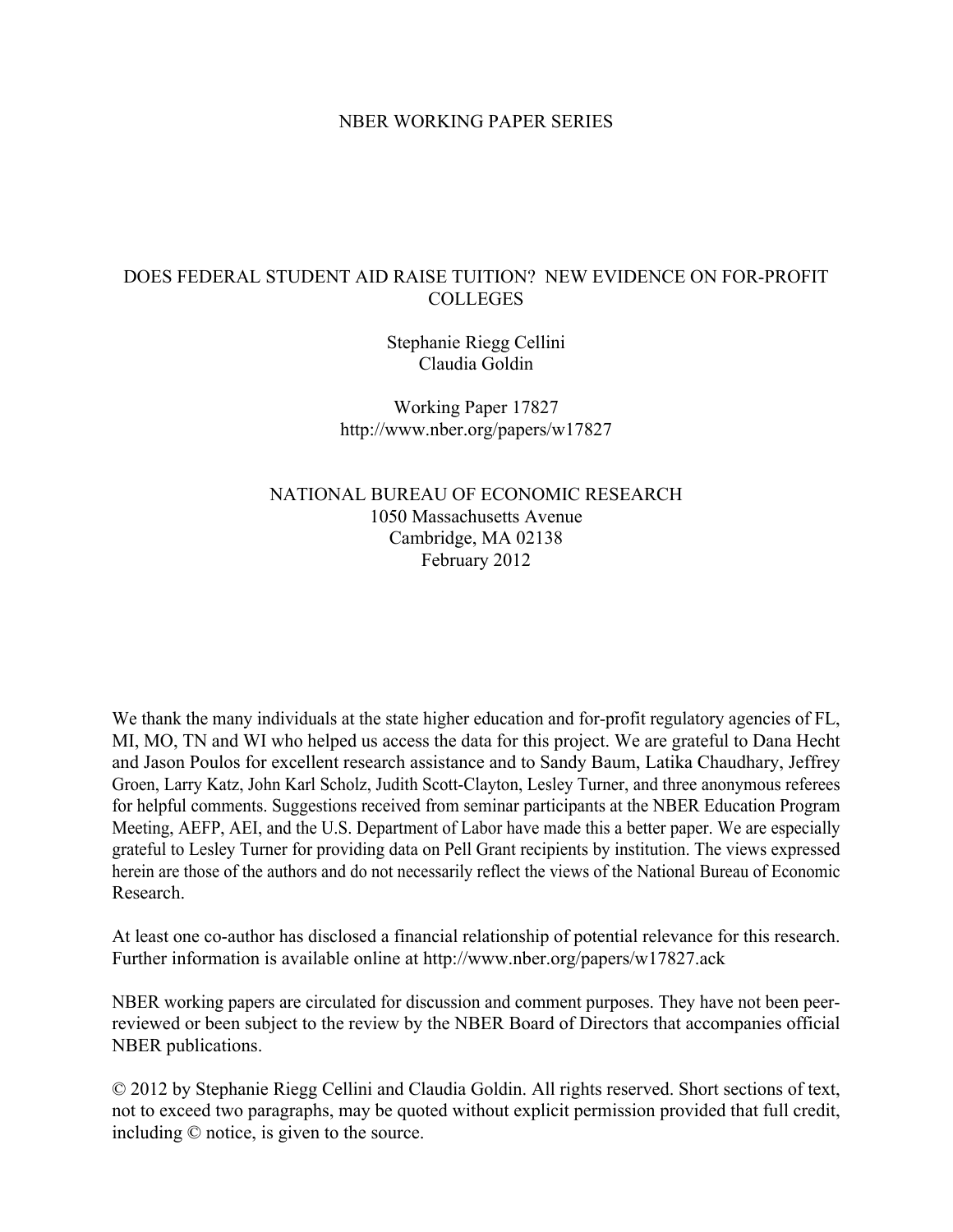Does Federal Student Aid Raise Tuition? New Evidence on For-Profit Colleges Stephanie Riegg Cellini and Claudia Goldin NBER Working Paper No. 17827 February 2012, Revised April 2013 JEL No. I20,I22,I23

# **ABSTRACT**

We use administrative data from five states to provide the first comprehensive estimates of the size of the for-profit higher education sector in the U.S. Our estimates include schools that are not currently eligible to participate in federal student aid programs under Title IV of the Higher Education Act and are therefore missed in official counts. We find that the number of for-profit institutions is double the official count and the number of students enrolled during the year is between one-quarter and one-third greater. Many for-profit institutions that are not Title IV eligible offer certificate (non-degree) programs that are similar, if not identical, to those given by institutions that are Title IV eligible. We find that the Title IV institutions charge tuition that is about 78 percent higher than that charged by comparable institutions whose students cannot apply for federal financial aid. The dollar value of the premium is about equal to the amount of grant aid and loan subsidy received by students in eligible institutions, lending some credence to a variant of the "Bennett hypothesis" that aid-eligible for-profit institutions capture a large part of the federal student aid subsidy.

Stephanie Riegg Cellini Trachtenberg School of Public Policy and Public Administration George Washington University 805 21st Street NW, #601M Washington, DC 20052 and NBER scellini@gwu.edu

Claudia Goldin Department of Economics Harvard University Cambridge, MA 02138 and NBER cgoldin@harvard.edu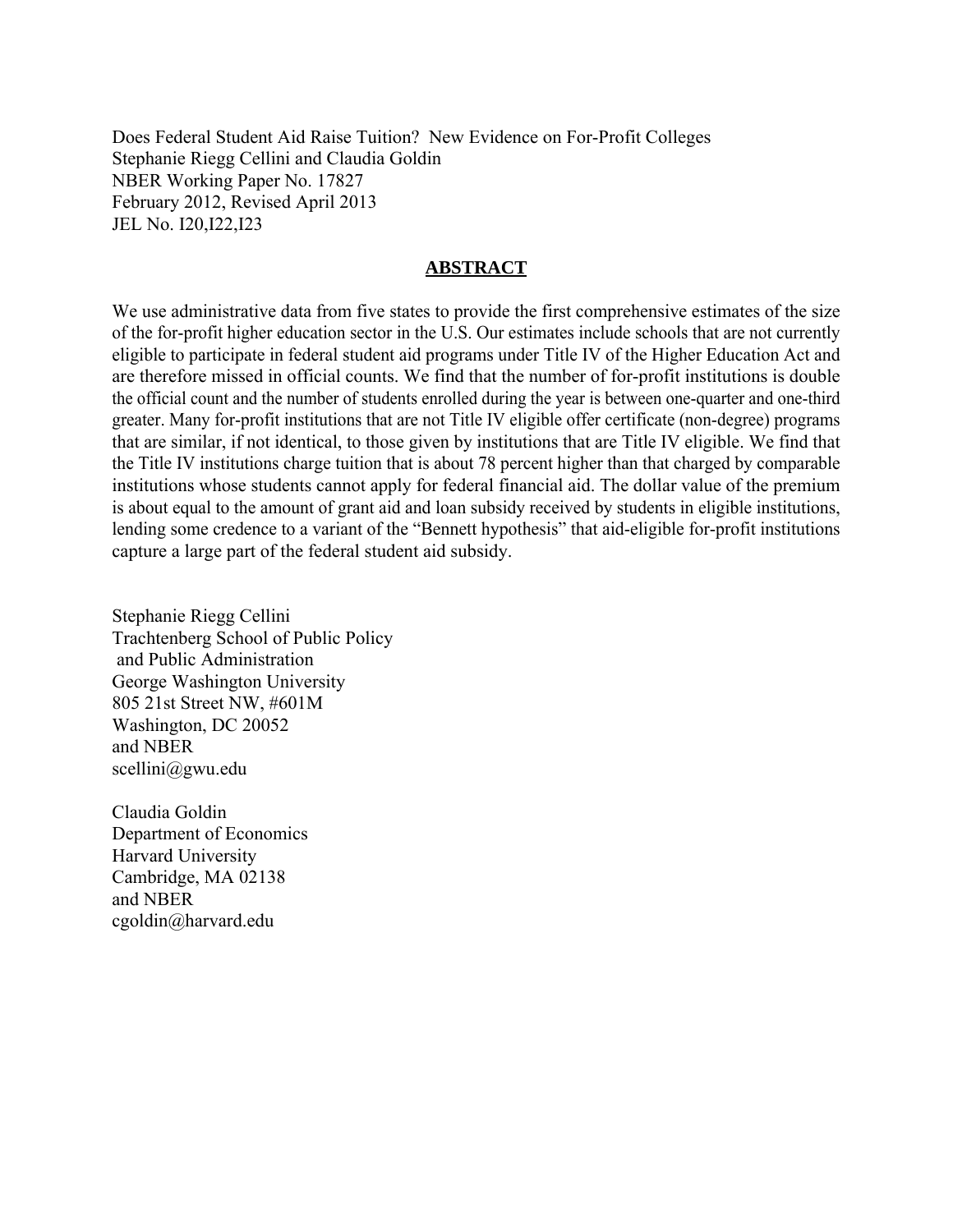For-profit postsecondary education has expanded rapidly in recent years. The sector's "colleges" offer degrees and certificates in fields ranging from business and computer science to cosmetology and taxidermy. They serve millions of students every year, while generating substantial profits for investors.

In 2008/09 for-profits, as tracked by the U.S. Department of Education, produced 42 percent of vocational certificates, 18 percent of associate's degrees, 5 percent of bachelor's degrees, and 10 percent of master's degrees. Not only do for-profits account for a substantial fraction of each of these programs, they have also grown enormously in the past decade. The fall enrollment fraction accounted for by the for-profits increased from 4.3 percent in 2000 to 10.7 percent in  $2009$ <sup>1</sup>

 There is a strong presumption that the size and growth of these institutions are, in part, due to the implicit subsidy received from federal student aid programs. Under Title IV of the Higher Education Act of 1965, the federal government provides grants and (subsidized and unsubsidized) loans to postsecondary students. For-profit post-secondary institutions account for about 23 percent of the total, or more than two times their enrollment share.<sup>2</sup> Title IV eligible institutions (which we will term T4 institutions) may, and occasionally do, receive up to 90 percent of their revenue from federal aid programs.

 Not all for-profit institutions participate in Title IV programs. As we will demonstrate, schools that are not Title IV eligible (hereafter termed non-Title IV or NT4 institutions) could very well outnumber T4 institutions in many states. Yet, most previous research on the for-profit sector has ignored them, as they are not captured in official U.S. Department of Education counts, offer mainly non-degree programs, and are far smaller than their Title IV counterparts.<sup>3</sup>

In this paper, we draw on administrative data from five states to provide the first estimates of the number of institutions, enrollments, and completions in NT4 institutions. We

1

<sup>1</sup> Data are from Deming, Goldin, and Katz (2012). These data are from the U.S. Department of Education and are only for institutions that are eligible for federal financial aid programs. "Fall enrollment" will understate the for-profits because many non-degree programs enroll students throughout the year. <sup>2</sup> Totals for student aid are for 2007/08 and can be found in http://nces.edu.gov/fastfacts/disply.asp?id=31. The fraction accounted for by the for-profits is for 2008; see Deming, Goldin, and Katz (2012, figure 4).

 $3$  By non-degree programs we mean any that confer a diploma or certificate, not an Associate's (AA) or Bachelor's (BA) degree.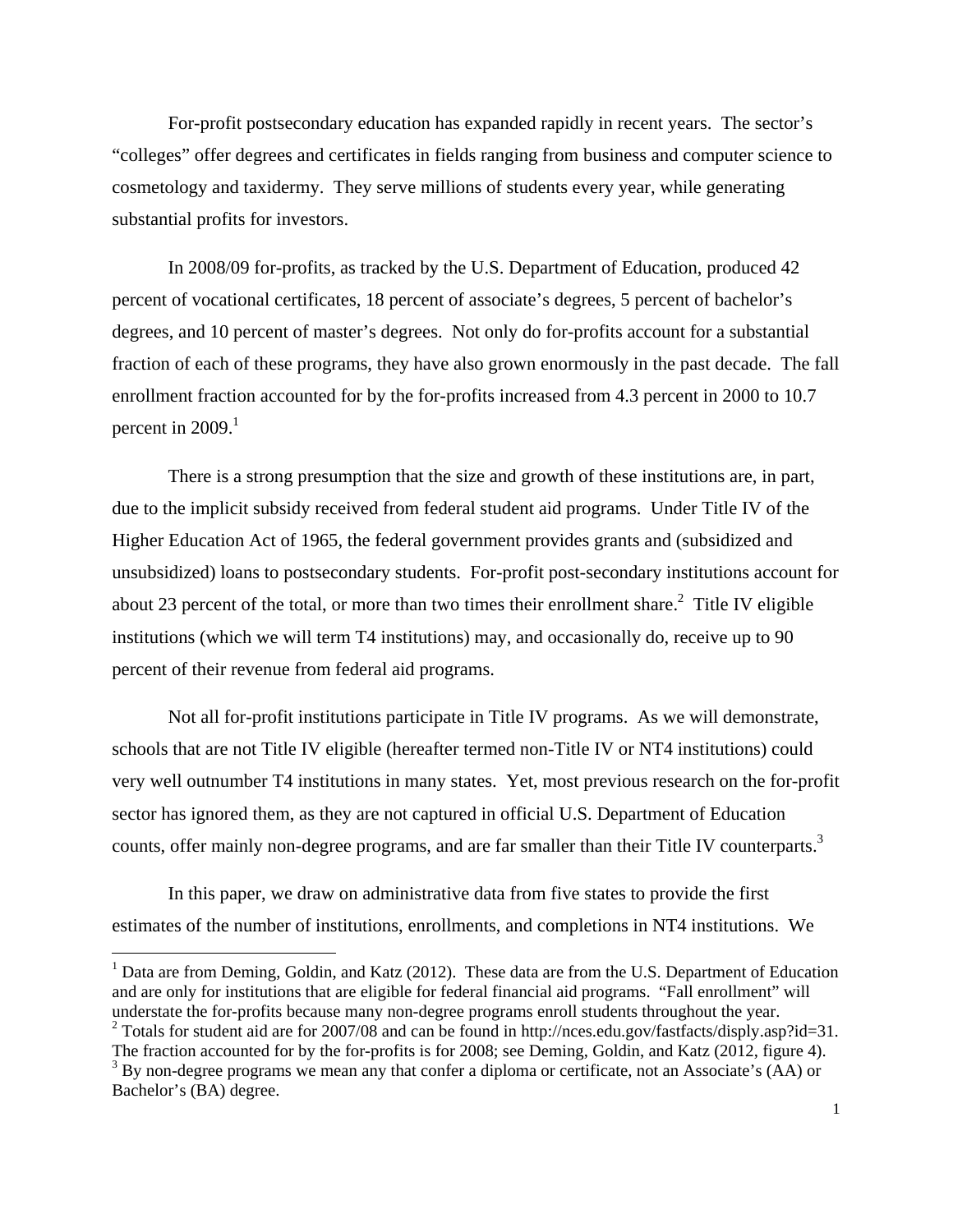also describe the types of programs offered by these institutions. We add these figures to those of T4 institutions, thereby providing the first comprehensive accounting of the size of the forprofit sector in its entirety.

More important, these data allow us to evaluate the so-called "Bennett hypothesis," which argues that aid-eligible institutions capture part of federal aid by increasing tuition above the cost of education.<sup>4</sup> By comparing the tuition charged by NT4 institutions to the tuition charged for similar programs in T4 institutions, we estimate the premium to Title IV eligibility for sub-baccalaureate programs.<sup>5</sup>

We estimate that NT4 institutions educate about 670,000 students each year—students who are missed in official U.S. Department of Education counts. After accounting for these students, we find that the entire for-profit sector provides education and training to 2.47 million students annually. The NT4 group accounts for about 50 percent of for-profit institutions and 27 percent of students. We also demonstrate that NT4 institutions offer programs in many of the same fields as T4 institutions. Further, our analysis suggests that rather than being new or ephemeral many NT4 institutions are long-lived, surviving and possibly thriving without access to Title IV funds and the imprimatur of the U.S. Department of Education.

In our tuition analysis, we find that for-profit T4 institutions charge much higher tuition than NT4 institutions across all states, samples, and specifications. To make a meaningful comparison, our estimates control for program length, enrollment, number of years of operation, and a rich set of program, county, and year fixed effects. To account for programs with some precision we use six-digit "Classification of Instructional Program" (CIP) codes as controls. We also compare programs in NT4 institutions that could meet particular Title IV eligibility standards with observationally equivalent programs in schools that actually are Title IV eligible.

Even with these rich controls we are sensitive to the possibility that there are quality

<sup>4</sup> See *New York Times*, February 18, 1987, opinion piece by William J. Bennett, then U.S. Secretary of Education. In it he famously said: "increases in financial aid in recent years have enabled colleges and universities blithely to raise their tuitions, confident that Federal loan subsidies would help cushion the increase." http://www.nytimes.com/1987/02/18/opinion/our-greedy-colleges.html

<sup>&</sup>lt;sup>5</sup> We should note at the outset that few NT4 institutions offer degree programs and almost none offers bachelor's and master's degrees. Therefore, we calculate tuition premia only for associate's degree and non-degree/certificate programs.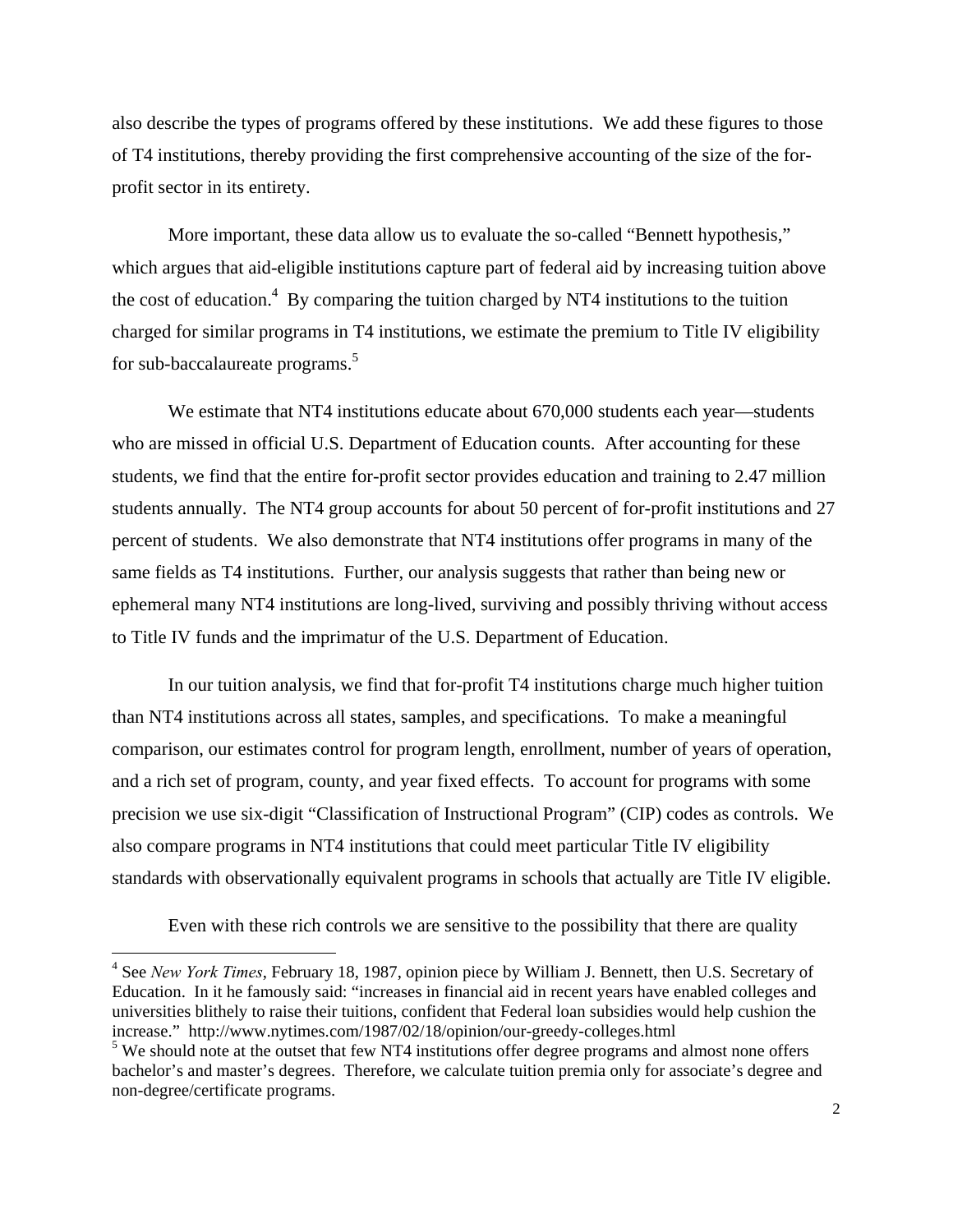differences between NT4 and T4 institutions that account for the tuition differences. We perform two estimations that address the quality issue in a somewhat different manner. One compares T4 and NT4 programs in the same six-digit CIP code (cosmetology) and includes occupational licensing exam pass rates by school to control for quality.

The other estimation uses school fixed effects. We demonstrate that *within* T4 schools, programs that are ineligible for federal student aid because they are too "short" have tuition amounts that are nearly identical to those for similar programs in institutions that are not Title IV eligible. But programs in a T4 that are longer and thus are Title IV eligible are considerably more expensive than similar "long" programs in the NT4 schools. In addition, the across-school difference between T4 and NT4 tuitions for these longer programs is about the same as the difference between the shorter and the longer programs *within* T4 institutions. These results strongly suggest that school quality is not the main driver of our tuition results between the T4 and NT4 schools.

Our preferred estimate of the tuition premium is about 58 log points (or 78 percent). Our findings suggest that T4 institutions raise gross tuition above the cost of education, as reflected in the tuition of the NT4 institutions. Further, the magnitude of the tuition premium for the cosmetology schools in our sample is roughly equal to average student grant awards and our estimate of the loan subsidy. We know from other analyses that many of the T4 institutions spend considerably on student recruitment and services and that these expenditures may account for part of their higher tuition. What the general equilibrium impact of Title IV is, and thus the incidence of the subsidy, must be reserved for future research although we return to these issues at the end.

This paper is the first (to our knowledge) to estimate tuition differences as a function of eligibility for federal student aid and the first to explore the Bennett Hypothesis using a sample of for-profit institutions. Previous studies of the Bennett hypothesis among public and non-profit institutions have found mixed results, as we discuss below. Further, recent regulations by the U.S. Department of Education proposed new tests of the "gainful employment" of for-profit graduates. Although the regulation is facing legal challenges, some analysts predict that the Title IV status of some, and possibly many, institutions will be revoked or suspended in the coming

3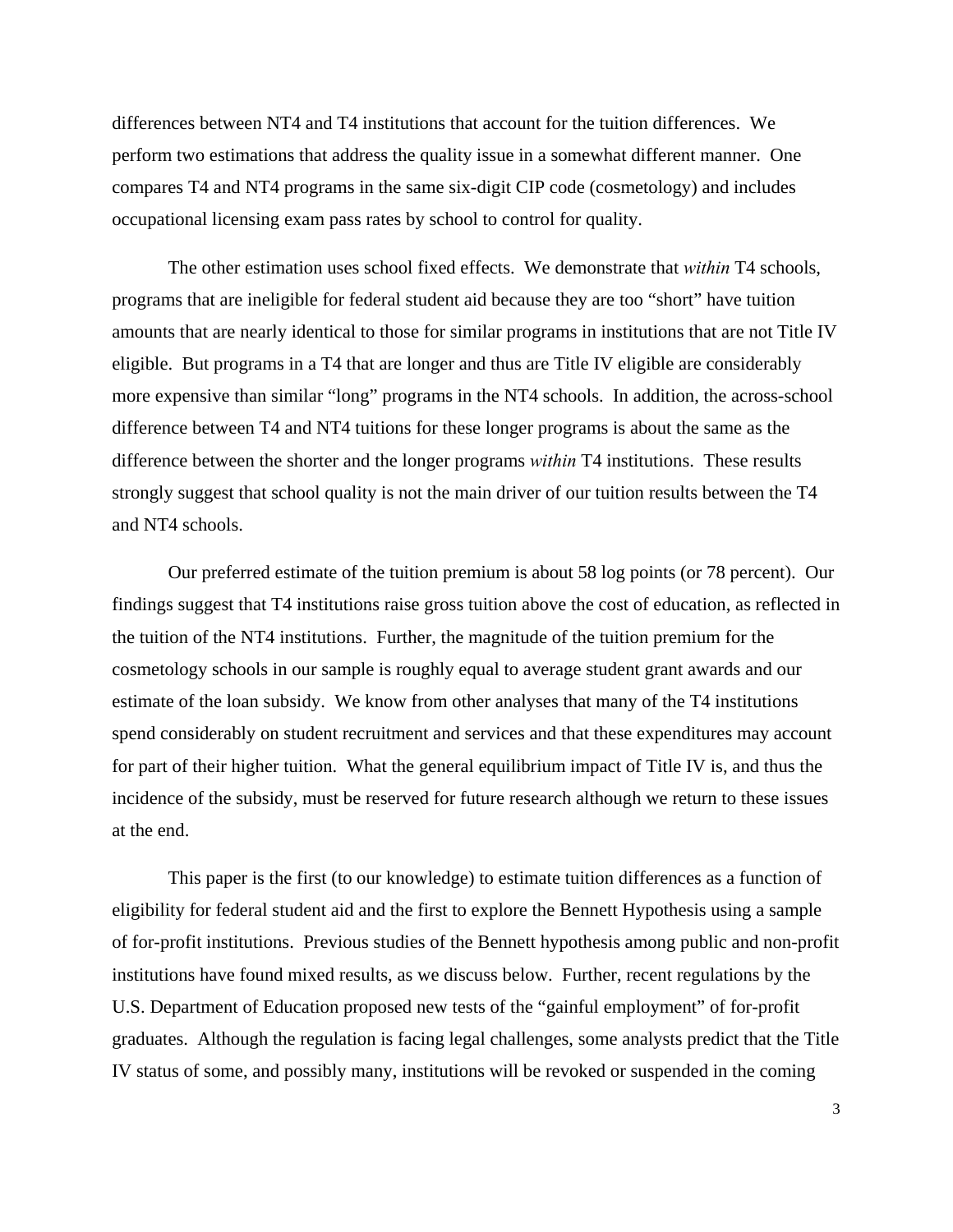years, under gainful employment or a similar regulation. <sup>6</sup> An understanding of the large number of NT4 institutions that operate without the support of federal student aid programs can provide an important lens through which the future of the for-profit sector can be viewed.

Section I provides background on Title IV and its role in for-profit postsecondary education. Section II describes our data. Section III discusses the characteristics of NT4 institutions and generates an estimate of the size of the whole for-profit sector. Section IV describes our empirical approach to estimating the Title IV tuition premium and Section V reports our results. Section VI concludes.

#### **I. Background: Title IV and For-Profit Higher Education**

Title IV of the Higher Education Act of 1965 allows institutions meeting certain criteria to be eligible to participate in federal student aid programs. Title IV programs come in three forms: grants, loans, and work-study. By far the largest Title IV grant program is the Pell Grant, which offers scholarships of up to \$5,500 (maximum in 2012) per year for low-income students in eligible institutions. Loan programs include subsidized (for students demonstrating financial need) and unsubsidized Stafford loans, Perkins loans, and PLUS loans for parents. During the 2007/08 academic year, more than \$125 billion in federal loans and grants were made to almost 14 million students.<sup>7</sup> Almost two-thirds of all undergraduates receive some form of federal financial aid.

Institutions play a central role in determining a student's financial aid award. Federal student aid awards are based on two main factors: Expected Family Contribution (EFC) and the Cost of Attendance (COA). Each student's EFC is determined by family income, assets, number of siblings, and other student-specific considerations reported on the Free Application for

 $<sup>6</sup>$  See Guryan and Thompson (2010), although their analysis was not based on the final regulations. A</sup> more recent exposition can be found in Deming, Goldin and Katz (2013). Although its legal future is uncertain at the time of this writing, the gainful employment regulation states that a program at a forprofit school leads to gainful employment if (1) at least 35 percent of the students in each cohort are in repayment of their federal loans or (2) the annual loan payment for a typical student is 12 percent or less of annual earnings or 30 percent or less of discretionary income. A program that fails both measures for three out of four fiscal years would lose Title IV eligibility.

<sup>7</sup> See http://nces.ed.gov/fastfacts/display.asp?id=31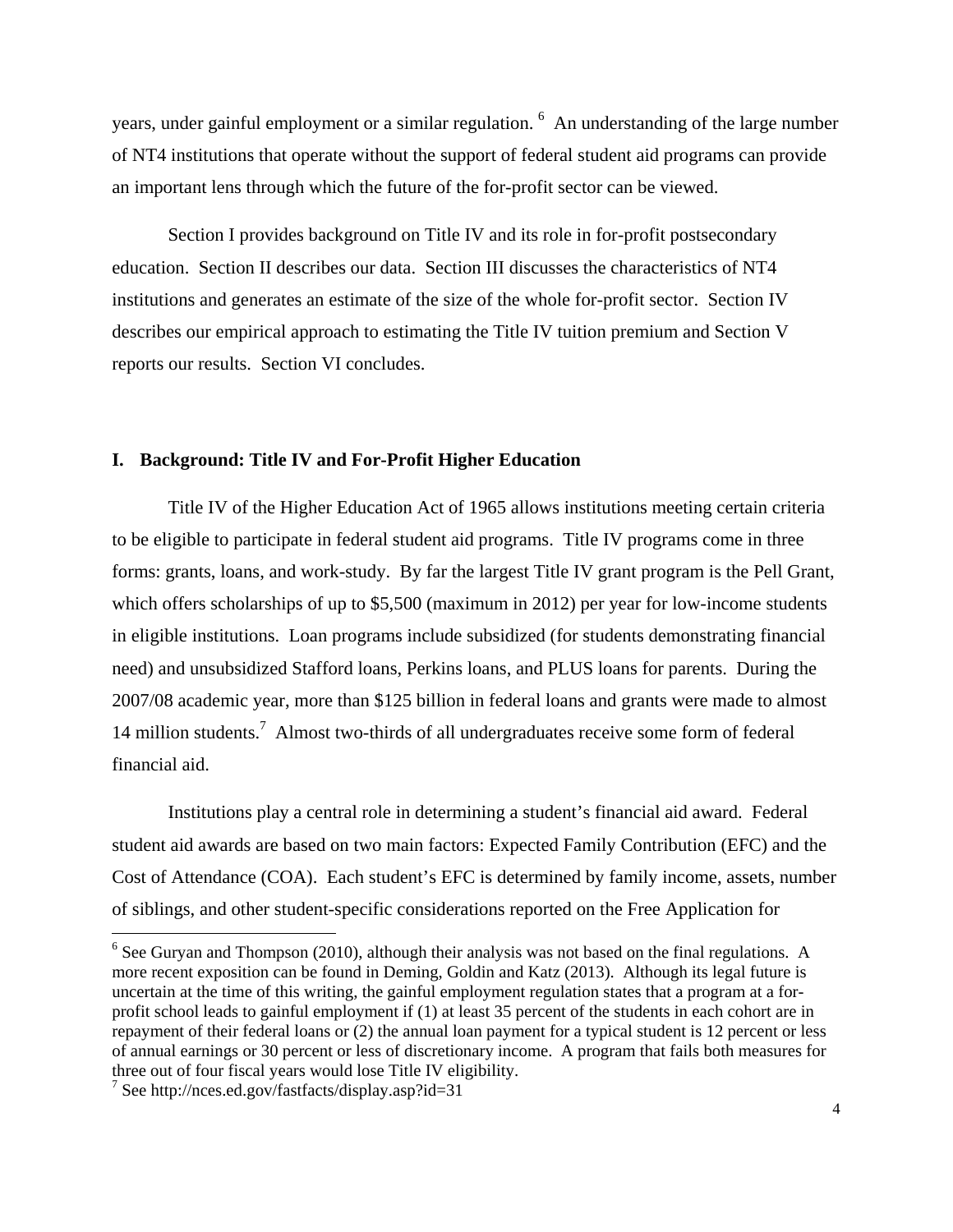Federal Student Aid (FAFSA).<sup>8</sup> The information is then furnished to each institution that a student is considering. The institution calculates its COA and weighs this against the EFC to determine the size and composition of the federal aid award. Several different factors may be considered in assessing the COA (e.g., cost of books and materials, part-time attendance, program length), but tuition is typically the most important element. All else equal, an institution with higher tuition will have a higher COA and the student in question will thereby qualify for more federal aid—whether grants or loans. This calculus undoubtedly creates an incentive for T4 institutions to raise tuition above the cost of education to capture a larger amount of aid, a point to which we return below.

To be Title IV eligible an institution must have existed for at least two years, have received accreditation from a U.S. Department of Education approved accrediting agency, and be licensed or authorized by the state in which it operates. A T4 institution must have at least one program that is full time (generally 900 clock hours), but some of its shorter programs can be approved for funding. Of importance to our analysis is that programs of 600 and more clock hours are generally eligible and those between 300 and below 600 have some eligibility. But those under 300 hours have no eligibility even if the school offering the program is Title IV eligible.<sup>9</sup> For institutions that are already Title IV eligible maintenance of eligibility includes various requirements, such as not exceeding a maximum default rate on federal loans for students who have already completed or ended their programs. Further, institutions are not allowed to receive more than 90 percent of their revenue from Title IV loans and grants.

Not all postsecondary institutions can be, or choose to be, Title IV eligible. The restrictions just mentioned preclude participation in Title IV programs of some institutions. But there are many that do not participate in Title IV yet appear to qualify. As we show below, many of these institutions survive without Title IV. For example, in Michigan, we observe that NT4 institutions have been open, on average, for almost 11 years. Moreover, about 200 NT4

1

<sup>&</sup>lt;sup>8</sup> On the complexity of the FAFSA form and the difficulty many students have in filling out student loan and grant applications, see Dynarski and Scott-Clayton (2008).

<sup>&</sup>lt;sup>9</sup> See Skinner (2007) for the rules concerning institutional eligibility under Title IV. Also note that until 2005 for-profit institutions of higher education could not have more than 50 percent of their students engaged in "distance education," now called "on-line coursework." The rule was changed in 2005 and there were exemptions before that year. Large institutions now exist that are entirely on-line.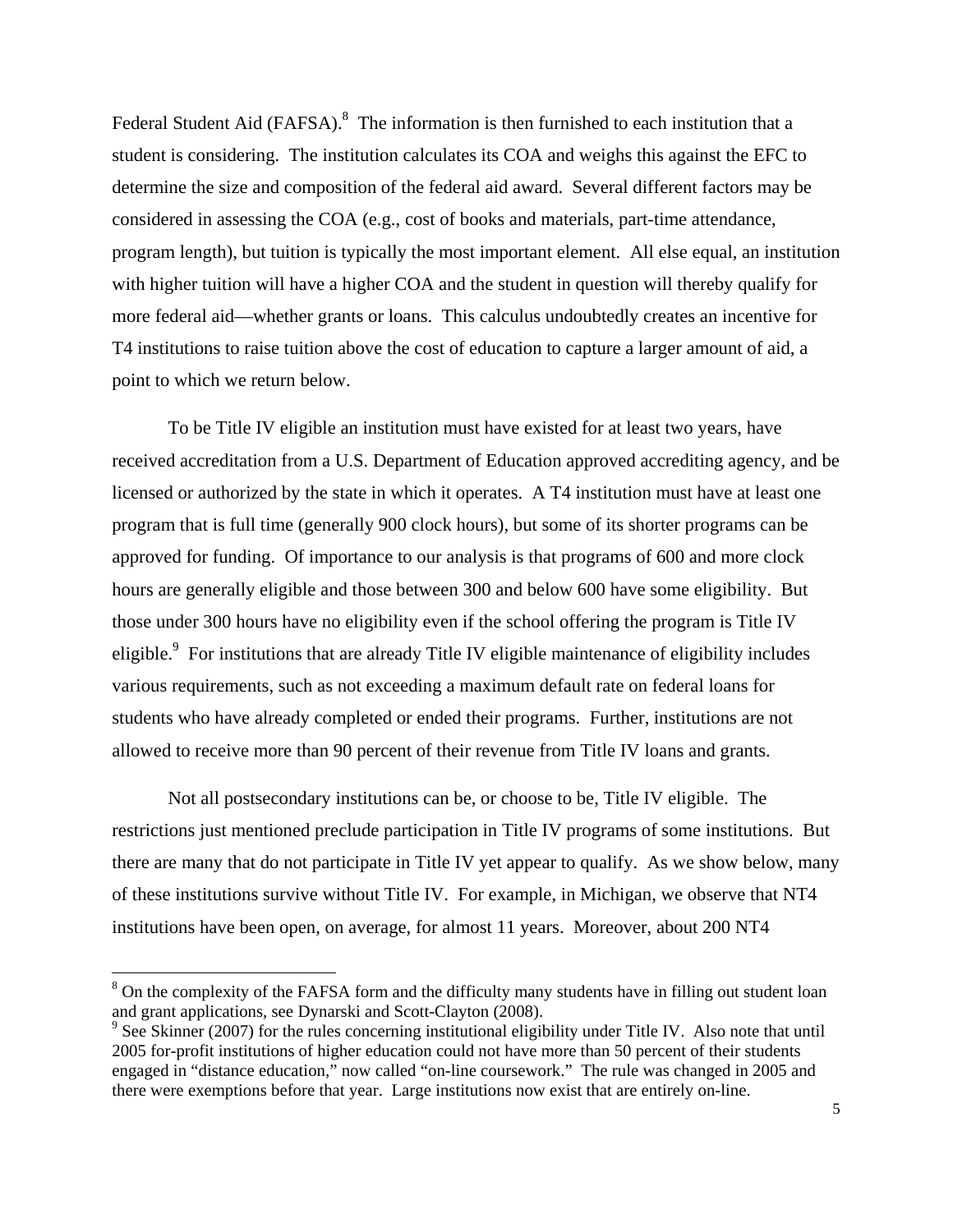programs in the state are offered by institutions that meet the requirement of having one program of sufficient length to apply for Title IV eligibility but are otherwise ineligible or choose not to participate.

Why might seemingly eligible institutions choose not to be eligible for Title IV student aid? For some, the costs of eligibility may be too high. Accreditation requires a significant amount of time and money and together with the administration costs of Title IV programs these may be prohibitive for small institutions.<sup>10</sup> Alternatively, these schools might not gain sufficient financial benefit if their students are not disproportionately low-income or otherwise unqualified for federal aid.<sup>11</sup> It should also be noted that many of the NT4 institutions do not have a 900hour program.

The structure and eligibility requirements of Title IV generate important incentives. Most important is that institutions that participate in Title IV programs may be able to increase tuition above cost and take part or the entire subsidy as profit or to use in other ways. Students eligible for a Pell grant or a subsidized loan in a T4 institution pay a net price equal to the listed tuition minus the value of the grant. In NT4 institutions, however, students pay the listed tuition. If the NT4 and T4 programs are equivalent and both are sold in the same market, then the arbitrage condition means that each charges the same *net* tuition to the student. The T4 institution would, then, increase tuition and the incidence of the subsidy will depend on the demand and supply elasticities.

The T4 institution could take its portion of the subsidy as profits or use it on recruitment, student services, or other activities. It is likely that both are occurring. Since this hinges on the ability of T4 institutions to enroll grant-eligible students, T4 institutions may engage in strategic

 $10$  To be accredited, schools must adhere to a set of common standards outlined by an accrediting agency. Standards vary by field and agency but typically involve requirements for mission statements, instructor qualifications, curriculum, admissions, facilities, and financial management. Costs of accreditation vary, often with the size of the program, and appear to be \$5K to \$10K for the initial fee. Schools must keep adequate records to obtain and maintain accreditation, just as they must for Title IV eligibility.

 $11$  One requirement for Title IV funding is that the student must have a high school diploma, GED, or pass an exam, termed the "ability to benefit" test, administered by the institution. In light of this restriction, it may be that NT4s attract students who do not have high school diplomas and would not be eligible for aid in any case. Reports of fraud in "ability to benefit" tests have led to a recent decision to eliminate the test (and consequently restrict federal aid only to high school graduates), perhaps making it more likely that NT4s will absorb high school dropouts in the future (GAO 2009; Nelson, 2012).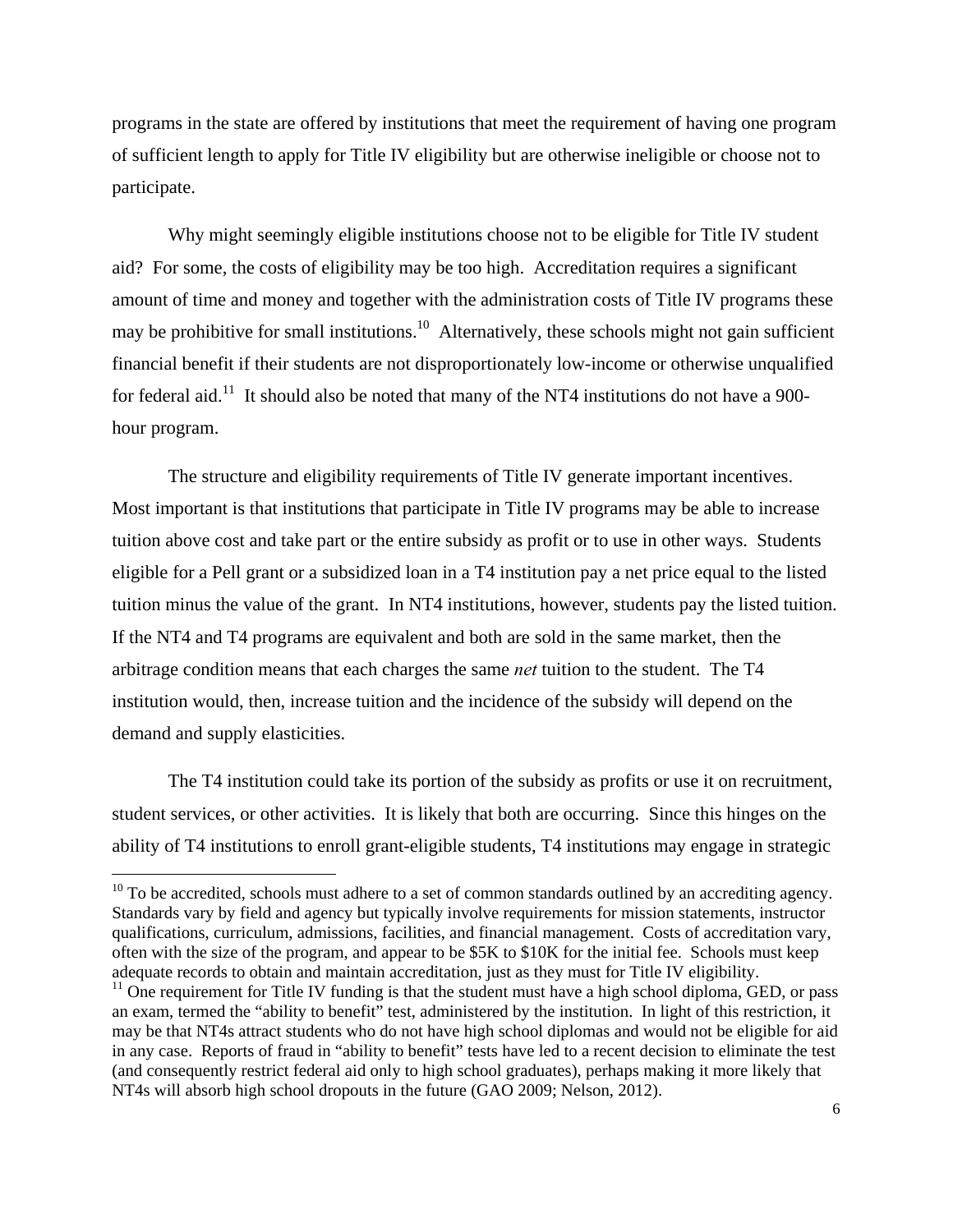recruiting. For example, they may locate in low-income neighborhoods or actively recruit students who meet the need-based aid criteria (Cellini 2010). They may also recruit military veterans eligible for the GI Bill, a source of federal aid that does not count toward the 90 percent aid threshold under Title IV. $^{12}$ 

Title IV also gives incentives to institutions to provide services to ensure that students succeed in the labor market, at least during their first few years out when the schools can be held accountable for excessive defaults.<sup>13</sup> If T4s spend more on student services or career counseling than NT4s, they should eventually drive many NT4s out of the market. And if T4 institutions, instead, take the subsidy as profits generating large gains for investors, they and other T4 institutions have an incentive to expand to the detriment of the NT4s. Exactly how and why NT4 institutions continue to survive in this market remains an open question.

Previous research on the Bennett hypothesis has focused primarily on four-year public and non-profit colleges with mixed results. Long (2004a) finds no evidence of tuition responses to federal higher education tax benefits among private and public four-year colleges and only limited evidence of tuition increases among public two-year colleges. In contrast, Singell and Stone (2007) report that grant aid raises tuition nearly dollar for dollar among private four-year colleges and that public institutions raise non-resident tuition in response to federal aid. Rizzo and Ehrenberg (2004) also find support for the Bennett hypothesis among public flagship fouryear colleges, but they report effects on in-state tuition rather than out-of-state tuition.

Several studies have looked beyond changes in tuition, to evaluate price responses on other margins, such as institutional aid and room and board fees. Turner (2012) finds that taxbased federal student aid crowds out institutional aid almost one for one in four-year colleges. Long (2004b) finds evidence that public four-year colleges increase room and board charges but not tuition, in response to Georgia's HOPE merit scholarship program in the 1990s. Again, however, the evidence on non-tuition price responses is mixed. McPherson and Shapiro (1991)

<sup>&</sup>lt;sup>12</sup> See http://frwebgate.access.gpo.gov/cgi-bin/getdoc.cgi?dbname=1999\_register&docid=99-19724filed.pdf on Title IV rules concerning loans and grants to veterans.

 $<sup>13</sup>$  See, for example, Rosenbaum, Deil-Amien and Person (2006) on the provision of services by the for-</sup> profits. The official Department of Education cohort default rate is calculated based on the two years after a student enters repayment.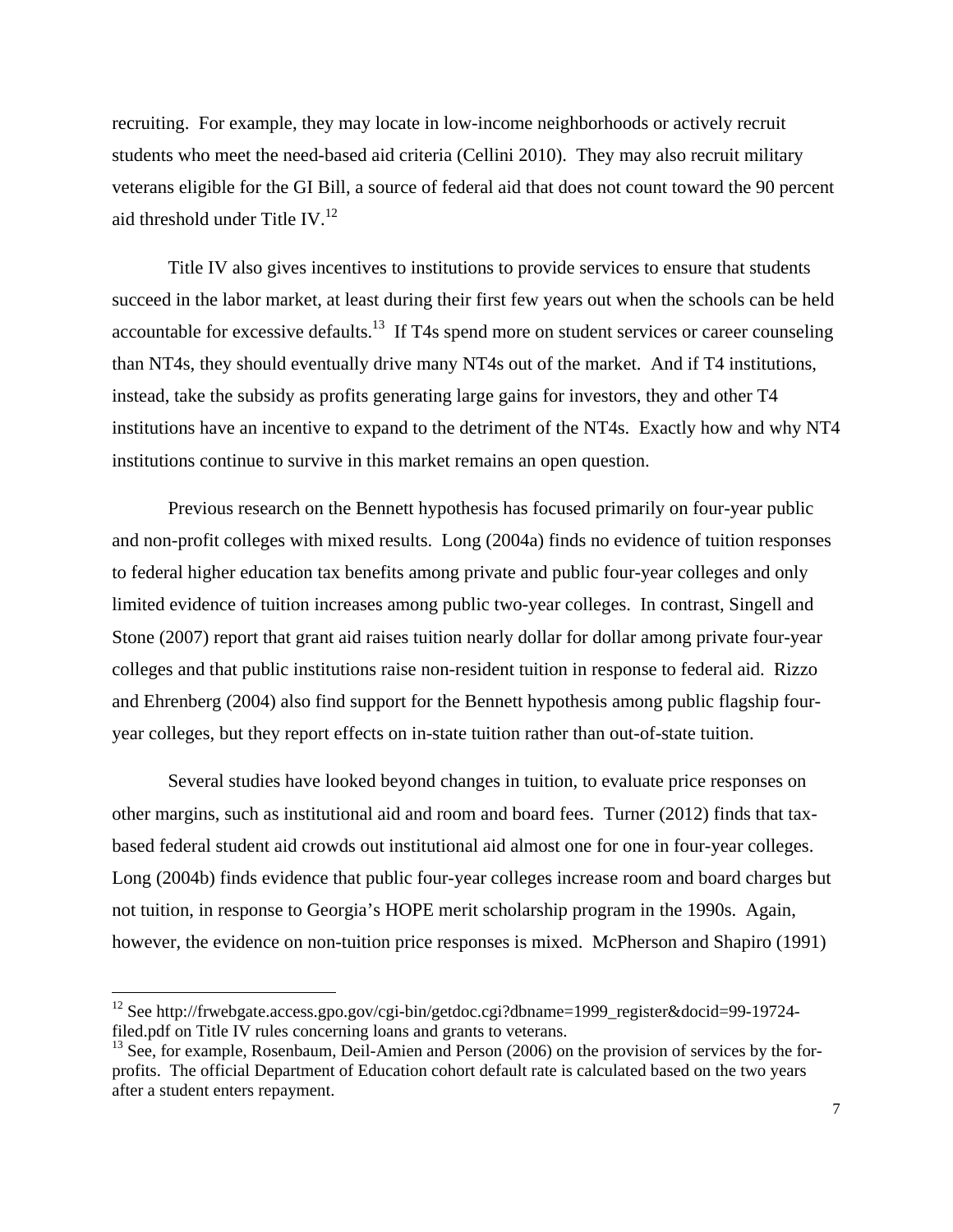find that some four-year institutions actually increased institutional aid in response to federal aid. Reconciling these results, and shedding light on the for-profit sector, Turner (2011) finds that colleges have a positive willingness-to-pay for Pell Grant students, directing additional institutional aid to their neediest students. However, this willingness-to-pay is offset by federal aid capture. She finds that private nonselective non-profit institutions and for-profits behave similarly, capturing about 22 percent of student's Pell Grant awards through reductions in institutional aid.

Most studies of the for-profit higher education sector have focused on T4 institutions.<sup>14</sup> The U.S. Department of Education's Integrated Postsecondary Data System (IPEDS), the primary data set used by researchers studying the for-profit sector, includes mainly institutions that are Title IV eligible. The same institutions and their students form the basis for the Department's student-level surveys, such as the National Postsecondary Student Aid Study (NPSAS) and the Beginning Postsecondary Student Survey (BPS). Therefore, the most important national sources of information on the for-profit sector have virtually no information on NT4 institutions. We draw on administrative data we compiled from five states to estimate the total size of the for-profit sector and to explore tuition differences for comparable programs between T4 and NT4 institutions.

## **II. Data on For-Profit Institutions, Students, and Tuition**

 $\overline{a}$ 

Almost every state has a private postsecondary regulatory agency devoted, at least in part, to for-profit institutions. The agencies require that postsecondary proprietary schools register with the state in order to operate, regardless of Title IV eligibility. Most state agencies collect and make public a list of open institutions each year, but few report detailed information on enrollments and programs—information we need to assess the overall size of the for-profit sector—and the tuition cost.<sup>15</sup> In addition, we require that the information collected be

 $14$  On the Title IV for profits, see Bailey, Badway and Gumport (2001), Chung (2008, 2009), Deming, Goldin and Katz (2012), Rosenbaum, Deil-Amien and Person (2006), and Turner (2006). Research by Cellini (2009, 2010) on California suggested that the non-Title IV group is substantial.

<sup>&</sup>lt;sup>15</sup> See Cellini, Davila and McHugh (2011) for a summary of every state's regulatory body and data availability. Some states include institutions with no enrollments but that have not yet formally closed.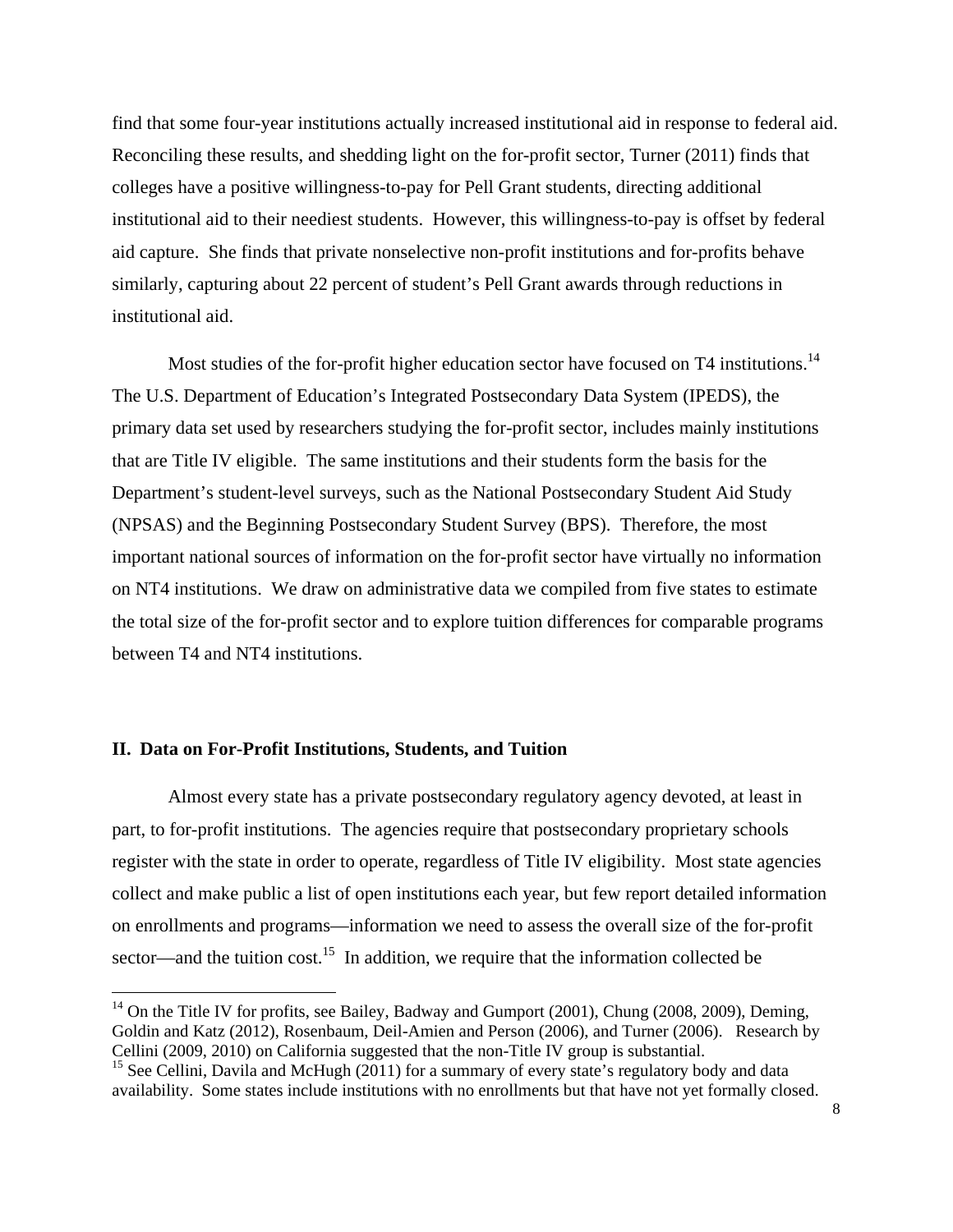accessible either in electronic form or in a form we could obtain and easily manipulate. Five states meet these requirements. We analyze data on T4 and NT4 for-profit postsecondary institutions registered in Florida, Michigan, Missouri, Tennessee, and Wisconsin.

Table 1 describes the data availability for each state. Florida has the most comprehensive data with five years (2005 to 2009) of enrollment and program data covering all for-profit institutions. Data on programs include six-digit Classification of Instructional Programs (CIP) codes, clock or credit hours for each program, the degree type (e.g., AA, diploma, certificate), and tuition. The other states in our sample have similar, but less complete, program information.

Title IV eligibility by school must be inferred in these data for all states except Wisconsin, which reports whether a school is eligible for federal funding under Title IV. The other four states request that the institution list all valid accreditation through accrediting agencies approved by the U.S. Department of Education. We assume that properly accredited institutions are Title IV eligible. Accreditation is required for Title IV eligibility and is relatively expensive for small institutions. Only a rare institution, which met the other considerations for eligibility, would obtain accreditation unless it intended to request Title IV eligibility. To check this presumption we examined the most recent IPEDS listing and a list of all institutions receiving Pell Grants. We find that the vast majority of institutions in our state data listed as having valid accreditation are also Title IV eligible.<sup>16</sup>

Total program-level enrollment was fairly consistently reported across these states as a 12-month count, although Michigan listed the number of students starting a program, rather than enrollment.<sup>17</sup> Wisconsin listed "prior" and "new" students, which were summed to obtain the total. Measures of program completion were more varied, with some states listing the number of graduates, completions, or the number of students considered "placeable."

 $16$  In Florida, for example, 78 T4 institutions were listed in the state data for 2008. We located most by name and zip code (states do not always use U.S. Department of Education codes) in the Pell Grant data set. Of the remaining group, all but two were branches and were found in other states or were listed by a parent company name. Our definition of Title IV eligibility may serve to attenuate differences we observe between T4 and NT4 institutions but the definition seems to be quite accurate.

<sup>&</sup>lt;sup>17</sup> We compared the Michigan data to the IPEDS data and found that, on average, the number of "starts" was similar to the 12-month enrollment figure. The reason for the similarity is that the non-degree programs are almost always less than a year. It should be noted that the IPEDS does not give enrollment data by program, whereas some of these states do.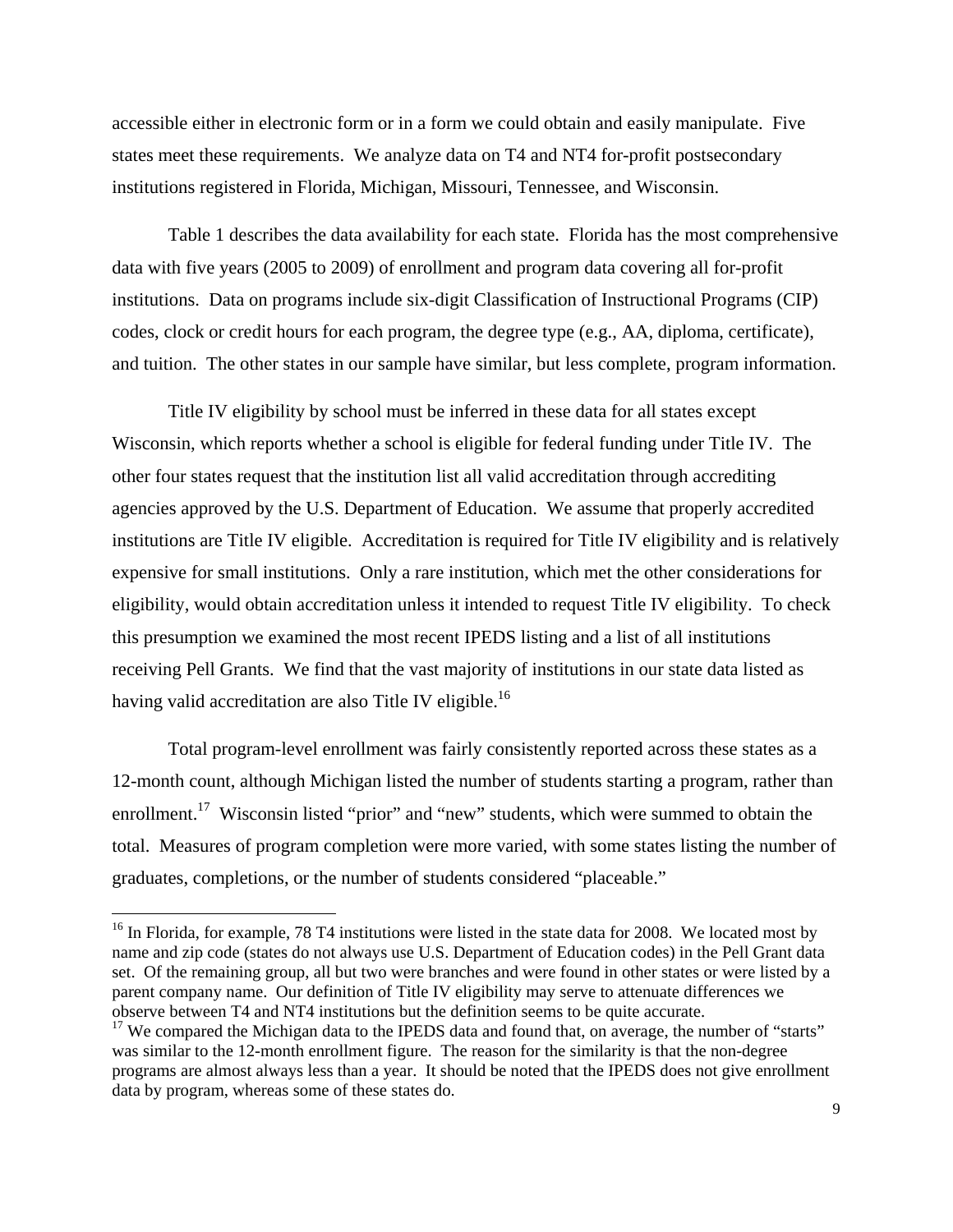Notably, as is common in most other states, four of the states in our sample (Michigan, Missouri, Tennessee, and Wisconsin) exempt institutions from registering if they are covered by other parts of the state's bureaucracy. Cosmetology schools are the largest group of exempt institutions. These schools are required to obtain a license from the state board of examiners and are not required to register with the post-secondary proprietary school division of the state. Further, graduates of these schools cannot practice their craft without passing the state license examination. For one or both of these reasons, most state for-profit licensing agencies do not collect information on cosmetology schools. To track these institutions, except in Florida where the state reports the information, we have used other methods described in the Data Appendix.

The types of for-profit institutions captured in the data vary by state (see Table 1). Michigan reports data on only for-profits that have non-degree programs (although these could be degree-granting institutions), while the other states include institutions offering only associate's degrees, bachelor's and graduate degrees, as well as those with non-degree programs.18 In producing aggregate figures for all states we supplement the state data with the IPEDS to have a complete count of the T4 institutions and students. For all states except Florida, where the data are reported, we add our estimate of the cosmetology schools and their enrollment. Other differences in the composition of institutions across states may exist, particularly as they relate to on-line institutions.<sup>19</sup>

Three of the states, Florida, Michigan, and Wisconsin, report tuition by detailed program and form the basis of our comparison of tuition by T4 and NT4 institutions. Finally, we supplement our tuition analysis with cosmetology licensing exam pass rates for 2007 to 2010 obtained from the Florida Department of Business and Professional Regulation.

### **III. A Comprehensive View of the For-Profit Higher Education Sector**

*Institutions, Enrollments, and Completions*

<sup>&</sup>lt;sup>18</sup> We drop bachelors and graduate degree programs in our analysis of tuition, but we include all students in our enrollment counts.

 $19$  In Wisconsin on-line institutions are required to register with state regulatory agency if they offer programs to Wisconsin students. The other states do not appear to have requested this information.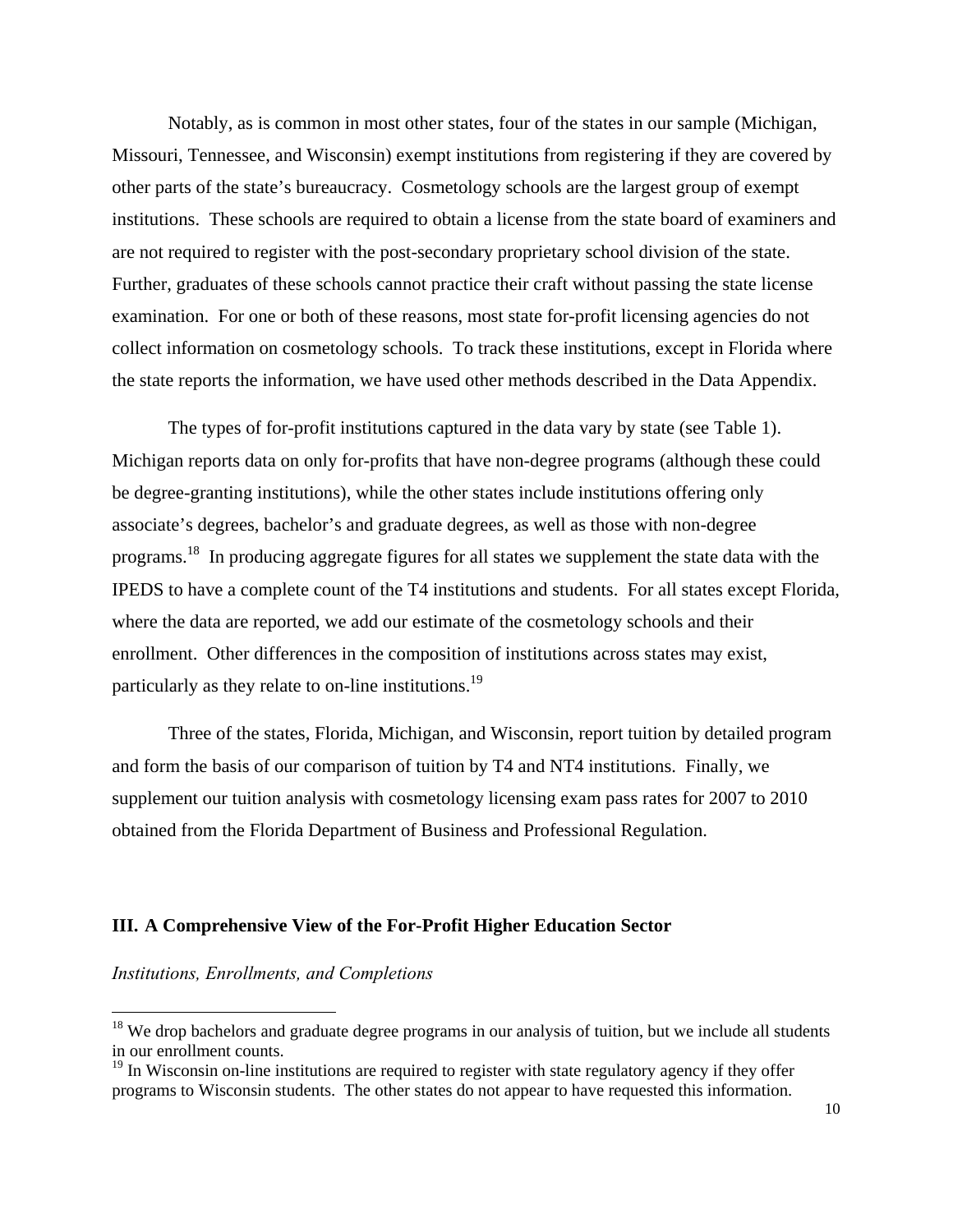How large is the for-profit higher education sector? And how do NT4 institutions and enrollments compare with those that are Title IV eligible? Table 2 documents the raw and fulltime equivalent enrollments and completions, as well as the number of for-profit institutions in each of our five states. Although the five states differ in various ways that affect these data, it appears that many features of the for-profit sector are similar across the states.

In each of the states, the number of for-profit institutions at least doubles when the NT4 institutions are included (Table 1, rows 1 and 2). In all states except Florida, where the number of T4 and NT4 institutions are roughly equal, the NT4 institutions greatly exceed the T4 institutions. In Michigan NT4 institutions outnumber T4 institutions almost four to one, with NT4 institutions accounting for 80 percent of the total. Focusing solely on T4 institutions, as in most previous analyses, would vastly understate the number of for-profit post-secondary schools. In these five states alone, we would miss almost 1,200 schools each year.

Although the number of NT4 for-profit institutions is sizable relative to all for-profits, enrollment estimates are less understated because NT4 schools are smaller than the average Title IV for-profit. They would not include, for example, the large national and regional chains, although there are some chains among NT4 institutions.<sup>20</sup> Across all five states, NT4 enrollments comprise between 12 and 66 percent of the total for-profit enrollment (Table 2, row 4). In most of the states, the NT4 schools have about 150 enrollees and the T4 institutions about 450. Florida has larger T4 institutions because many chains are located there.

NT4 students make up a larger share of completions than enrollments relative to the Title IV group (see rows 5 and 6 of Table 2) largely because of their shorter program length. There are more completions relative to enrollments each year for a one-year program than for a twoyear program, for example. In Florida in 2009 the ratio of completions to enrollments for the NT4 programs was 0.86 whereas the ratio for the T4 programs was 0.35, even restricting the sample to non-degree programs and considering only programs with positive enrollments and graduates in each group.

To measure the intensity of education, rather than its incidence, we construct full-time

 $20$  We discuss chains in more detail below. We use the definition of a "chain" given in Deming, Goldin and Katz (2012).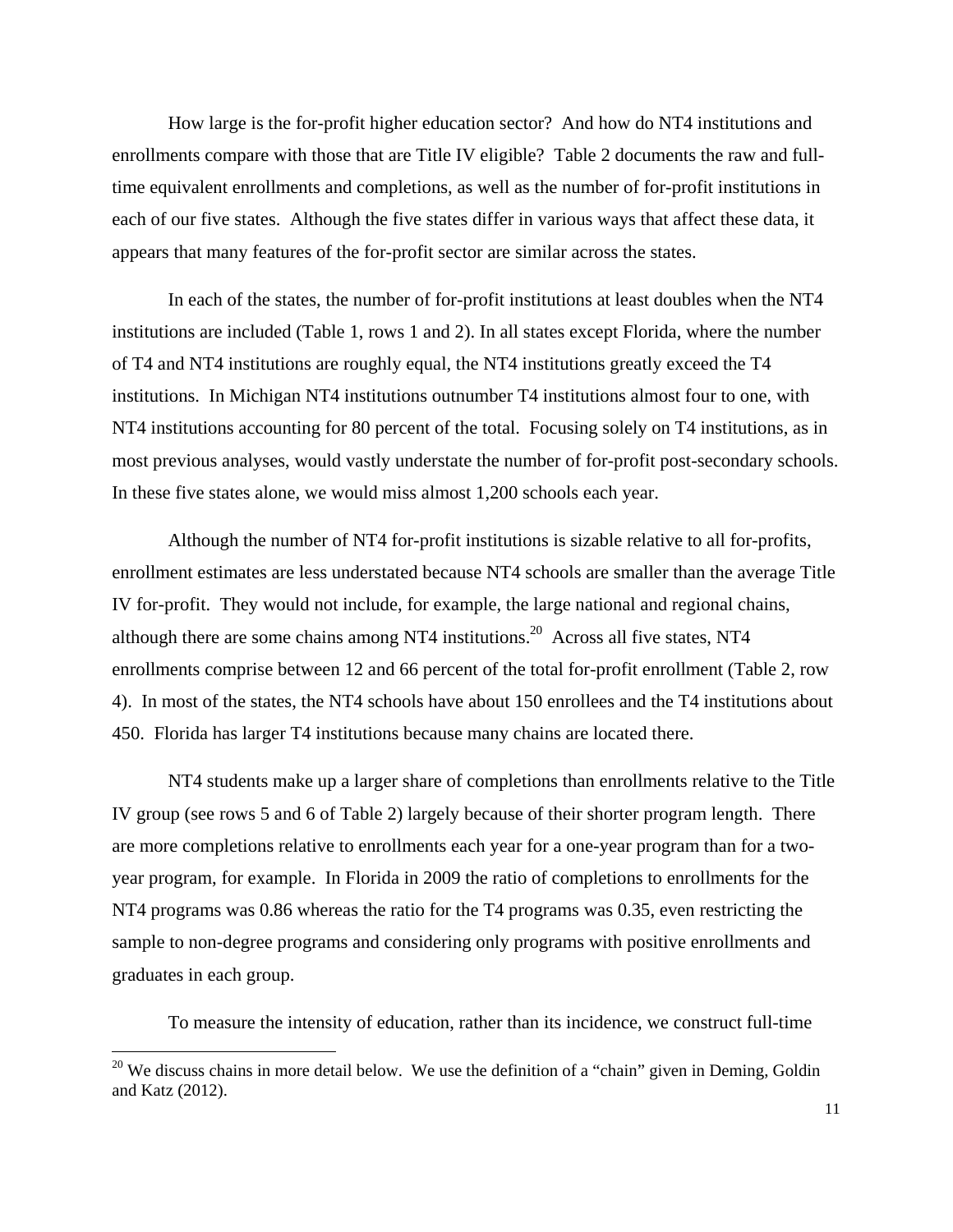equivalent (FTE) enrollment and completion statistics by weighting enrollments and completions by program length.<sup>21</sup> The adjustments, given in Table 2, rows (7) to (10), lower the proportion of enrollments and completions in NT4 programs, and in some cases the decrease is substantial. In Wisconsin, for example, the non-Title IV group accounts for 39 percent of for-profit enrollments in the raw data, but 15 percent when measured in FTEs. Completions drop from 72 percent in the raw data to 36 percent in terms of FTEs. Similar differences are found in the Florida data but the NT4 institutions are a lower fraction of the total compared with other states because Florida has more Title IV chains.

It is worth noting that Michigan has a disproportionate fraction of its total for-profit students and schools in the non-Title IV group even when expressed as FTEs. Of the for-profit post-secondary institutions in the state 75 percent are not Title IV eligible and 66 percent of the students attend NT4 institutions (53 percent on a FTE basis). One possible reason for the size of the non-Title IV for-profit higher education sector in Michigan concerns job training money provided by the state. In 2010 Michigan provided two years of free training (or \$10,000 per person) for unemployed and displaced workers.22 Displaced Michigan workers can also apply for Trade Adjustment Act funds, although the amount is low. The availability of state funds means that federally guaranteed loans may be less important for students in Michigan. Further, as we discuss below, the NT4 institutions in Michigan are well-established institutions and may have long-standing training relationships with automakers and other firms in the Detroit area.

Finally, using the data from the IPEDS for T4 institutions and the proportions of NT4 institutions in Table 2, we generate a rough estimate of the size of the whole U.S. for-profit sector. The IPEDS reports a total of 2,944 degree- and non-degree granting for-profit T4 institutions in 2009/10 (NCES 2010, tables 276 and 277). If NT4 institutions account for roughly 61 percent of the total (the average for the five states), our estimate of the entire forprofit sector becomes 7,549 institutions. Similarly, the inclusion of NT4 students raises the raw number of enrollments in for-profits, based on the IPEDS fall enrollment counts, from 1.8

<sup>&</sup>lt;sup>21</sup> Specifically, we consider 600 clock hours or 24 credit hours to be full-time for a non-degree program and 900 clock hours or 45 credit hours to be full-time for degree programs. We use the IPEDS data on full-time equivalents for the T4 institutions for all states.

<sup>22</sup> See http://www.lcmw.org/pages/NWLBtraining.cfm for information on the *Michigan Works!* tuition assistance program.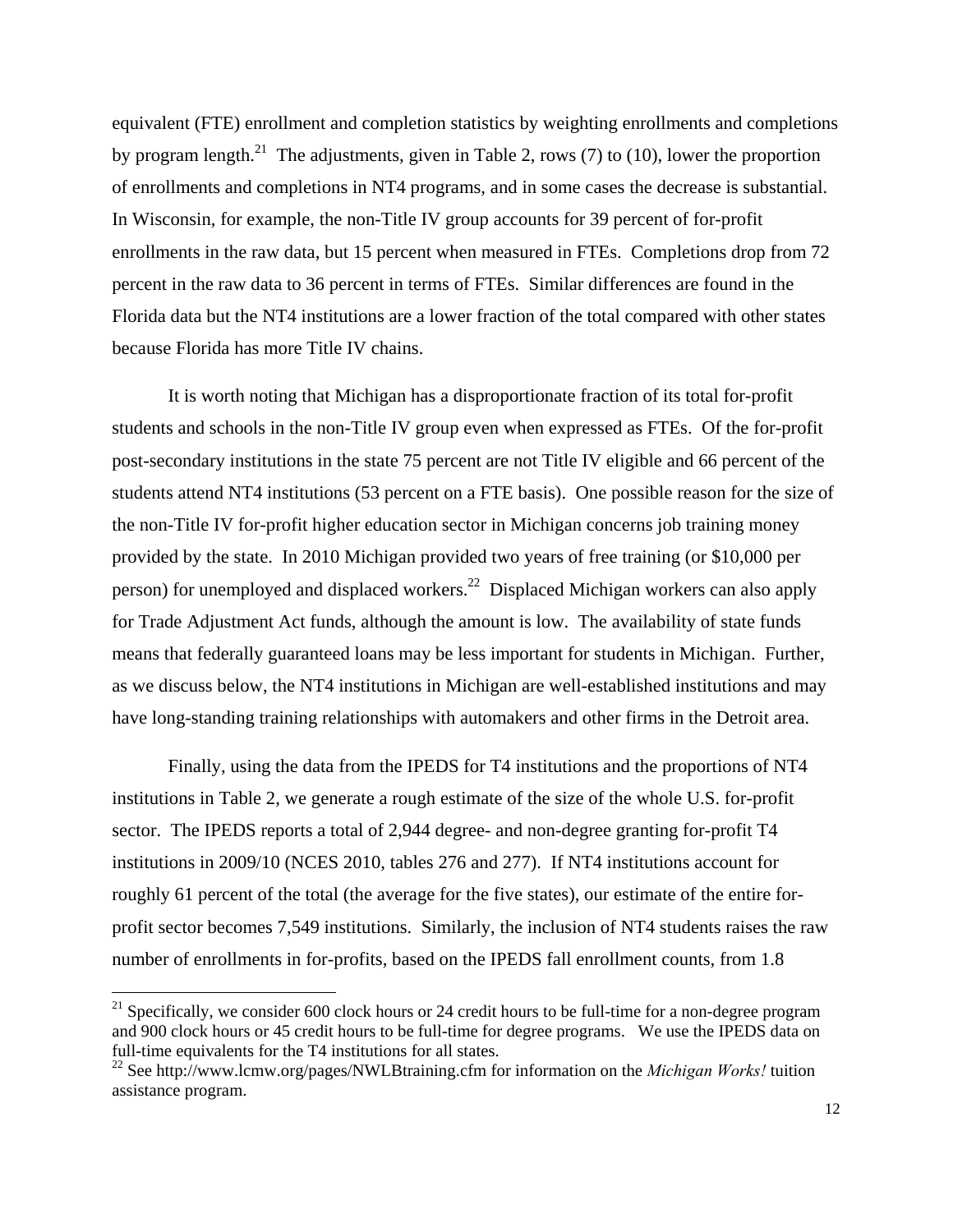million to 2.47 million. The calculation assumes that NT4 institutions account for 27 percent (the average for the five states) of all enrollments or almost  $670,000$  students.<sup>23</sup> Our estimates suggest that studies that ignore NT4 institutions greatly understate the size of the sector.

## *Program distribution*

 $\overline{a}$ 

To give a flavor for the range of programs offered by NT4 institutions, Table 3 lists the three largest programs by enrollment, and the fraction of all for-profit enrollments for each, in the states for which we have program data.<sup>24</sup> The three largest programs in each state account for from 65 to 80 percent of the total enrollment in the NT4 group (Table 3, panel A). Further, the principal NT4 programs are fairly consistent across states. Business, computer, health, transportation, and personal and culinary services all represent a large share of the total NT4 enrollment in these five states.

Because the NT4 programs are almost entirely certificate or non-degree, the most relevant comparison is to the T4 non-degree programs. The T4 non-degree group is similarly dominated by health professions and personal and culinary services (see Appendix Table A2). These two program groups are about 75 percent of the total across the four states. Even though the NT4 institutions have relatively more non-degree enrollment in transportation and business than the T4 group, there is substantial overlap in the programs offered by the non-degree T4 and the NT4 institutions.

The next point to note is that NT4 institutions are a substantial fraction of all for-profit enrollments in their primary areas (Table 3, panel B). Consider the health professions group: in Michigan and Wisconsin the NT4 institutions account for more than 40 percent of the total forprofit enrollment in the health programs. Although transportation and materials moving is a

<sup>&</sup>lt;sup>23</sup> We acknowledge that these five states may not be representative of the United States as a whole. We justify the use of the five-state data in generating national averages by the fact that the fraction of T4 forprofit enrollments per-capita (among 15 to 24 year olds) in these five states is approximately the same as it is in the entire United States (6.11 per 1000 in the five states and 6.05 for the entire United States). Note that 12-month enrollment counts are unavailable for non-degree institutions. Fall enrollment counts will understate the total because of the shorter programs and multiple enrollment dates over the year.  $^{24}$  For a full list of the programs by two-digit CIP code and fraction of all for-profit enrollments and completions in the NT4 group see panels A and B of Appendix Table A1. Panels C and D contain the same calculation where the underlying data are in FTE form. The share of NT4 and T4 enrollments represented by each program are reported in Appendix Table A2.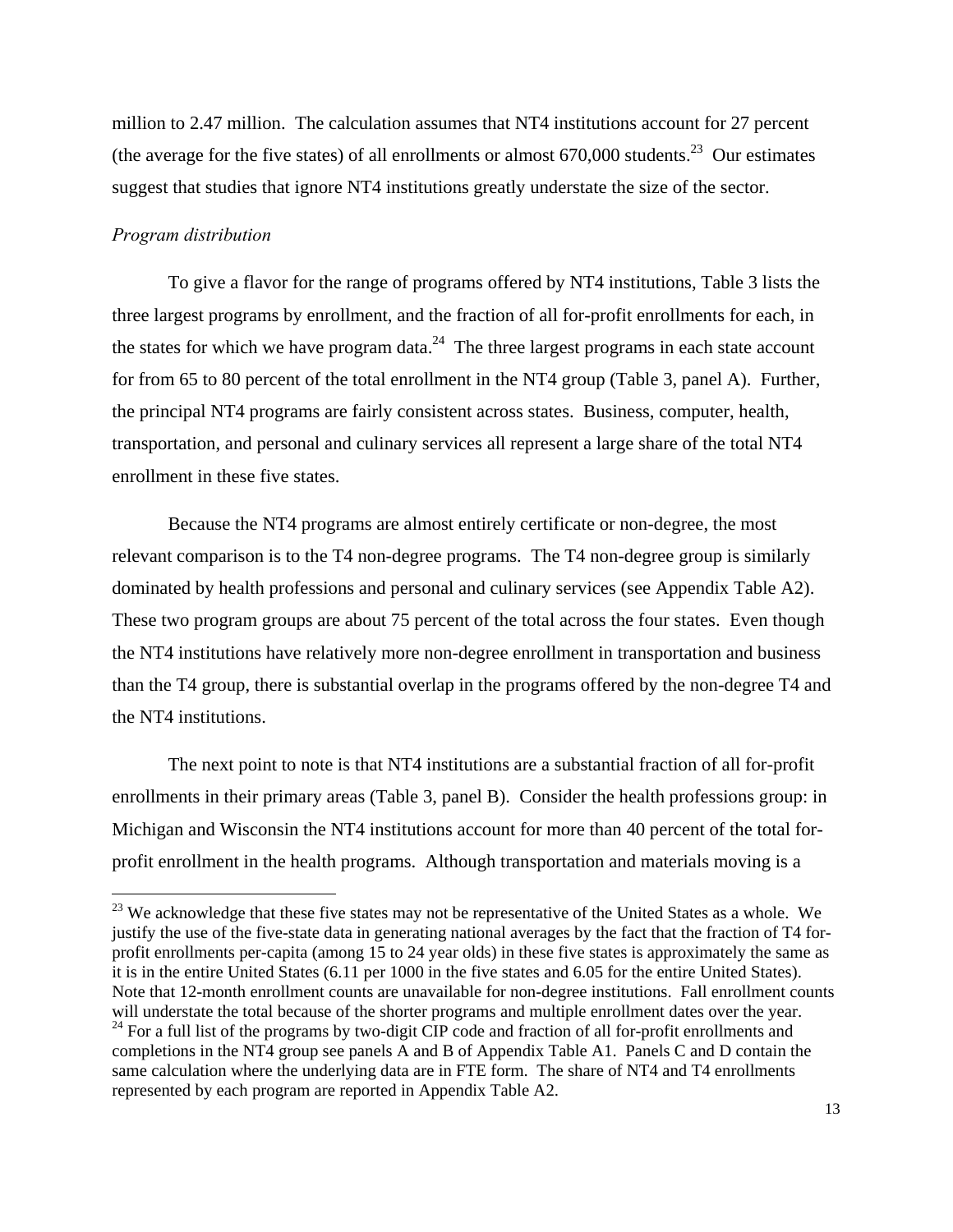smaller share of all NT4 enrollments than is health it is dominated by NT4 institutions, which are 80 and 90 percent of the group's enrollments in Florida and Tennessee. Omitting students in programs that do not participate in Title IV, leaves out many certificate-seeking students in some of the most important non-degree for-profit programs.

#### **IV.Tuition Differences between Title IV and Non-Title IV Institutions**

We now turn to our estimates of the difference in tuition charged by T4 and NT4 forprofit institutions for similar programs and untangle some of the possible explanations for these differences.

## *Methods*

Our analysis of the role of Title IV in tuition-setting is limited to the three states in our sample that provide tuition data by program: Florida, Michigan, and Wisconsin. We analyze each state separately, but our approach is similar for each. We describe our general empirical model in the context of the Florida data (the state with, by far, the richest data), then discuss modifications to our approach for Michigan and Wisconsin.

To accurately identify the causal effect of Title IV eligibility on tuition levels, the ideal experiment would randomly assign Title IV eligibility across institutions and/or over time. In the absence of that experiment our analysis relies on a number of observable controls and fixed effects. Our results can be interpreted causally with some caution. Nonetheless, we produce an estimate of the premium to Title IV eligibility for similar programs by controlling for many differences in the programs offered by T4 and NT4 institutions, including school quality.

For Florida we estimate regressions of the following form:

$$
Ln(tuition_{site})
$$
  
=  $\beta_0 + \beta_1(Title\ IV_{st}) + \beta_2 X_{si} + d_t + d_t(Title\ IV_{st}) + d_c + \varepsilon_{site}$  (1)

where Title IV equals one if an institution lists accreditation, zero otherwise for school *s* in year *t*. Our dependent variable is the natural log of tuition in school *s*, program *i*, year *t*, and county *c*.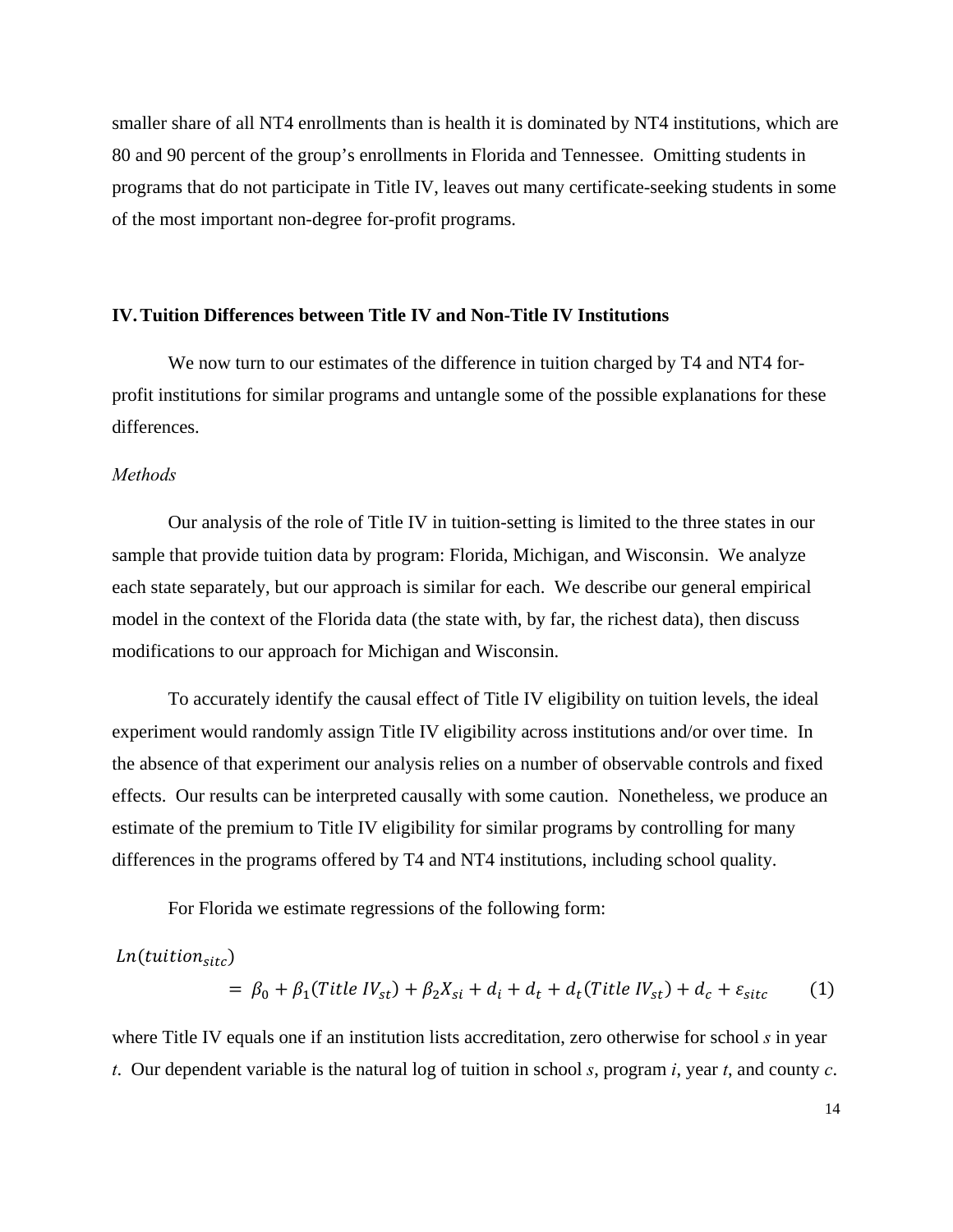*X* is a vector of school and program characteristics, including the natural log of program length, the number of years the institution has been open, the natural log of enrollment, and whether the institution is part of a chain. Program length is measured as a proportion of full-time clock or credit hours.25 Years open is the number of years since the institution was first licensed by the state. Enrollment is a factor in determining the average cost of education and may reflect a program's reputation. Both mechanisms should influence tuition, but have no impact on Title IV eligibility.<sup>26</sup> We code schools as being part of a chain if they operated in at least two states or had more than five branches within a state.<sup>27</sup>  $d_i$  is a vector of indicator variables for each program measured by six-digit CIP codes.  $d_t$  is a vector of year fixed effects to control for common time trends and is interacted with the Title IV indicator, when we have sufficient years, to see if the impact of Title IV status changes over time.  $d_c$  is a county-level fixed effect, to control for competition among institutions in the same geographic market.<sup>28</sup>

We estimate eq. (1) for the full sample of two-year and non-degree for-profit programyears in each state. With the county, year, and six-digit CIP code fixed effects, identification comes from differences in tuition between T4 and NT4 institutions for the same programs (e.g., medical assisting) in the same year and county. We cluster the standard errors at the school level to account for correlation between programs in the same institution.

Our approach can control for many observable characteristics of programs that might be correlated with both tuition and Title IV status. Sample selection problems will remain if T4 programs and institutions are meaningfully different from NT4 programs and institutions. To address the issue of selection we test the robustness of our estimates to several different sample

 $25$  We have also estimated the regressions with program length as six dummy variables and the results do not materially change.

 $26$  As a robustness check, we added a potentially endogenous variable—the number of program completions—to the model as a proxy for program quality. Its inclusion had virtually no impact our results in any state or specification. In addition, results are similar without the variable on enrollments.  $27$  Deming, Goldin and Katz (2012) defines a "national chain" as a for-profit institution that operates in at

least three separate census divisions and a "regional chain" as one that operates in more than one state or has more than five campus branches within a single state and operates in no more than two census divisions. We define the schools that meet either of these criteria as chains. See Data Appendix for more information on coding chains.

 $28$  City and zip code fixed effects yielded almost identical estimates in every state.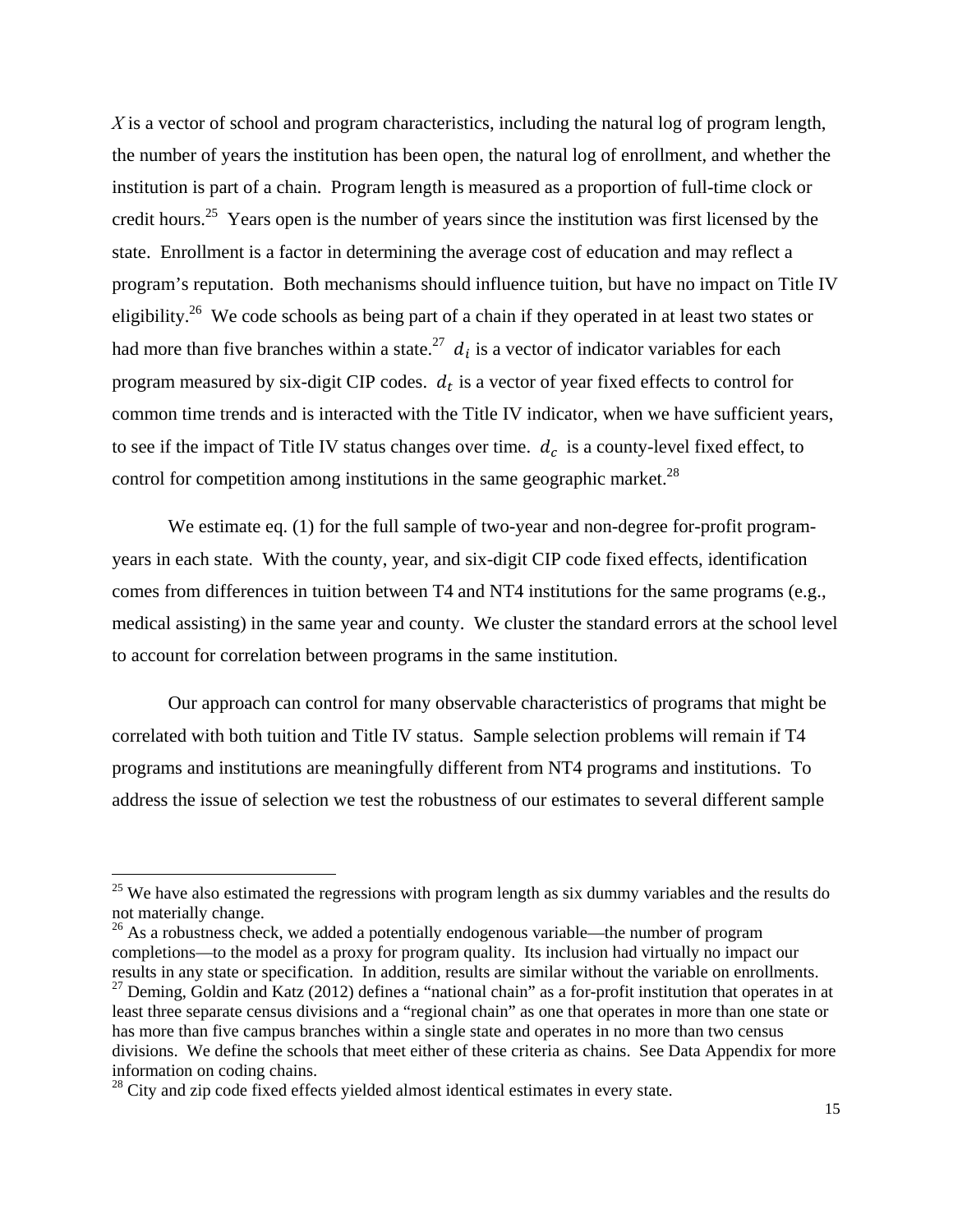restrictions and we control for quality of institution in two ways.<sup>29</sup>

Our first goal is to create a sample of T4 and NT4 programs that are comparable along as many dimensions as possible, so that we are comparing "apples to apples." In some cases we restrict NT4 institutions to those that meet the requirement for Title IV eligibility of offering at least one program of at least 900 clock hours (or 45 credit hours), which is also one way to control for the quality of the institution. We then further limit the sample to full-time programs within those institutions. Our full-time designation requires that programs be at least 600 clock hours (or the equivalent)—the full-time definition under Title IV rules for non-degree programs. Our next restriction limits the sample to non-degree programs (e.g., programs that offer diplomas or certificates rather than associate's degrees) that are full-time and are in institutions offering at least one 900 clock-hour program. A final restriction is that we use only programs within the two-digit CIP code having the most observations in each state's data to compare T4 and NT4 programs that are similar.

Our next goal is to control for institution quality since unobservable differences between T4 and NT4 institutions may still remain even with the many controls we add. We have two ways of addressing the issue of quality. The first uses within school estimates of the tuition difference between eligible and ineligible programs in T4 schools. To implement this approach, we add institution fixed effects to eq. (1) and replace Title IV with an indicator for eligibility that equals one for programs that are at least 300 hours in length. We compare our estimates for T4 schools to a falsification test among the NT4 schools, in which all programs are ineligible. The second method uses state cosmetology licensing exam pass rates as a measure of school quality. We assess the impact on the T4 tuition premium of pass rates for full-time non-degree cosmetology programs.

## *Florida*

 $\overline{a}$ 

 In the Florida data, our main analytical sample of sub-baccalaureate for-profit programs contains 8,613 school-program-year observations, of which 3,373 are in NT4 institutions. Average tuition in T4 programs is about \$17,000 compared with \$3,500 in institutions that do

 $29$  We focus exclusively on two-year associate's degree and certificate and diploma (non-degree) programs since very few bachelor's and master's programs do not participate in Title IV.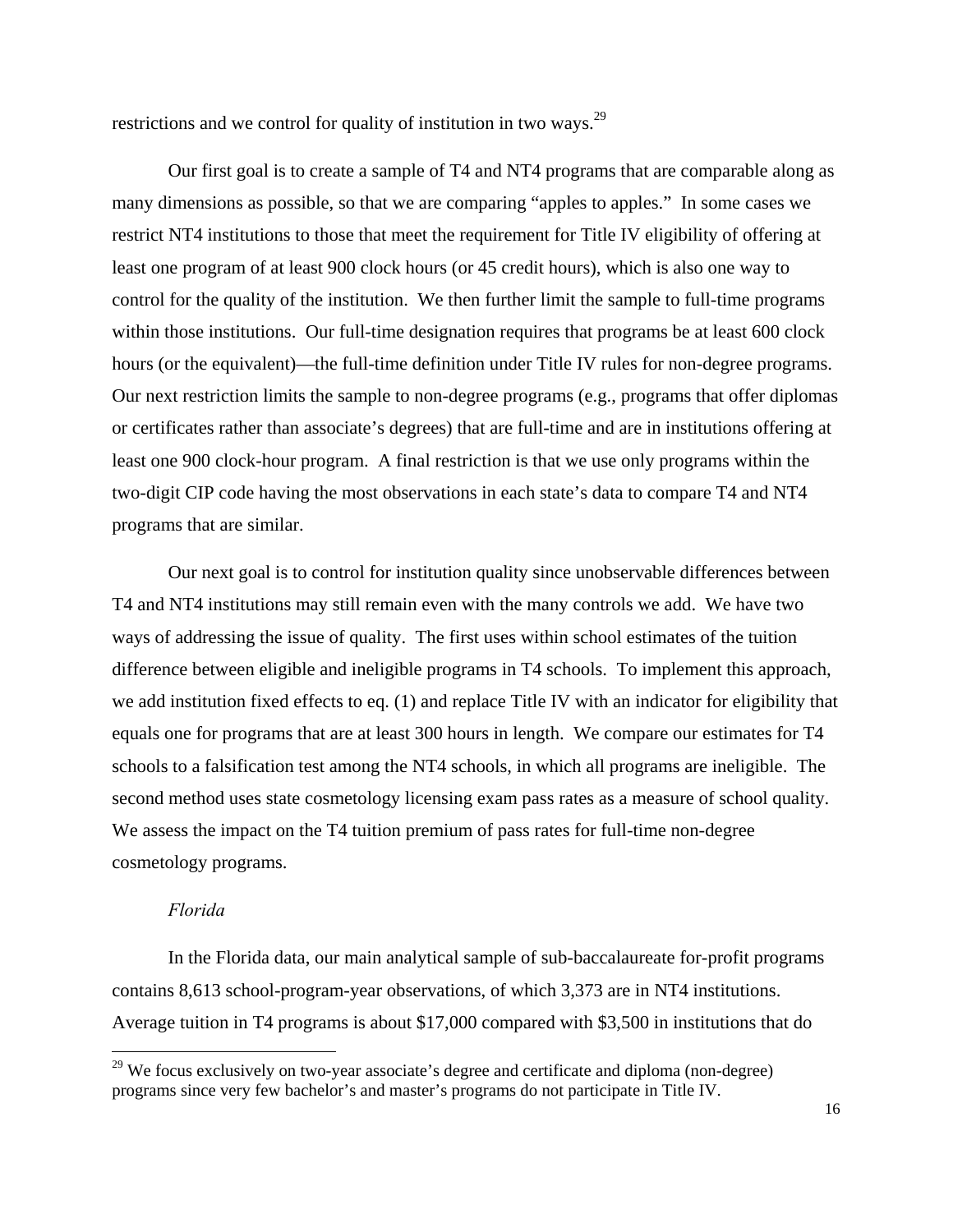not participate in federal aid programs (Table 4, panel A). But NT4 programs are shorter (on average about 300 hours compared with 900 hours for T4 programs), have lower enrollment (50 students compared with 105), and are less likely to be given by an institution that is part of a chain (17 percent compared with 49 percent). $30$ 

 Panel B of Table 4 compares the means of the T4 and NT4 group among a more limited sample. As noted above, in some specifications we restrict the regression analysis sample to full-time non-degree programs in schools that offer at least one program of 900 or more clock hours. But to more accurately reflect the sample used for identification in the analysis, we further limit the set of programs to those that contribute to identification when CIP code fixed effects are included. That is, we limit the sample to the set of programs in six-digit CIP codes that have at least one T4 and one NT4 program. We call this the "overlap" sample.<sup>31</sup>

We identify program "overlap" for fully 78 percent of the program-school observations in the Florida data for 2009 even though a large number of program codes have no overlap (159 of the 229 six-digit CIP codes). Most schools offer programs in the 70 remaining overlap program areas, independent of Title IV eligibility.<sup>32</sup> After all of the restrictions in Table 4 panel B are imposed, we are left with 365 NT4 program-years and 1,549 T4 program-years. Mean differences are generally smaller in the restricted sample, particularly for tuition and length.

Finally, in Table 4 panel C, we compare the means of our most restrictive sample: fulltime, non-degree cosmetology programs in schools with at least one program of 900 or more hours. Cosmetology programs are relatively homogeneous.<sup>33</sup> As reported in Table 4 panel C, limiting the sample to cosmetology programs results in a far smaller sample (139 NT4 and 608 T4 programs) and narrower differences in covariate means, most notably tuition (about \$3,900).

 $30$  In Table 4 (and throughout) length is measured as a proportion of a full-time program, which we define as 600 clock hours (i.e., 600 clock hours = 1; 900 clock hours = 1.5).

 $31$  In our regression analysis we include programs without overlapping CIP codes to aid in the identification of other covariates. Restricting the sample to the overlap group does not change our results.

<sup>&</sup>lt;sup>32</sup> Of these, 129 have only T4 schools and 30 have only NT4 schools.

<sup>&</sup>lt;sup>33</sup> The six-digit cosmetology code does encompass hair, nail and facial programs. Other popular programs, such as computer installation and repair, data entry and micro-computer applications, web page design, dental assisting, nursing assistant, and medical assistant have more heterogeneity in program type and length even within the six-digit CIP-code.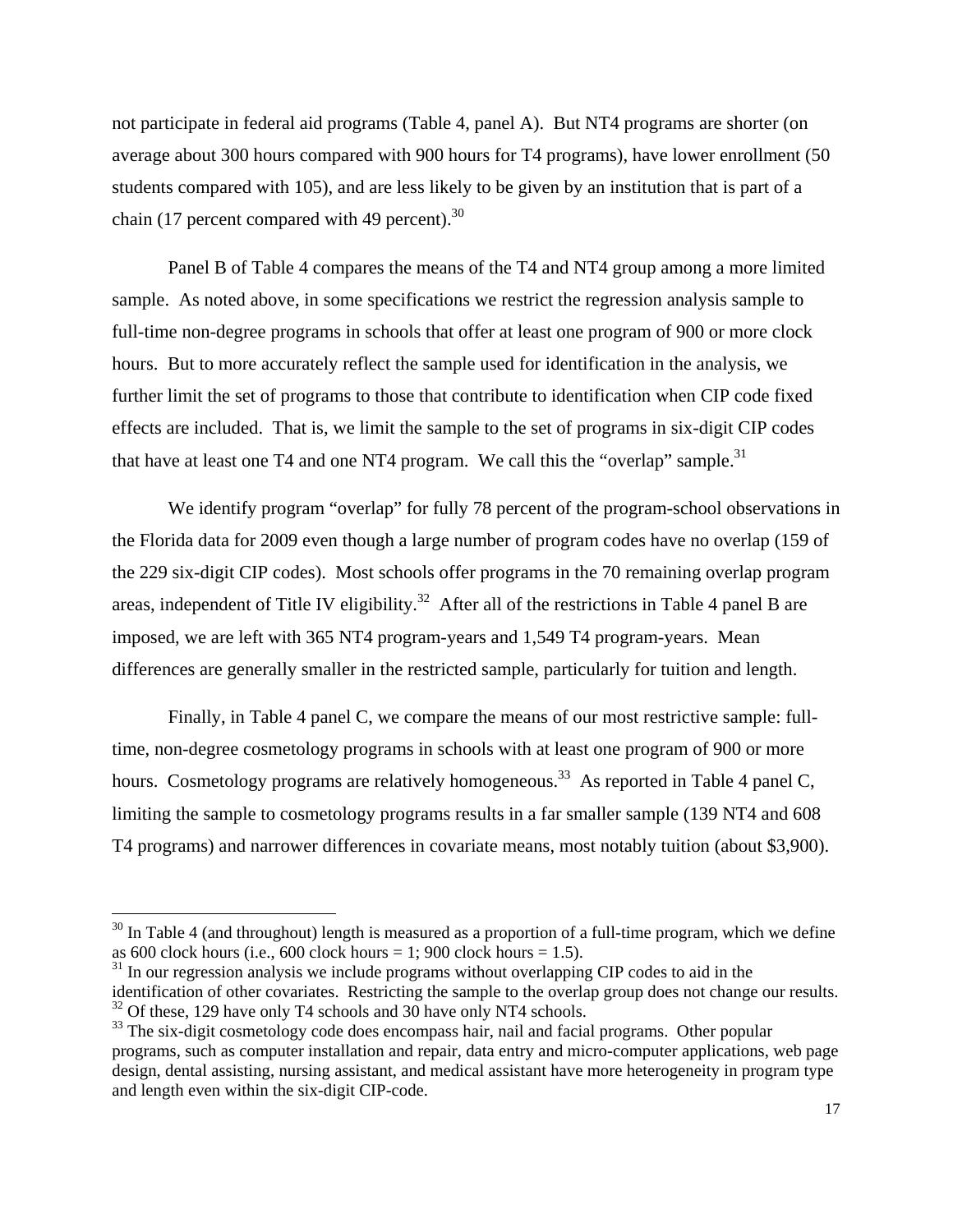We focus on cosmetology because it is the most numerous of the six-digit CIP codes among for-profit career colleges in Florida and in the nation and because its training leads to the taking of a state exam, the passing of which is required to practice the trade.<sup>34</sup> For occupational programs like cosmetology, exam pass rates should be a good indicator of educational quality and are typically available to prospective students.<sup>35</sup> We draw on pass percentages for 2007 to 2010 by school that we obtained from the Florida Department of Business and Professional Regulation. As shown in Table 4, panel C, mean pass percentages across all years for T4 and NT4 institutions are remarkably similar at 67 percent and 63 percent, respectively.

## *Michigan*

 $\overline{a}$ 

As described earlier, our Michigan data are somewhat less rich than our Florida data and the sample is considerably smaller. In consequence, we modify our regression analysis. We continue to estimate a specification similar to equation (1), however, we have only one year of data. Because the data include only schools having non-degree programs, we have few chains in the Michigan data since they often grant only BA and AA degrees. We include, as we did for Florida, the number of years that an institution has been licensed by the state.

Our samples are also slightly different than those used in our Florida analysis. As noted in Table 1 and described above, our Michigan data are limited to non-degree programs, so even our broadest "full sample" excludes associate's degree programs. Following our Florida analysis, we restrict the sample to institutions offering at least one program of 900 or more hours and then to programs that are full-time (600 or more hours for non-degree programs). Finally, since we do not have information on cosmetology programs we further limit our analysis to the most frequent two-digit CIP code, which in this case is health and medical programs. We note, however, that this two-digit CIP code contains a diverse set of programs including dental assistants, ultrasound technicians, and nursing assistants.

 $34$  Cosmetology (CIP codes 120401 or 120403) is the primary program offered in about 55 percent of all T4 for-profit institutions nationwide using the IPEDS data for years from 2005 to 2008.

<sup>&</sup>lt;sup>35</sup> One potential complication is that there may be differential selection into test-taking across T4 and NT4 institutions. We find, however, that test takers exceed "completers" for both T4 and NT4 programs for 2007, 2008, and 2009 (years for which we have both the completions and exam data). Considering only those in "cosmetology" programs and omitting seven extreme outliers, we find that the ratio of exams to graduates among the T4 programs is 1.77 and that among NT4 programs is 2.15 averaged across the three years. The higher number of exams is possibly because of the theory and practical test portions.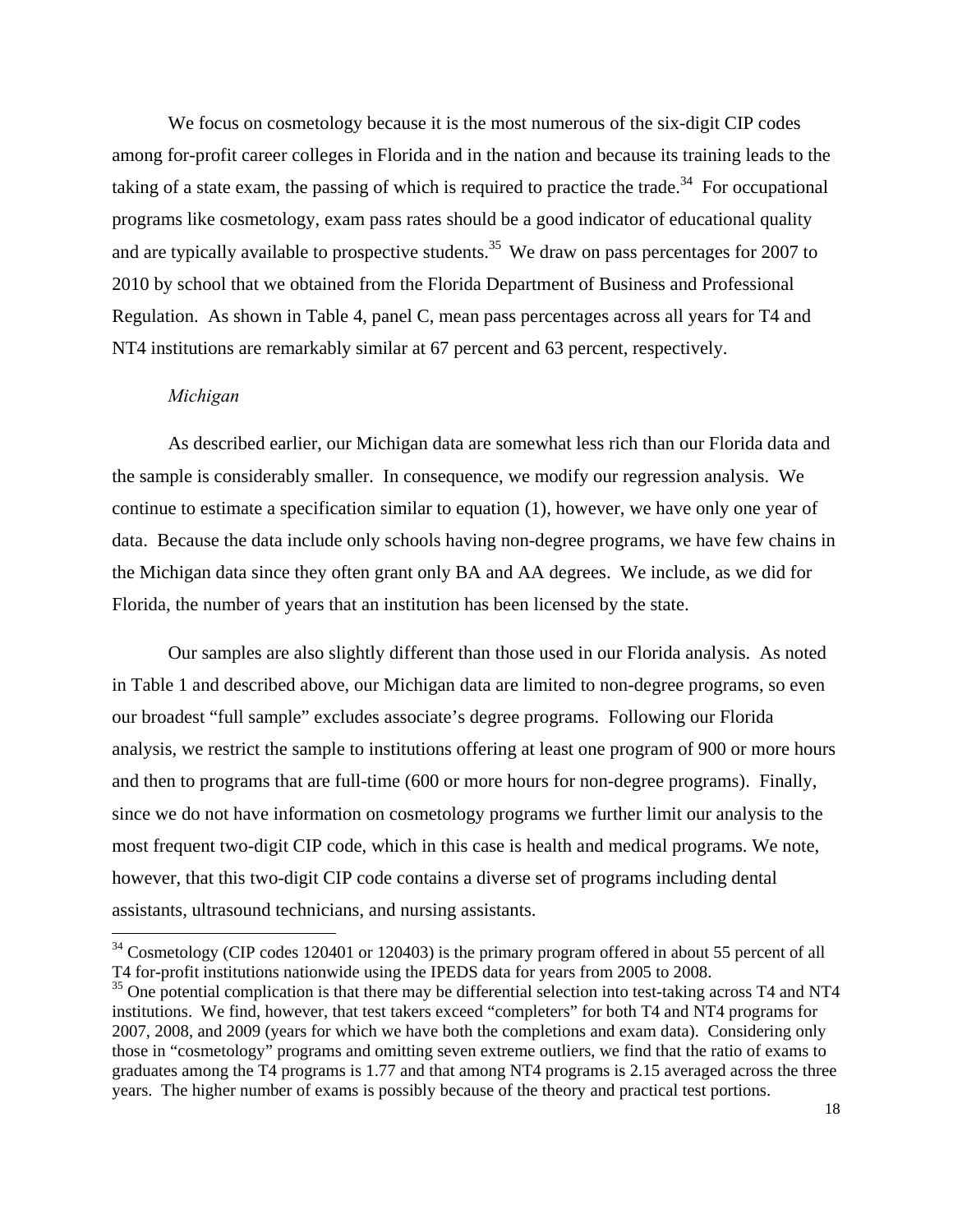As shown in Table 5 panel A, we observe 456 NT4 programs in Michigan and 151 T4 programs in the full sample. As in the Florida data, unadjusted tuition differences are large and programs offered by T4 institutions cost more than five times those in the NT4 group. We emphasize that these raw differences vastly overstate the tuition premium we will identify for observationally identical programs. Not surprisingly, T4 institutions have been in operation much longer than NT4 institutions (11 years compared with 28 years).<sup>36</sup> But to be eligible for Title IV status an institution has to be open for a minimum of only two years, suggesting that many NT4 institutions go well beyond the two-year timeframe without qualifying to have their students participate in the aid programs.

#### *Wisconsin*

1

 Our Wisconsin data, like those for Michigan, are more limited than are those for Florida. As in Florida, we include county and year fixed effects as we have data for three years. Because Wisconsin did not provide CIP codes we inferred them at the two-digit level from program names. Our Wisconsin models therefore include fixed effects for each inferred two-digit CIP code. Our covariates include program length, enrollments, and chains.<sup>37</sup>

 Our sample restrictions are similar to Florida, but we omit the restriction that a school must have at least one program longer than 900 hours because of the smaller sample size.<sup>38</sup> We maintain the restriction of being full-time and having only non-degree programs and we also conduct separate analyses for medical and health-related programs, as we did for Michigan.

 Panel B of Table 5 presents comparisons of means for the full sample of subbaccalaureate programs in Wisconsin. We observe 384 NT4 program-years and 577 T4

<sup>&</sup>lt;sup>36</sup> Note that the average number of years since first licensure in Michigan is longer than the average in Florida. It appears that this is because Michigan required for-profits to register with the state several years before Florida.

 $37$  "Years open" is not included since the year the school first registered was not listed for Wisconsin. <sup>38</sup> Adding the full-time restriction eliminates about forty percent of programs in the full sample and about 60 percent of the (already small) non-degree sample. Using the 900-hour restriction instead of the fulltime restriction yields similar results. Another complication in the Wisconsin data is that some nondegree programs are listed in terms of the number of "lessons" (ranging from 4 to 54) rather than clock hours or credit hours. In comparing programs with lessons and hours, it appears that a lesson is approximately equal to a credit hour or about 15 clock hours. We have used that equivalence to include programs with lessons.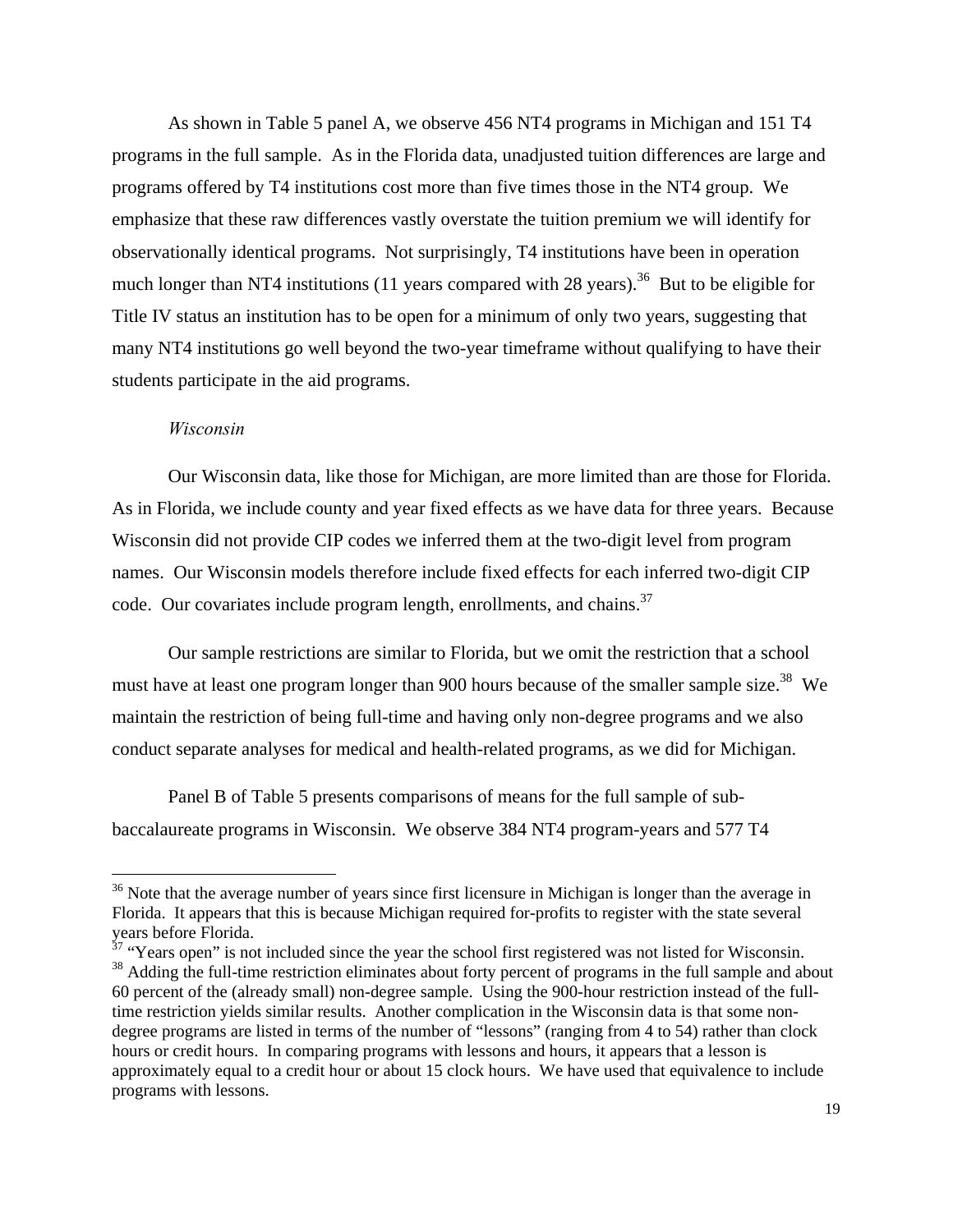program-years. As in Michigan, tuition in T4 programs is considerably higher than in NT4 programs, uncorrected for various other factors. Of particular note is the extremely high proportion of NT4 institutions that are part of chains in Wisconsin (50 percent). Wisconsin requires that any out of state institution providing education to Wisconsin students, including online programs, be registered in the state. The same requirement was not in place or was not enforced in the other states.

## *Tuition Difference Results for Three States*

Before we present results that compare tuition levels for comparable programs across schools that differ in Title IV eligibility, we must determine that the two types of institutions are sufficiently similar along several dimensions. We use the case of Florida since much of our analysis is for that state. In Table 6, we demonstrate that there is considerable overlap between the Florida T4 and NT4 institutions in program length, enrollment, years open, and even chain status. Both types of institutions offer at least one program of fewer than 300 hours (and therefore ineligible for aid) and both offer at least one program requiring 900 or more hours (and therefore potentially eligible for aid). Among the T4 schools, 27 percent offer short programs and fully 28 percent of the NT4 schools have a program of 900 or more hours.

Total institution enrollment also has common support across all categories, demonstrating that we are not simply comparing large chains to "mom-and-pop" schools. As would be expected, large chains are more common among T4s, just as mom-and-pop schools are more common among the NT4 group, but our comparisons are always at the program level.

The results of the regression analysis for the full Florida sample are given in Table 7. We include the log of program length plus county, year, year  $\times$  T4, and six-digit CIP code fixed effects in col. (1). Programs in T4 institutions charge about 38 log points (46 percent) more tuition than programs in NT4 institutions using this specification and adding (log) enrollment in col. (2) does not change the point estimate significantly. Adding the number of years open (i.e., years since first licensure) reduces the coefficient on tuition (col. 3) by a slight amount. The small point estimate on years open suggests that the longevity of an institution contributes little to tuition independent of Title IV status. Chains charge a premium of about 20 log points, as shown in col. (4), and the inclusion of the variable moderately reduces the estimate of the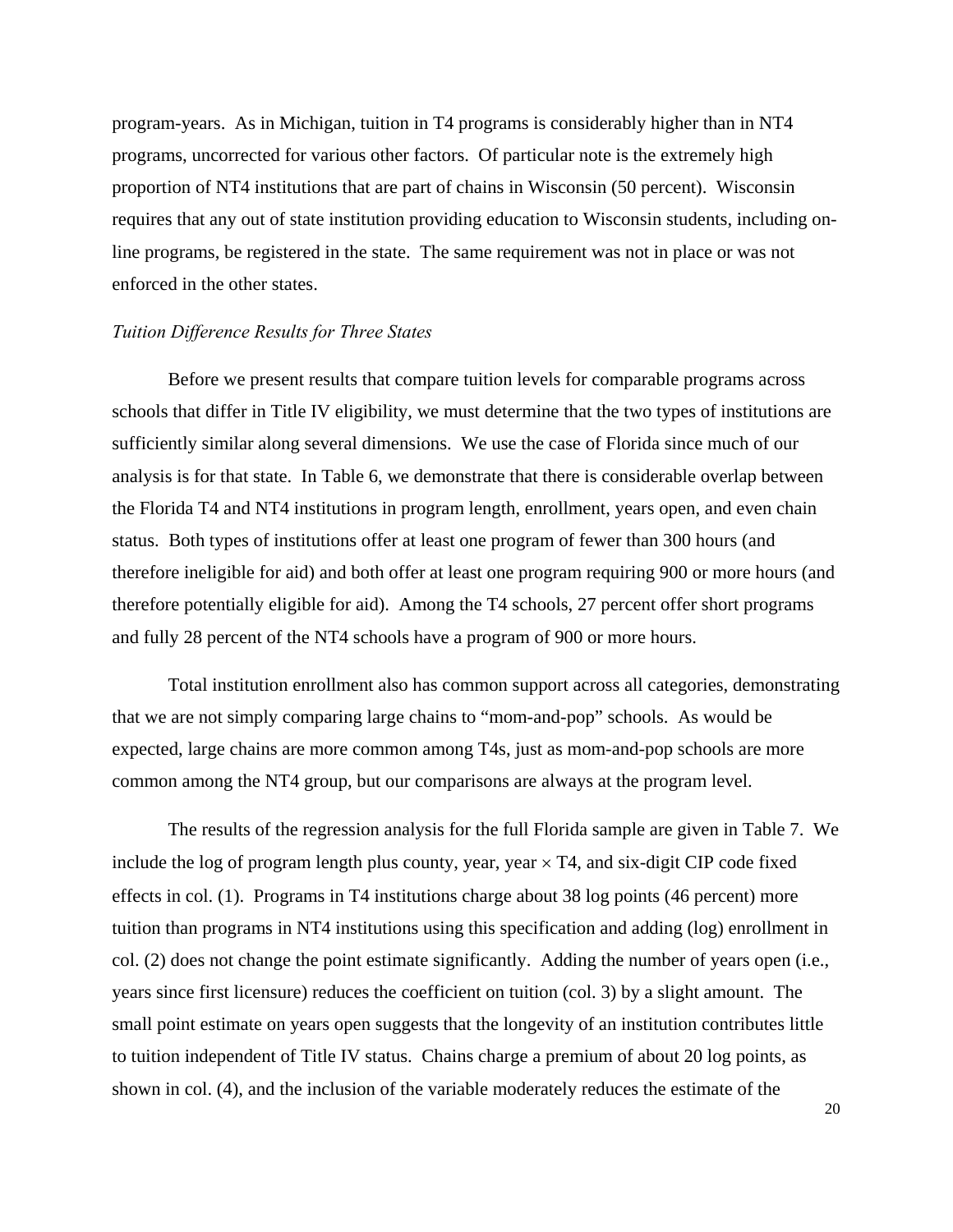correlation between tuition and Title IV status.<sup>39</sup>

 $\overline{a}$ 

Our analyses of the restricted samples in the Florida data are given in Table 8. Limiting the sample to the 5,195 program-years in institutions with at least one 900-plus clock-hour program, yields estimates remarkably similar to the full sample (41 log points). The Title IV premium increases substantially to 65 log points (col. 2) when we restrict the sample to 3,577 full-time programs in this group.<sup>40</sup> Restricting the sample further to non-degree programs (col. 3) has little impact on our estimate showing that the tuition difference is not because the T4 programs give more associate's (AA) degrees.

In cols. (4) and (5) of Table 8 we present results by program clock hours to implement a falsification test. In col. (4) the tuition difference between the T4 and NT4 schools is 52 log points among programs lasting at least 300 clock hours. These programs should be eligible for some federal financial aid if the school itself is Title IV eligible.<sup>41</sup> In contrast, in col. (5) we limit the sample to programs lasting less than 300 hours. Students in these short programs are ineligible for grant aid under Title IV even if the school is eligible.<sup>42</sup> As expected, we find no significant difference within this group of ineligible programs. The evidence strongly suggests that the tuition difference is driven largely by the availability of student grant aid.

Of course, it is also possible that the tuition difference between T4 and NT4 institutions is driven by unobserved differences in school quality. That, however, does not appear to be the case because we find almost the same difference within T4 institutions for programs of different lengths (and thus different Title IV eligibility) as we do across institutions. We show this result in Table 9, col. (1), which has school fixed-effects and includes only T4 institutions. Even *within* T4 schools, programs lasting at least 300 hours have a 41 log point premium relative to those lasting less than 300 hours. Yet there is no difference for the NT4 schools (col. 2). This comparison provides our strongest evidence that T4s charge higher tuition because their students

 $39$  The interaction of the year dummy with T4 status is small and statistically insignificant in all columns and results are unchanged when we exclude these effects.

 $40$  The reason for the increase, as we will demonstrate, is that there is no T4 premium for short programs (fewer than 300 hours) since students enrolled in them cannot participate in Title IV student aid programs even if the school is Title IV eligible.

 $41$  Federal student aid for 300 to 599 hours programs would be for loans only and the program has to meet several other criteria.

 $42$  The same exercise cannot be done for Michigan and Wisconsin because the T4 samples are too small.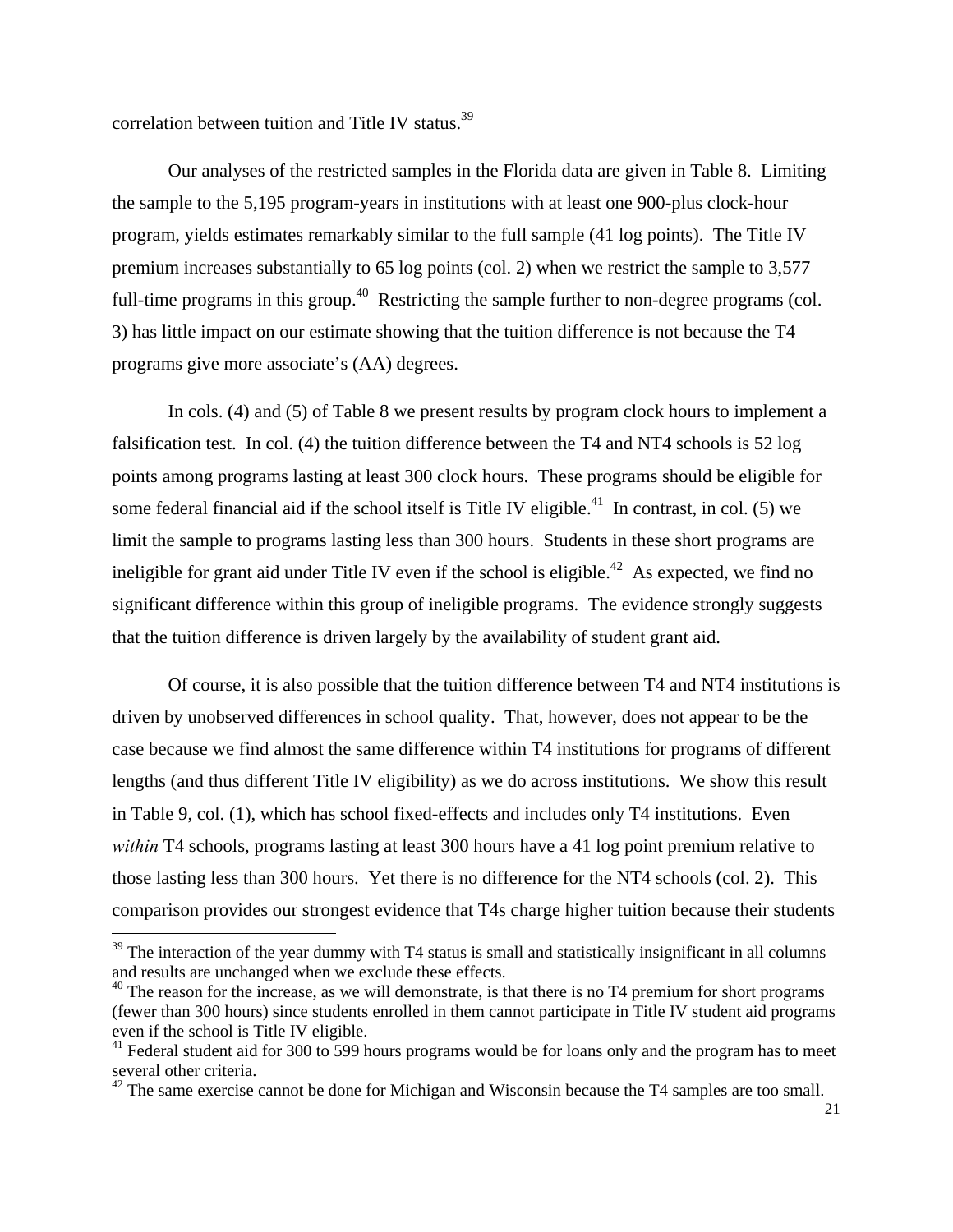are eligible for financial aid, not necessarily because they are higher quality institutions.

In Table 10 we present estimates using our most restrictive sample: full-time, non-degree cosmetology programs in institutions with at least one 900-plus clock-hour program. We find a 57 log-point premium to T4 eligibility (col. 1), a result that remains significant despite the small sample size. In cols. (2) to (5) we match our sample school-by-school to institutional records on cosmetology licensing exams to explore the question of school quality further. Because we lose 48 schools from the match, we also estimate the regression in col. (1) for the smaller matched sample, in col. (2). The results are approximately the same.

Another piece of evidence that quality is not driving tuition differences between T4 and NT4 institutions comes from including the percentage of students who pass the licensing exam for each school, as in cols. (3) and (4) of Table 10. Pass percentages are not significantly correlated with tuition and make little difference in our estimate of the Title IV premium (col. 3). Including an interaction term between pass percentage and Title IV (in col. 4) shows that the passing percentage matters far more for the NT4 than for T4 schools. If all students passed the exam, then the tuition gap would be 4.7 log points.<sup>43</sup> The T4 institutions have a tuition premium of 54 log points around the passing percentage mean of 65 percent. Below that pass percentage, the tuition gap widens. The T4 institutions may be advertising more and building reputation in other ways that account for their tuition premium at pass percentages below the very top.

As a final inquiry, we examine the role that competition plays in determining the T4 premium. It may be that in counties with more competing institutions, Title IV has less influence in tuition-setting. In col. (5) of Table 10, we therefore add the number of cosmetology schools in the county  $(x 10)$  and its interaction with Title IV. Our estimate of the tuition premium is virtually unchanged at 61 log points and the coefficients on the number of institutions and its interaction with T4 are both small and insignificant, again suggesting that the premium we observe is attributable to Title IV status.

Overall, the evidence in Florida is remarkably robust, revealing that T4 institutions

 $^{43}$  The Title IV eligible institutions have tuition that is 1.447 log points higher but they lose 0.014 log points for each pass percentage. If the pass percentage is 100 percent, T4 tuition is  $(1.447 - 1.4 =)$  4.7 log points more than NT4 tuition.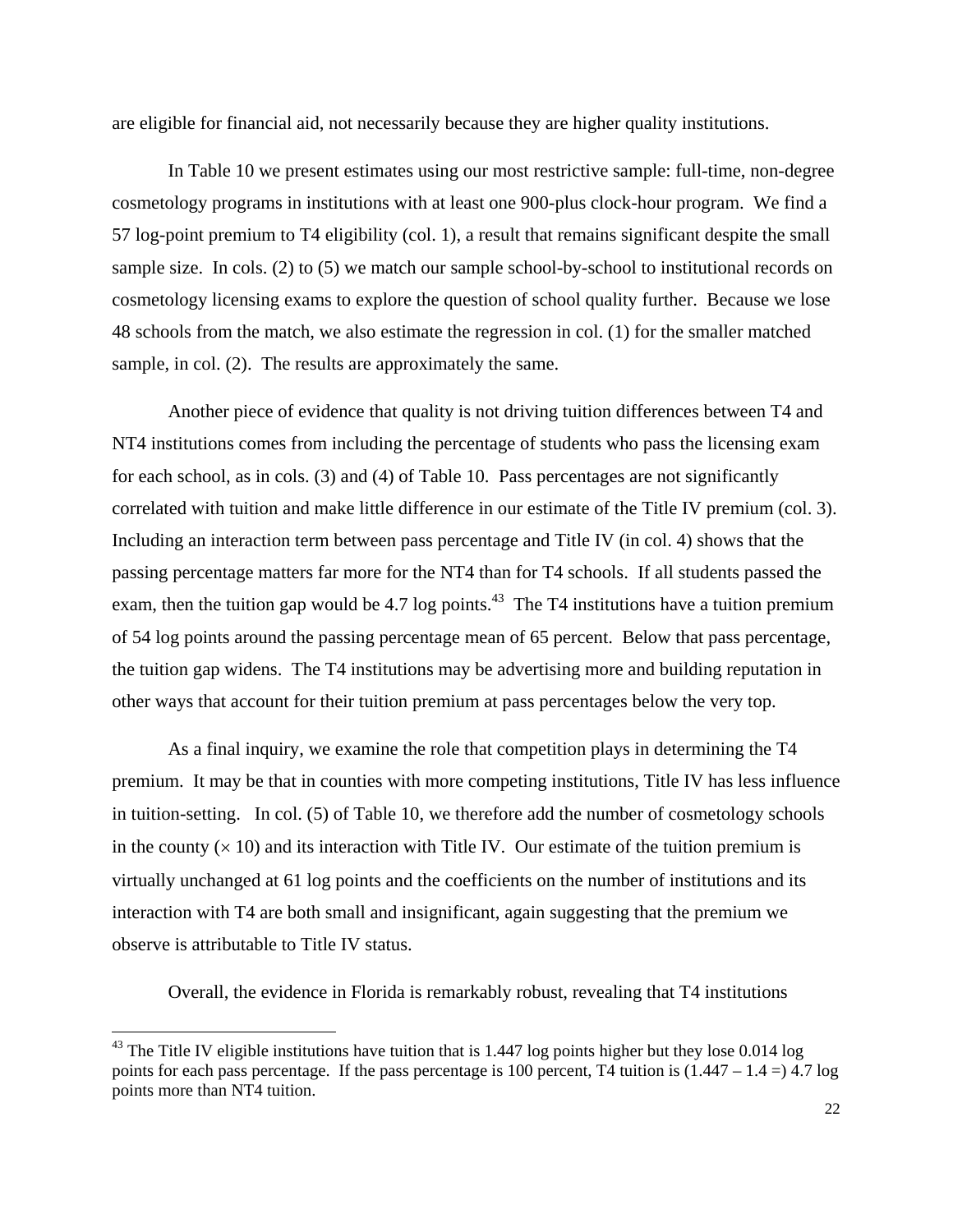charge roughly 60 log points more than NT4 institutions for similar programs.

 Our analysis of the Michigan data in Table 11 yields similar results to those for Florida, with one complication. In Michigan, chain designation and Title IV status are highly collinear, particularly in our restricted samples. Almost all of the T4 institutions are part of a chain and few of the NT4 institutions are. We therefore report results both with and without the chain control. The broadest sample of non-degree programs in Michigan (in cols. 1 and 2), reveals a tuition difference of about 50 log points between T4 and NT4 institutions—well within the range of estimates for Florida.44 The estimates for schools with at least one 900 clock-hour program and for full-time programs within those institutions in cols. (3) to (6), yield estimates between 33 and 61 log points, respectively. The inclusion of the chain variable results in smaller, insignificant point estimates on T4 but because about 75 percent of T4s are part of chains, the full effects are similar to those in cols. (3) and  $(5)$ .<sup>45</sup>

Focusing only on Michigan's 67 full-time non-degree medical and health programs in schools with at least one 900-hour program reduces the tuition premium slightly to about 40 log points (cols. 7 and 8), but the difference remains significant at the 5 percent level even with the chain variable. As in Florida the years an institution has been open does not appear to be correlated with tuition. Our analysis for Michigan demonstrates that even in a state with a low fraction of all for-profit students in T4 institutions, Title IV eligibility still commands a premium.

In Table 12, we present results for Wisconsin. Tuition differences between T4 and NT4 institutions in the full sample are again highly significant but are much larger than those found in other states. Limiting the sample to full-time programs in col. (2) brings the tuition premium down to 84 log points. Restricting the sample to full-time, non-degree programs in col. (3) results in estimates in line with the other states—61 log points. Restricting the sample further to medical/health programs in col. (4) yields estimates around 74 log points.

Taken together our results are fairly consistent across states, samples, and specifications. We find highly statistically significant tuition premia for T4 institutions in almost all

1

<sup>&</sup>lt;sup>44</sup> Results for alternative specifications are available on request.

<sup>&</sup>lt;sup>45</sup> The full effect is  $(0.75 \times 0.352) + 0.329 = 0.593$ , which is about the same as the coefficient on T4 in the other columns.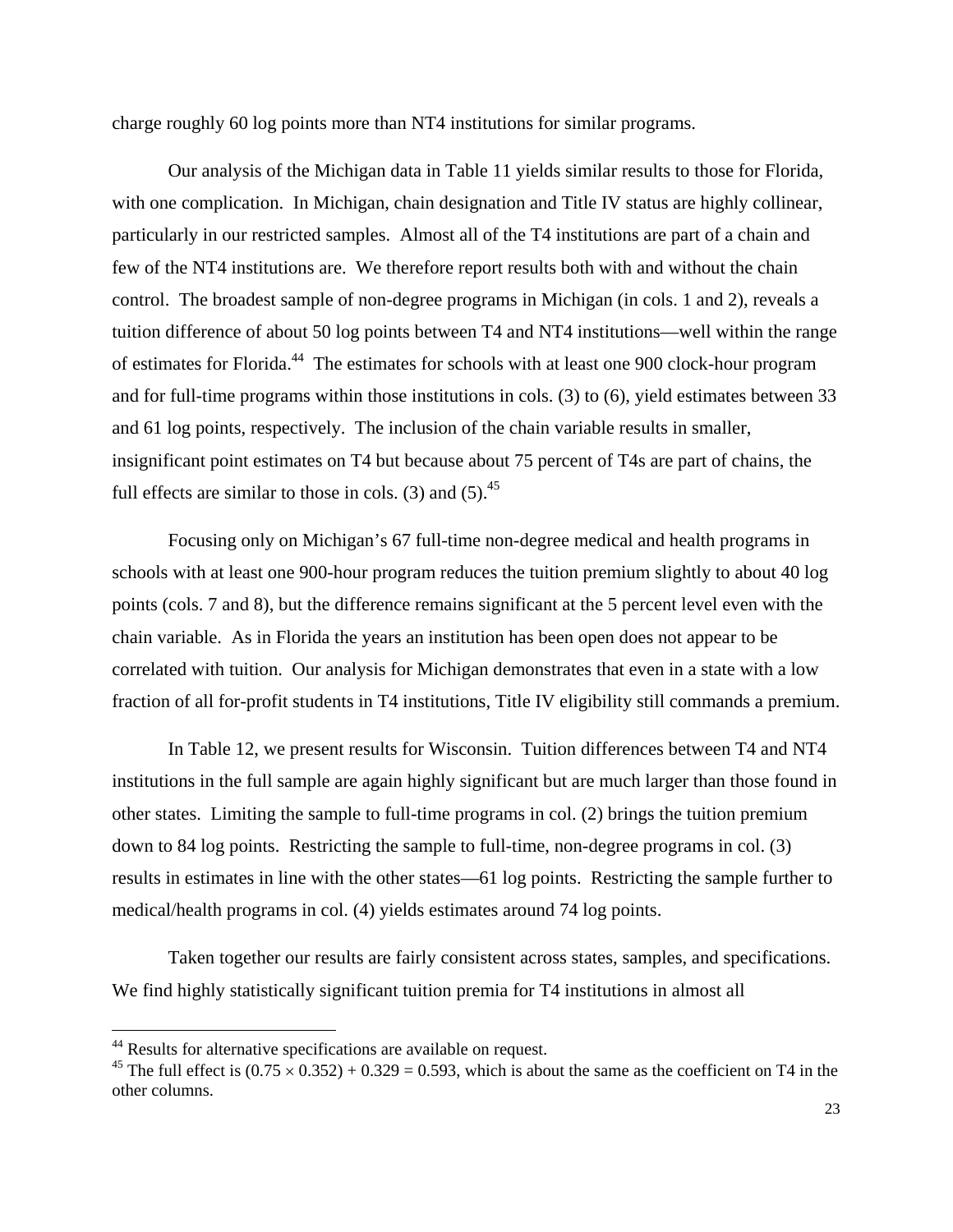specifications. Our smallest estimates, based on a heterogeneous group of institutions and programs in Florida, produce tuition differences of 30 log points.<sup>46</sup> Our largest estimates, for a heterogeneous group of programs and institutions in Wisconsin exceed 100 log points. But, among a more comparable set of full-time, non-degree programs, our estimate range narrows to 61 to 74 log points. Our most reliable "apples-to-apples" estimates for full-time non-degree programs range from 52 to 65 log points (68 to 92 percent) across the three states.

In our most restrictive analysis, focusing only on Florida's full-time non-degree cosmetology programs in schools with at least one program of 600 or more clock hours, we observe a premium of about 58 log points (or 78 percent), similarly around the mean of the cosmetology passing percentage. We therefore consider 58 log points a fairly conservative "best estimate" of the average premium. Our analysis reliably controls for differences between T4 and NT4 programs across credentials, degrees, place, year, program length, enrollment, institutional age, and affiliation with a regional or national chain. Our results remain robust when we control for institution quality with school fixed effects and, for the cosmetology group, when we control for quality as measured by the passing percentage on the state licensing exam.

## *Tuition Premia and Federal Student Aid*

 $\overline{a}$ 

How much of the difference in tuition between T4 and NT4 programs is accounted for by a typical federal student aid award? To make the comparison as close to "apples to apples" as possible we base our estimates on cosmetology programs. Table 4, Part C demonstrates that the mean difference in tuition between T4 and NT4 cosmetology programs is \$3,903 and that the average T4 cosmetology program (of about one year) costs \$9,558. According to the IPEDS, students in T4 for-profit less-than-two-year programs received on average \$3,390 in federal grant aid in 2007/08.47 Information on the 90/10 regulation indicates that about 75 percent of cosmetology revenue comes from federal financial aid, implying that loans account for another

<sup>&</sup>lt;sup>46</sup> Note that the 30 log point estimate includes short programs for which there are no tuition differences between the T4 and NT4 programs.

 $47$  The grant aid figure includes all federal grants, including the Pell Grant (under Title IV) and grants received through smaller programs, such as the GI Bill (NCES 2010, table 355).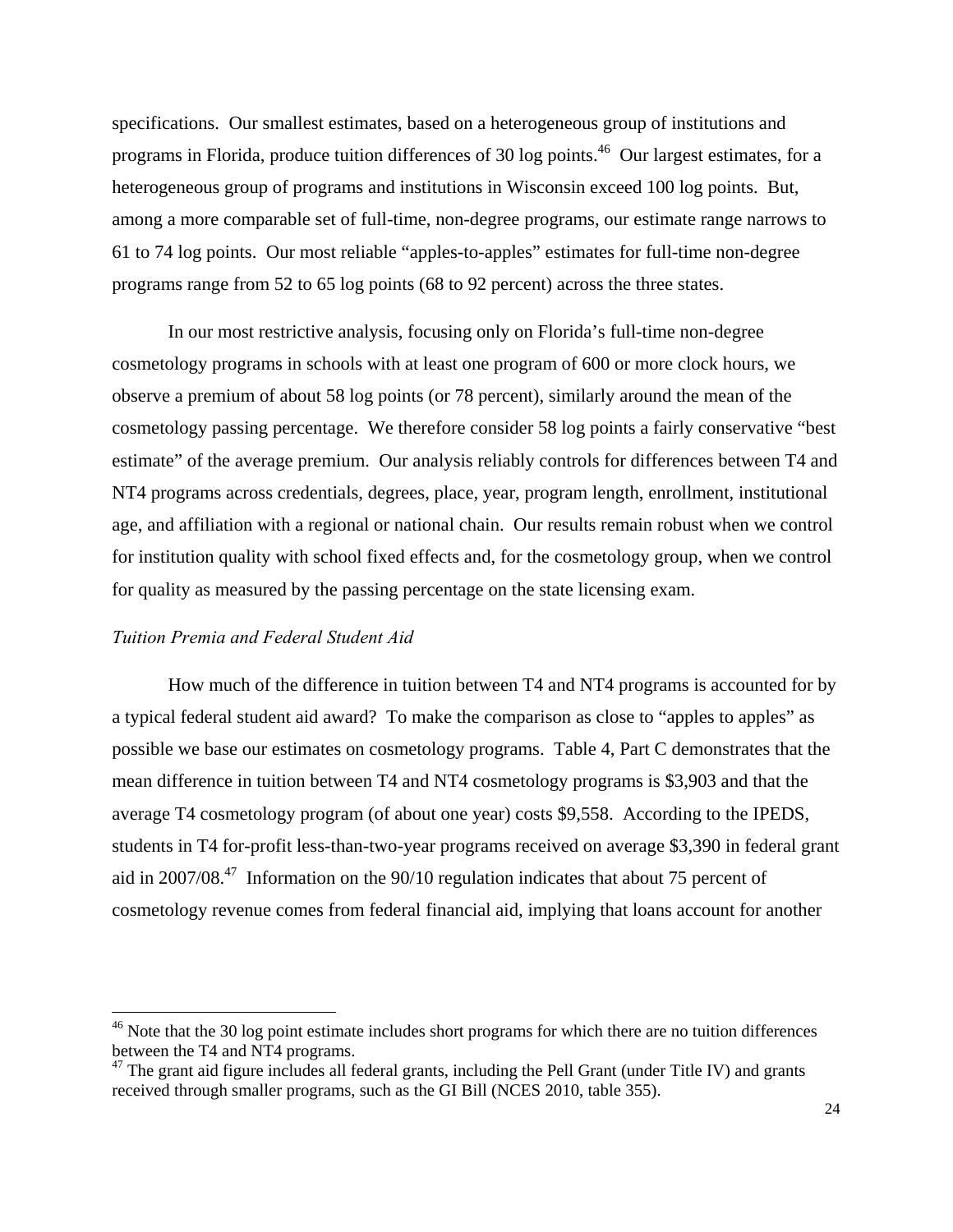\$3,780.<sup>48</sup> We will assume that the average cosmetology student (in a Title IV eligible program) qualifies for the maximum amount of \$3,500 in federal government subsidized loans, a somewhat generous assumption. The current subsidy on loans is 3.4 percentage points.<sup>49</sup> If the loan was paid back in equal amounts over four years, the additional subsidy from the lower interest rate would be about \$300.<sup>50</sup> Total federal aid is then \$3,690, a figure very close to our empirical estimate of the tuition premium of \$3,903 and suggestive of the "Bennett hypothesis" of federal aid capture.

Because the average federal grant receipt by T4 students is approximately equal to the difference in tuition, the out-of-pocket price that students pay for equivalent T4 and NT4 programs is about the same. The arbitrage condition for these two types of institutions appears to hold.

What happens to the subsidy that comes from Title IV eligibility and thus the incidence of the subsidy? We must be agnostic on this issue because we do not observe the tuition levels before the subsidy. For-profit institutions may pocket the tuition difference. Alternatively, recent work by Deming, Goldin and Katz (2012) highlights the fact that T4 institutions spend a considerable amount to recruit and retain students. Large national chains spent about 24 percent of their revenue on sales and marketing (including advertising) in 2009. The average new student recruit costs these institutions a whopping \$4,000, a figure that is again roughly equal to the tuition premium we estimate using our most precise comparisons.<sup>51</sup>

Finally, institutions may incur additional costs to be Title IV eligible, a factor that may explain why some institutions that appear suitable for Title IV status choose not to apply. The costs includes obtaining accreditation by a recognized accrediting agency, which involves substantial fixed costs and is, in consequence, more expensive per student for small institutions. Other costs of Title IV eligibility include the administration of grants and loans. T4 institutions may also spend more money on student services, including child care and career services

<sup>&</sup>lt;sup>48</sup> "Proprietary School 90/10 Revenue Percentages from Financial Statements with Fiscal Year End Dates between 7/1/2010 and 6/30/2011," eZ-Audit as of 7/27/12.

<sup>49</sup> For loan rates see http://studentaid.ed.gov/types/loans/subsidized-unsubsidized

 $50$  Default would add to the subsidy, but that is a more tenuous calculation that we omit for simplicity.

<sup>&</sup>lt;sup>51</sup> See Deming, Goldin and Katz (2012) for sources regarding this point.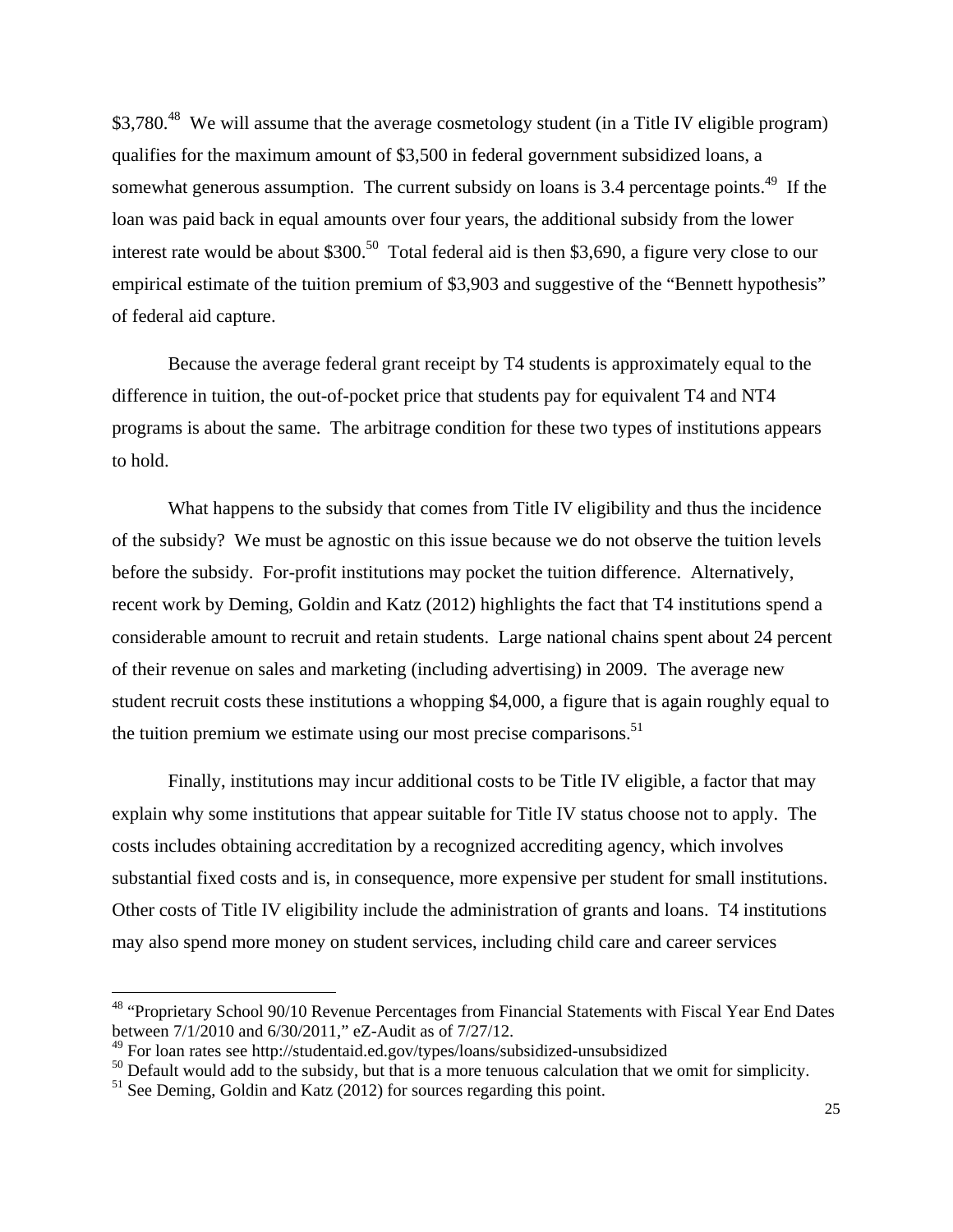(especially important to ensure low default rates on federal student loans to maintain Title IV eligibility). But it seems unlikely that student services cover the full tuition premium.

### **V. Discussion and Conclusion**

 Generating an accurate count of the number of for-profit higher educational institutions and students has eluded researchers. With some exceptions, researchers have generally relied on U.S. Department of Education data that omits a large number of for-profit institutions that are not eligible to participate in federal student aid programs under Title IV of the Higher Education Act. In this paper, we draw on new state data to count these non-Title IV (NT4) institutions and generate what we believe to be the first comprehensive estimate of the size of the for-profit postsecondary education sector in the United States. We then investigate tuition differences between T4 and NT4 institutions to assess the claim that T4 schools raise tuition above the cost of education to capture federal aid.

We find that NT4 institutions do not appear to be transitional in nature or limited to a small number of institutions cycling in and out of eligibility. Rather, these institutions are a sizable portion of the for-profit market and many are long-lived. Accounting for NT4 institutions more than doubles the number of for-profit institutions reported in federal sources and increases enrollments by more than one-quarter.

 We use our data to investigate the magnitude of the tuition premium for Title IV eligibility. We compare tuition at T4 institutions to that charged by NT4 institutions that appear to meet some of the requirements of Title IV. Using program, county, and year fixed effects as well as controls for enrollments and program length, among others, we find large and significant differences between the tuition charged by for-profit T4 and NT4 institutions. Our estimates are consistent across various states, specifications, and samples. T4 institutions charge about 58 log points, or 78 percent, more than NT4 institutions for comparable full-time non-degree programs in the same field. Our results hold even when we compare eligible and ineligible programs within the same T4 institutions and in our most restrictive sample when we control for the pass rate on cosmetology exams as an indicator of institutional quality.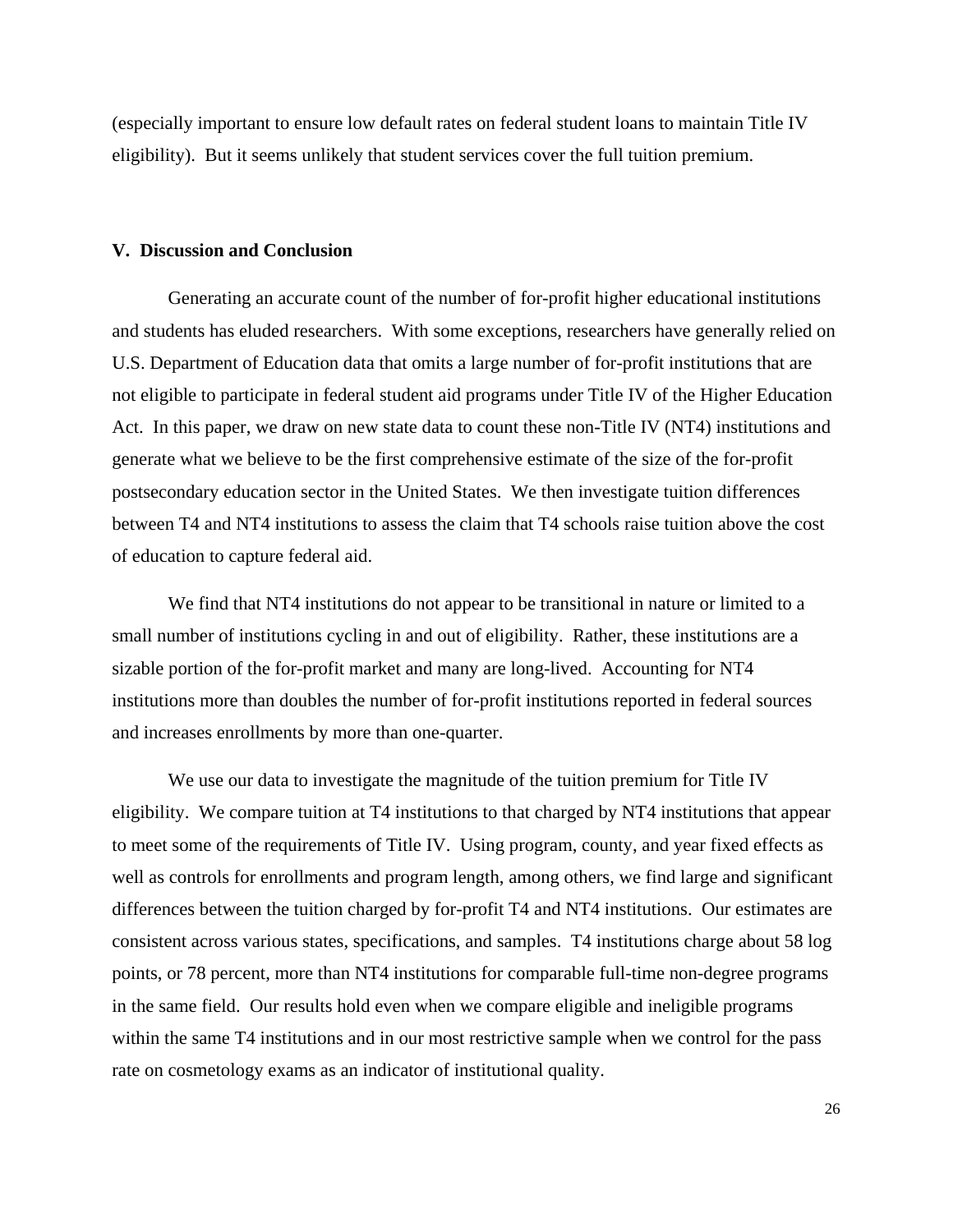We have studied a case in which there are two suppliers of a service that receives a subsidy. Students at one type of institution can obtain a subsidy to pay for the service whereas students at the other cannot. As researchers, we cannot observe the price for both types of suppliers in the absence of the subsidy except in the case of short programs (fewer than 300 hours) ineligible for the subsidy. In those cases, the tuition charged by the two suppliers is nearly identical for the same programs. But when the subsidy is available, the difference—not unexpectedly—is almost identical to the subsidy. The fact that the difference in tuition is about the amount of the subsidy should not be surprising because it is the result of an arbitrage condition. What matters to the consumer (in this case a student) is the *net* price: gross tuition minus the amount of the subsidy.

We do not know the level of gross tuition in the absence of the subsidy and, therefore, do not know the degree to which tuition has increased at the T4 institutions because of the subsidy (and possibly decreased at the NT4 institutions). That is, we cannot measure the incidence of the subsidy. We do know that numerous NT4 institutions have existed for many years and do not appear to have greatly suffered in the absence of the subsidy. The implication is that students are indifferent between the two options since the net price is the same, and that the costs of provision are lower for the NT4s or else they would be losing out to the subsidized T4s. We have suggested that the two types of schools have different business models. For the T4s to utilize the subsidy they have to attract students who qualify for aid and that increases their costs due to recruiting and advertising.

We have considered the possibility that there are unobservable measures of reputation and quality that differ between T4 and NT4 institutions. But we find that even *within* T4 institutions, programs that are ineligible for Title IV student aid have tuitions that are identical to those offered by NT4 institutions. Further, we note that Title IV participation and accreditation come at a cost and that the tuition premium may, in part, reflect the added costs incurred by eligible institutions. The cost may also explain why some institutions that appear to meet eligibility requirements choose not to participate in Title IV programs.

Is our evidence consistent with the original Bennett hypothesis of federal aid capture? It could be. But the survival of the NT4s suggests that T4s increase their costs to take in federal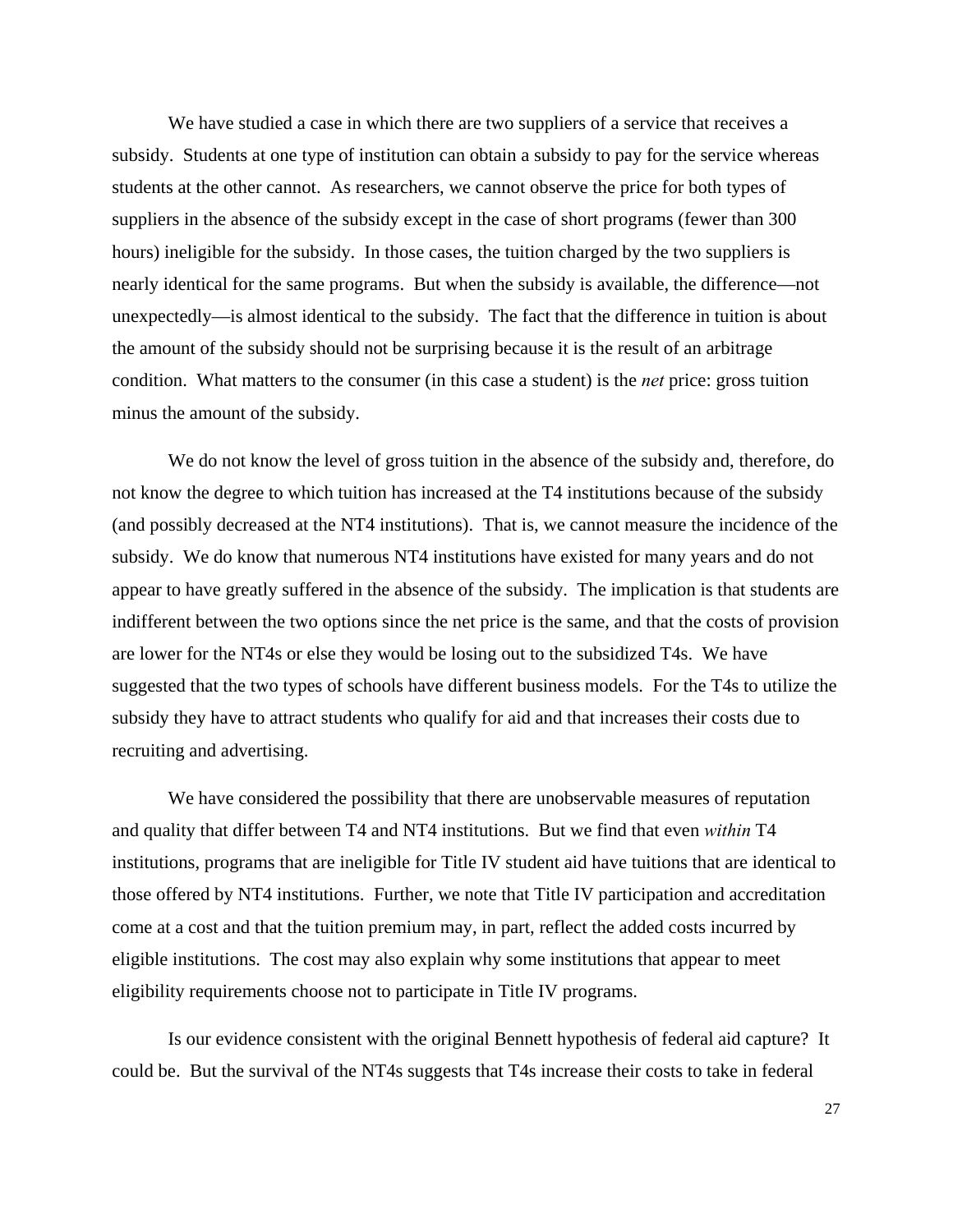aid. Our evidence is, therefore, consistent with a variant of the Bennett hypothesis.

In sum, institutions that are not part of the Title IV programs and their students are a sizable, but overlooked, part of the for-profit postsecondary education sector. In light of the U.S. Department of Education's recent move to tighten requirements for Title IV eligibility, forprofits that are not Title IV eligible may become a larger part of the for-profit market in future years. Our analysis suggests that these institutions can and do survive, and even thrive, alongside their aid-eligible counterparts. Further, since many NT4 institutions offer certificate programs similar to those in T4 institutions for a much lower (gross) price, our analysis implies that students who lose eligibility for Pell Grants and subsidized student loans due to the new regulations may be able to afford training in a for-profit institution that is not Title IV eligible.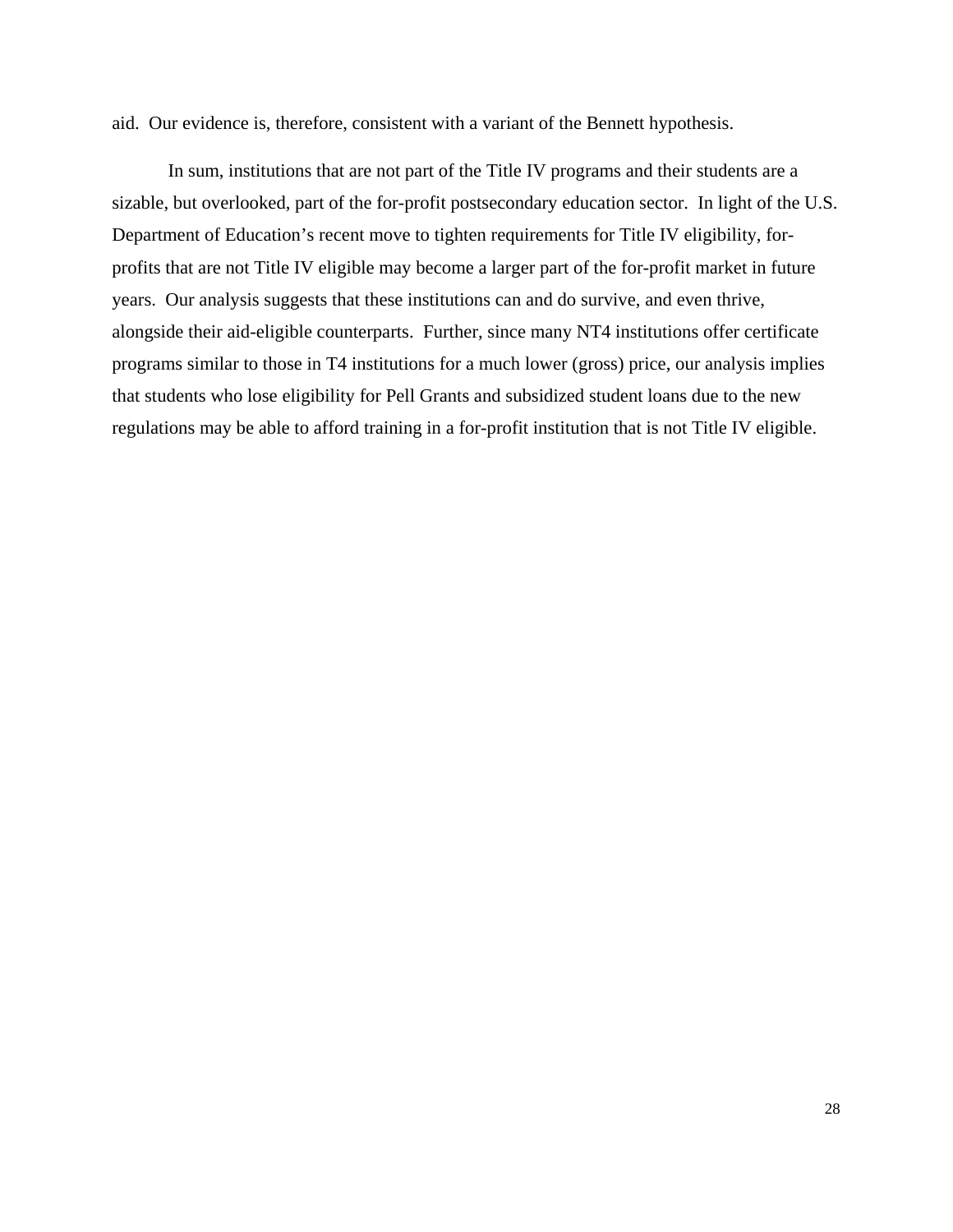## **References**

- Bailey, Thomas, Norena Badway, and Patricia J. Gumport (2001). "For-Profit Higher Education and Community Colleges." Stanford, CA: National Center for Postsecondary Improvement.
- Cellini, Stephanie Riegg (2009). "Crowded Colleges and College Crowd-Out: The Impact of Public Subsidies on the Two-Year College Market," *American Economic Journal: Economic Policy* 1 (August), pp. 1-30.
- Cellini, Stephanie Riegg (2010). "Financial Aid and For-Profit Colleges: Does Aid Encourage Entry?" *Journal of Policy Analysis and Management* 29 (Summer), pp. 526-52.
- Cellini, Stephanie Riegg, Nicole Davila and Meghan McHugh (2011). "For-Profit Colleges in the United States: Research, Data, and Policy Recommendations." Report to the Ford Foundation (January).
- Chung, Anna S. (2008). "Effects of For-Profit College Training on Earnings." Unpublished manuscript, University of Michigan, http://sitemaker.umich.edu/astchung/research
- Chung, Anna S. (2009). "Choice of For-Profit College." Unpublished manuscript, University of Michigan, http://sitemaker.umich.edu/astchung/research
- Deming, David, Claudia Goldin and Lawrence F. Katz (2012). "The For-Profit Post Secondary School Sector," *Journal of Economic Perspectives* 26 (Winter), pp. 139-64.
- Deming, David, Claudia Goldin and Lawrence F. Katz (2013). "For-Profit Colleges," *The Future of Children*, 23 (Spring), pp. 137-63.
- Dynarski, Susan M. and Judith E. Scott-Clayton (2008). "Complexity and Targeting in Federal Student Aid: A Quantitative Analysis." In J. Poterba, ed., *Tax Policy and the Economy* Vol. 22, pp. 109-150.
- Government Accountability Office (GAO) (2009). "Proprietary Schools: Stronger Department of Education Oversight Needed to Ensure Only Eligible Students Receive Federal Student Aid." GAO-09-600, August.
- Guryan, Jonathan and Matthew Thompson (2010). "Comment on the proposed rule regarding Gainful Employment described in the NPRM released by the Department of Education on July 26, 2010." Retrieved on October 15, 2010 from: www.regulations.gov (Document ID: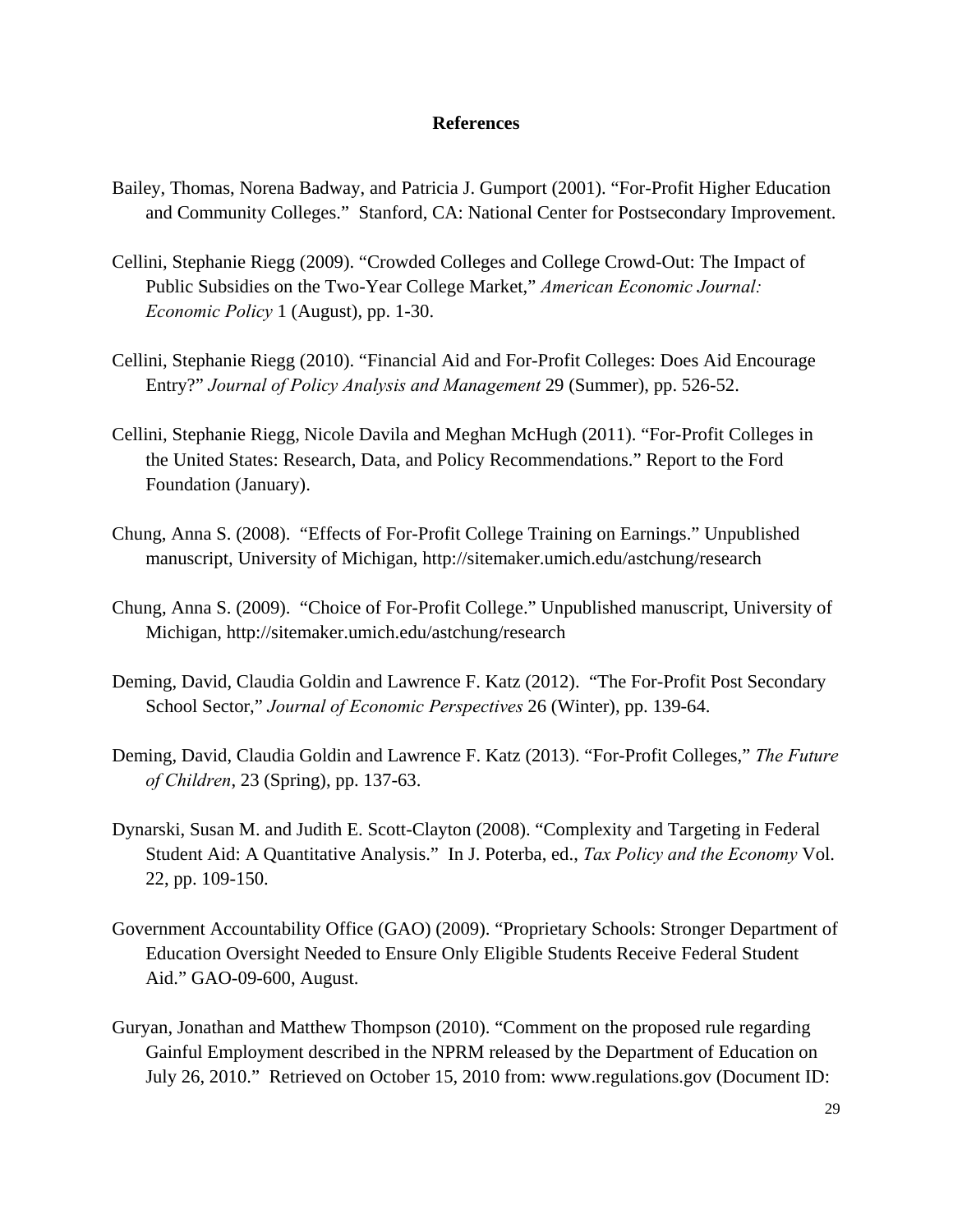ED-2010-OPE-0012-13610.1)

- Long, Bridget Terry (2004a). "The Impact of Federal Tax Credits for Higher Education Expenses." In C. Hoxby, ed., *College Choices: The Economics of Where to Go, When to Go, and How to Pay for It.* Chicago: University of Chicago Press and the National Bureau of Economic Research, pp.101-168.
- Long, Bridget Terry. (2004b). "How do Financial Aid Policies Affect Colleges? The Institutional Impact of the Georgia HOPE Scholarship," *Journal of Human Resources*, 39(3), pp. 1045- 66.
- McPherson, Michael, and Morton Owen Schapiro. (1991) *Keeping College Affordable: Government and Educational Opportunity.* Washington, DC: The Brookings Institution.
- National Center for Education Statistics (NCES) (2010). *Digest of Education Statistics: 2010*. Washington: U.S. Department of Education http://nces.ed.gov/programs/digest/d10/index.asp.
- Nelson, Leslie (2012). "No Diploma, No GED, No Aid." *Inside Higher Ed.* March 20, 2012. http://www.insidehighered.com/news/2012/03/20/colleges-worry-about-end-federal-aidbased-ability-benefit.
- Rizzo, Michael J. and Ronald G. Ehrenberg (2004). "Resident and Non-Resident Tuition and Enrollment at Flagship State Universities." In C. Hoxby, ed., *College Choices: The Economics of Where to Go, When to Go, and How to Pay for It. Chicago:* University of Chicago Press and the National Bureau for Economic Research, pp. 303-53.
- Rosenbaum, James E., Regina Deil-Amien and Ann E. Person (2006). *After Admission: From College Access to College Success*. New York: Russell Sage Foundation Press.
- Turner, Lesley (2011). "The Incidence of Student Financial Aid: Evidence from the Pell Grant Program." Unpublished manuscript, Columbia University.
- Turner, Nicholas (2012). "Who Benefits from Student Aid: The Economic Incidence of Tax-Based Aid," *Economics of Education Review* 31 (August), pp. 463-81.
- Turner, Sarah E. (2006). "For-Profit Colleges in the Context of the Market for Higher Education." Chapter 3 of D. W. Breneman, B. Pusser, and S. E. Turner, eds., *Earnings from Learning: The Rise of For-Profit Universities*. Albany: State University of New York Press.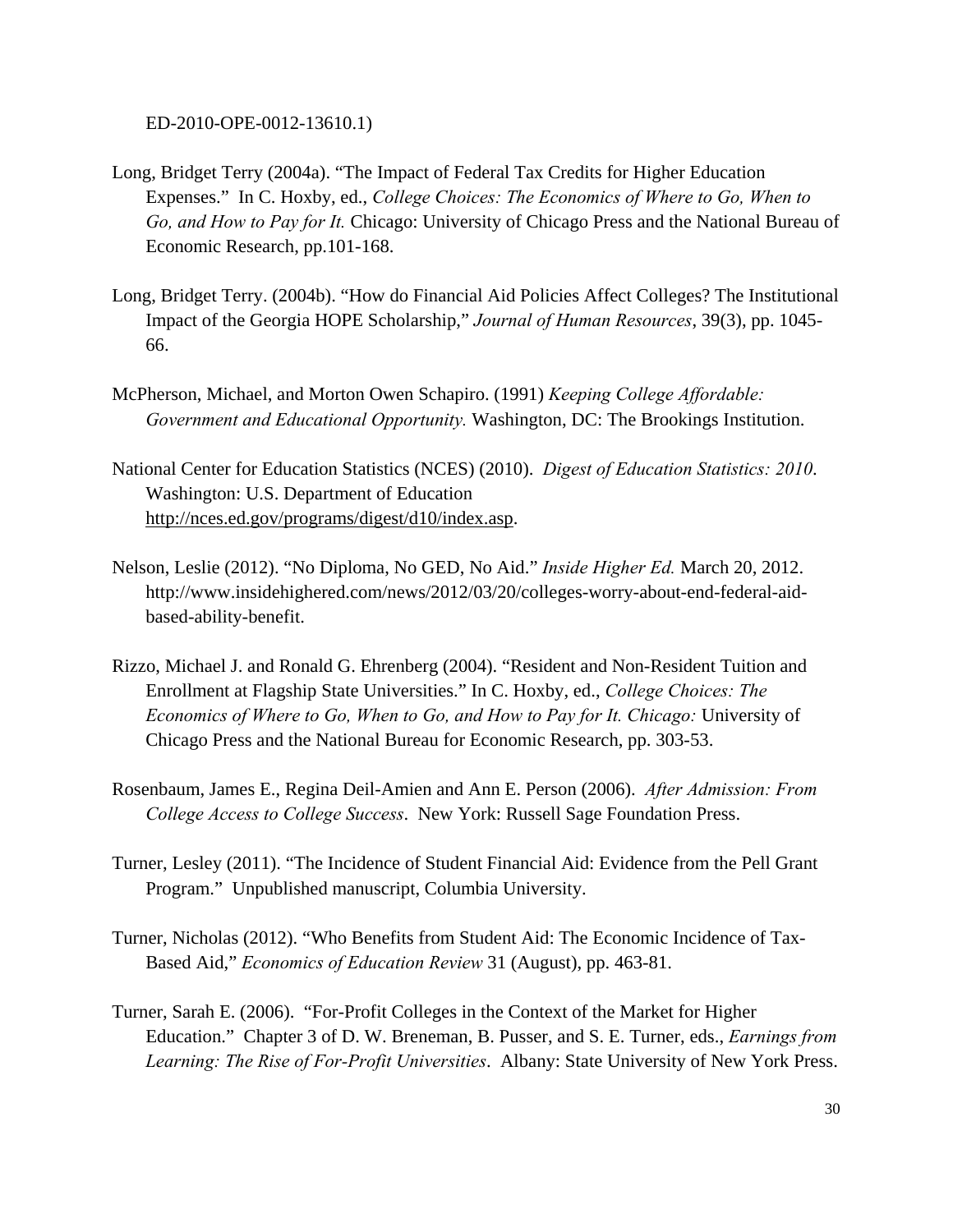- Singell, Larry D. and Joe A. Stone (2007). "For Whom the Pell Tolls: The Response of University Tuition to Federal Grants-in-Aid," *Economics of Education Review*, 26(3), pp. 285-95.
- Skinner, Rebecca R. (2007). "Institutional Eligibility for Participation in Title IV Student Aid Programs Under the Higher Education Act: Background and Reauthorization Issues," (March 9). Congressional Research Service Report for Congress.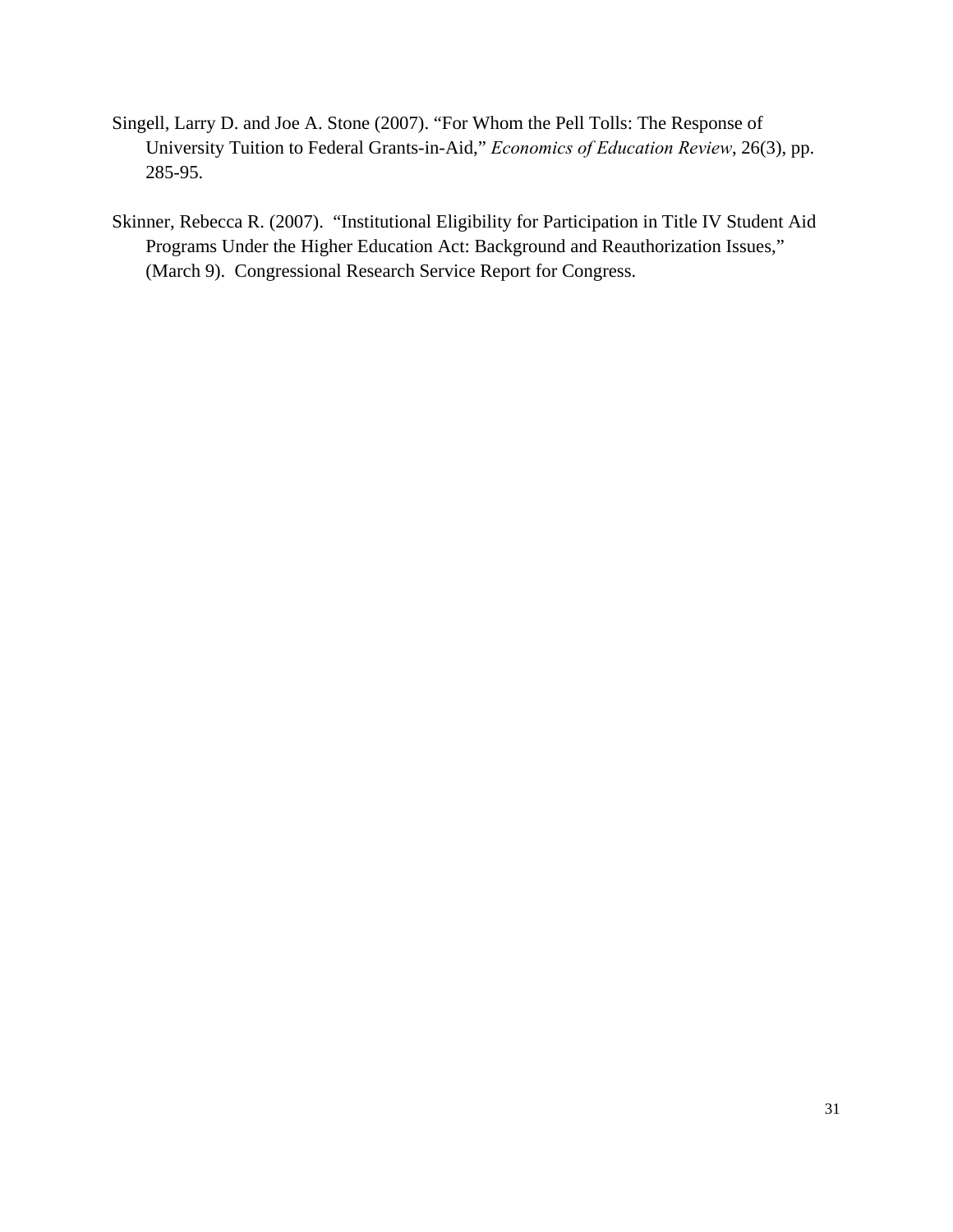| Variables                                      | FL      | MI                    | <b>MO</b>    | <b>TN</b>             | WI   |
|------------------------------------------------|---------|-----------------------|--------------|-----------------------|------|
|                                                |         |                       |              |                       |      |
| Latest year for student data                   | 2008/09 | 2010                  | 2007/08      | 2009                  | 2010 |
| Number of years of data available              | 5       | $\mathbf{1}$          | $\mathbf{1}$ | $\mathbf{1}$          | 3    |
| Title IV information                           |         |                       |              |                       |      |
| Accrediting group                              | ✓       | ✓                     | ✓            | ✓                     |      |
| Eligible for federal funds                     |         |                       |              |                       | ✓    |
| Program information                            |         |                       |              |                       |      |
| Program name                                   | ✓       |                       |              |                       |      |
| CIP (program) code                             |         |                       |              | $\mathcal{V}^{\rm a}$ |      |
| Clock hours, credit hours by program           |         |                       |              |                       |      |
| Degree type                                    |         |                       |              |                       |      |
| Tuition                                        | ✓       | ✓                     |              |                       |      |
| Student information                            |         |                       |              |                       |      |
| Total enrollment                               | ✓       | $\mathcal{V}^{\rm b}$ |              |                       |      |
| Total graduates <sup>c</sup>                   |         |                       |              |                       |      |
| Enrollment, graduates by CIP code <sup>d</sup> |         |                       |              |                       |      |
| Schools included in data                       |         |                       |              |                       |      |
| All (for-profit, public, non-profit)           | ✓       |                       |              | ✓                     |      |
| For-profits only (all types)                   |         |                       |              |                       |      |
| For-profits non-degree only                    |         | ✓                     |              |                       |      |
| Cosmetology schools included                   | ✓       |                       |              |                       |      |
| Supplementary data from non-state sources      |         |                       |              |                       |      |
| Licensing exam pass rates <sup>e</sup>         | ✓       |                       |              |                       |      |
| IPEDS for-profit degree programs               |         | ✓                     |              |                       |      |
| IPEDS/Google Maps for cosmetology              |         |                       |              | ✓                     |      |

# **Table 1. Summary of Available For-Profit Data for Five States**

*Notes:* <sup>a</sup> Inferred from description of program. CIP codes not provided.

<sup>b</sup>MI lists "starts," which for short programs is about equal to the 12-month enrollment figure; WI gives prior students plus new students.

 $\degree$  MI, MO, and WI list total "completions" and TN lists total "placeable."

<sup>d</sup> FL and MI have six-digit CIP codes; TN and WI have two-digit codes inferred from description.

e Data obtained from FL Department of Business and Professional Regulation.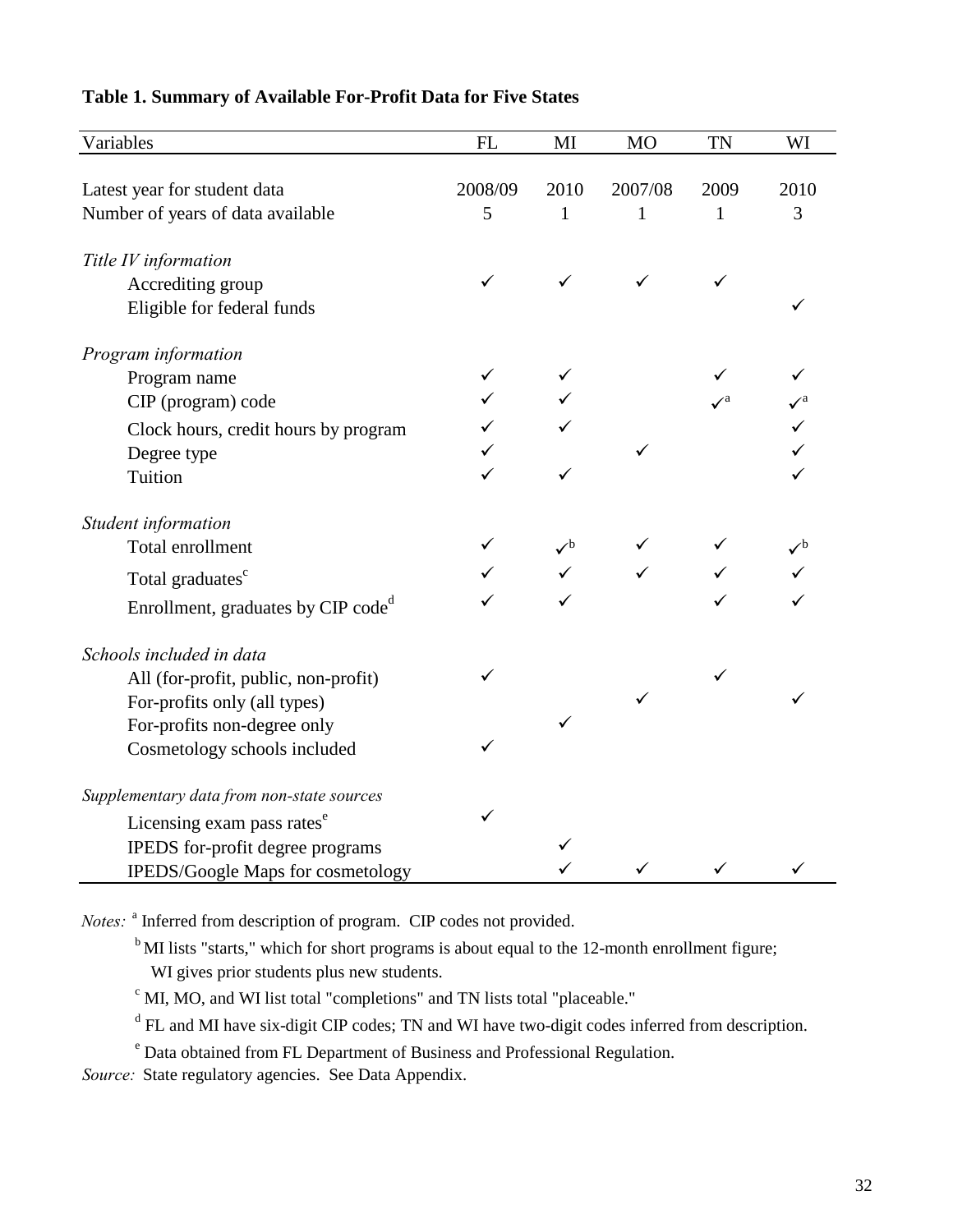|                    |                                               | FL (2009) | MI (2010) | MO (2008) | TN (2009) | WI (2009) |
|--------------------|-----------------------------------------------|-----------|-----------|-----------|-----------|-----------|
|                    |                                               |           |           |           |           |           |
| <b>Schools</b>     |                                               |           |           |           |           |           |
| (1)                | Total For-Profit (T4+NT4)                     | 671       | 488       | 266       | 291       | 168       |
| (2)                | <b>Fraction Non-Title IV</b>                  | 0.490     | 0.795     | 0.575     | 0.581     | 0.655     |
| <i>Enrollments</i> |                                               |           |           |           |           |           |
| (3)                | Total For-Profit $(T4 + NT4)$                 | 333,620   | 120,109   | 64,877    | 84,226    | 46,669    |
| (4)                | <b>Fraction Non-Title IV</b>                  | 0.115     | 0.656     | 0.242     | 0.296     | 0.393     |
| Completions        |                                               |           |           |           |           |           |
| (5)                | Total For-Profit $(T4 + NT4)$                 | 91,360    | 79,588    | 25,078    | 23,201    | 18,865    |
| (6)                | <b>Fraction Non-Title IV</b>                  | 0.354     | 0.869     | 0.498     | 0.524     | 0.721     |
|                    | <b>Full-time Equivalent (FTE) Enrollments</b> |           |           |           |           |           |
| (7)                | Total For-Profit $(T4 + NT4)$                 | 304,792   | 54,836    | n.a.      | n.a.      | 31,978    |
| (8)                | <b>Fraction Non-Title IV</b>                  | 0.044     | 0.534     | n.a.      | n.a.      | 0.152     |
|                    | <b>Full-time Equivalent (FTE) Completions</b> |           |           |           |           |           |
| (9)                | Total For-Profit $(T4 + NT4)$                 | 66,777    | 36,241    | n.a.      | n.a.      | 7,165     |
| (10)               | Fraction Non-Title IV                         | 0.152     | 0.744     | n.a.      | n.a.      | 0.356     |

# **Table 2. For-Profit Post-Secondary School Students and Schools in FL, MI, MO, TN, and WI**

*Notes*: Years for the state data are given in parentheses. n.a. = data not available. TN and MO are missing information on programs and/or length. Because some of the state data includes only non-degree granting programs and most of these programs are Title IV eligible we used the IPEDS (for 2008) to obtain data on all Title IV institutions and exclude those already in the state data. We compute FTEs similar to the IPEDS by weighting enrollments (or completions) by program length scaled by the equivalent of 600 hours for non-degree programs and 900 hours for degree programs.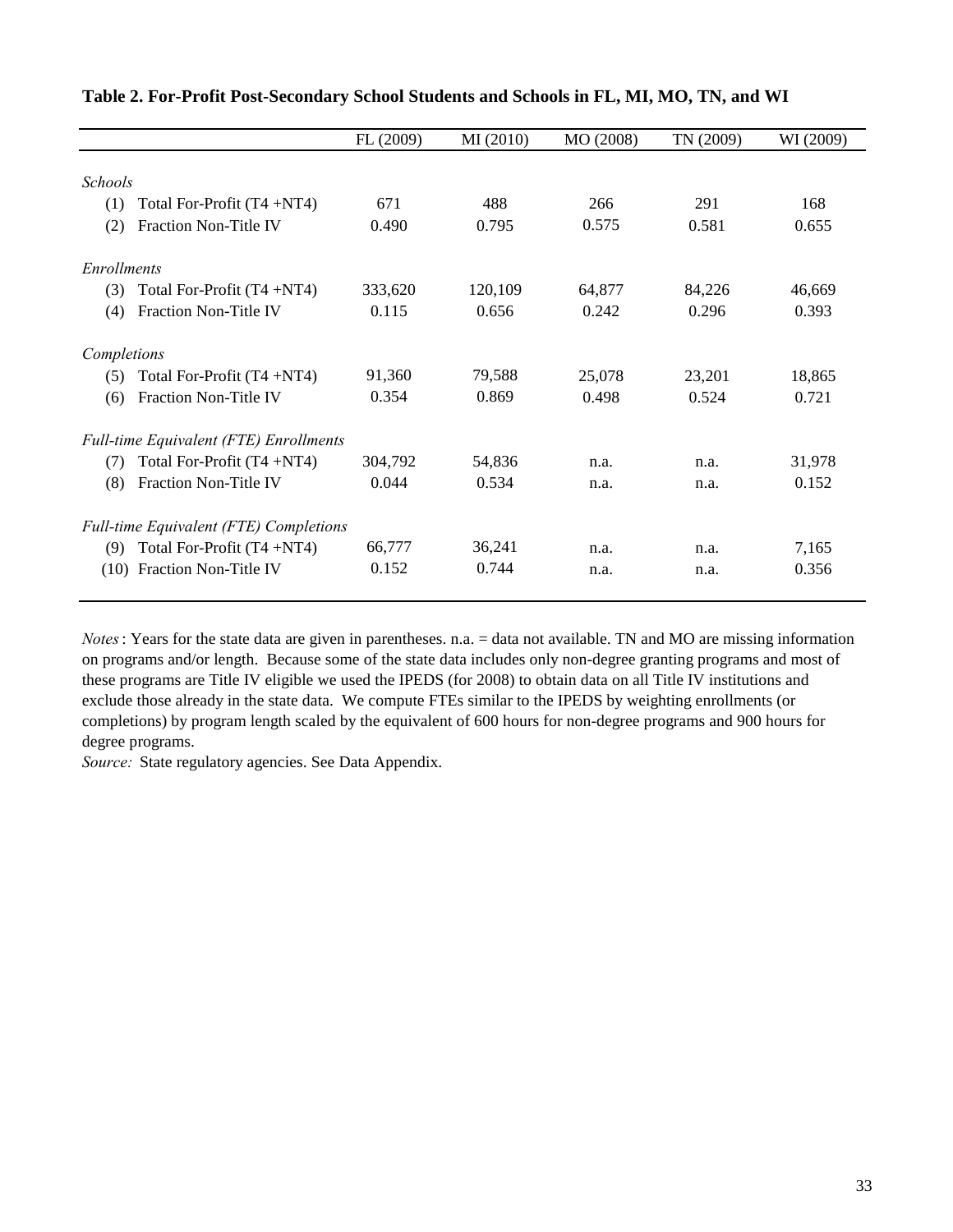# **Table 3. Share of non-Title IV (NT4) Enrollments in Top Three Programs, by State**

|                                          |       | A. Program's Share of NT4 Enrollment |       |       | B. NT4 Share of Program |       |       |       |
|------------------------------------------|-------|--------------------------------------|-------|-------|-------------------------|-------|-------|-------|
| Program Name (CIP code)                  | FL    | MI                                   | TN    | WI    | FL                      | MI    | TN    | WI    |
| Business, management, marketing (52)     |       | 0.255                                |       | 0.227 |                         | 0.878 |       | 0.360 |
| Computer and information sciences (11)   |       | 0.230                                |       |       |                         | 0.785 |       |       |
| Health professions (51)                  | 0.389 | 0.169                                | 0.244 | 0.301 | 0.131                   | 0.467 | 0.246 | 0.434 |
| Personal and culinary services (12)      | 0.295 |                                      | 0.205 | 0.138 | 0.307                   |       | 0.894 | 0.479 |
| Transportation and materials moving (49) | 0.119 |                                      | 0.214 |       | 0.797                   |       | 0.898 |       |
| Total enrollment in NT4 accounted for by |       |                                      |       |       |                         |       |       |       |
| the three major programs                 | 0.803 | 0.654                                | 0.663 | 0.666 |                         |       |       |       |

*Notes*: For each state the three most important programs for the NT4 group by enrollment are given. Panel A reports the fraction of all NT4 enrollment in each of the three most important NT4 programs in that state (enrollment in program i/total NT4 enrollment). Panel B reports the fraction of all for-profit enrollment in that program accounted for by the NT4 institutions (NT4 enrollment in program i/total enrollment in program i in all for-profit institutions  $(NT4 + T4)$ ).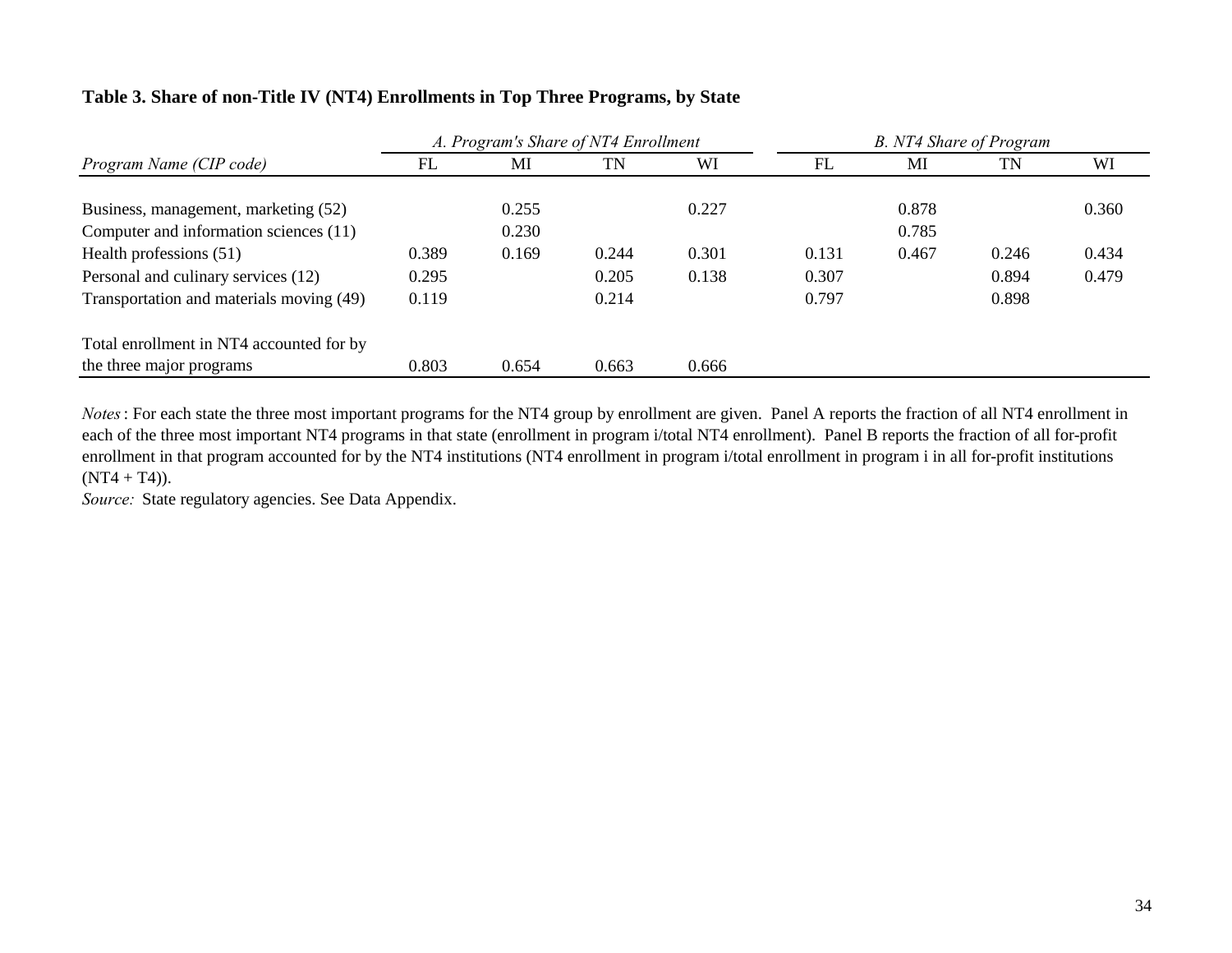|                     | A. All Sub-Baccalaureate Programs |                          |            |              | B. Hrs900, FT, Non-Deg, Overlap Prgms |             |                          | C. Hrs900, FT, Non-Deg Cosmetology Prgms |             |  |
|---------------------|-----------------------------------|--------------------------|------------|--------------|---------------------------------------|-------------|--------------------------|------------------------------------------|-------------|--|
|                     | Non-Title IV                      | Title IV                 | Diff       | Non-Title IV | Title IV                              | Diff        | Non-Title IV             | Title IV                                 | Diff        |  |
|                     | (sd)                              | $\left(\text{sd}\right)$ | $(t-stat)$ | (sd)         | (sd)                                  | $(t-stat)$  | $\left(\text{sd}\right)$ | $\left(\text{sd}\right)$                 | $(t-stat)$  |  |
|                     |                                   |                          |            |              |                                       |             |                          |                                          |             |  |
| Tuition             | \$3,507                           | \$17,095                 | $-$13,589$ | \$5,907      | \$12,332                              | $-$ \$6,425 | \$5,655                  | \$9,558                                  | $-$ \$3,903 |  |
|                     | $(\$4,507)$                       | (\$12,204)               | (73.2)     | $(\$4,679)$  | $(\$5,689)$                           | (22.6)      | $(\$2,791)$              | $(\$3,892)$                              | (13.7)      |  |
| Length              | 0.5                               | 1.5                      | $-1.0$     | 1.7          | 1.6                                   | 0.1         | 1.9                      | 1.7                                      | $0.2\,$     |  |
|                     | (0.6)                             | (0.7)                    | (71.7)     | (0.5)        | (0.5)                                 | (2.1)       | (0.4)                    | (0.5)                                    | (4.2)       |  |
| Enrollment          | 50.98                             | 105.05                   | $-54.07$   | 31.72        | 98.96                                 | $-67.25$    | 30.53                    | 77.33                                    | $-46.79$    |  |
|                     | (115.67)                          | (187.26)                 | (16.6)     | (52.43)      | (137.45)                              | (15.1)      | (39.28)                  | (111.70)                                 | (8.3)       |  |
| Years open          | 7.38                              | 11.57                    | $-4.19$    | 5.86         | 10.08                                 | $-4.22$     | 6.96                     | 9.69                                     | $-2.73$     |  |
|                     | (5.81)                            | (8.93)                   | (26.4)     | (5.19)       | (6.98)                                | (13.0)      | (5.91)                   | (6.36)                                   | (4.8)       |  |
| Chain               | 0.17                              | 0.49                     | $-0.32$    | 0.06         | 0.41                                  | $-0.35$     | 0.03                     | 0.25                                     | $-0.22$     |  |
|                     | (0.37)                            | (0.50)                   | (33.9)     | (0.24)       | (0.49)                                | (19.7)      | (0.17)                   | (0.43)                                   | (9.6)       |  |
| PasspPercentage     |                                   |                          |            |              |                                       |             | 62.6                     | 66.7                                     | $-4.2$      |  |
|                     |                                   |                          |            |              |                                       |             | (17.1)                   | (11.5)                                   | (2.7)       |  |
| <b>Observations</b> | 3,373                             | 5,240                    |            | 365          | 1,549                                 |             | 139                      | 608                                      |             |  |

### **Table 4. Mean Differences, Title IV and Non-Title IV Programs: Florida 2005-2009**

*Notes:* Observations are program-years. The sample in Panel A includes all associate's degree and non-degree (diploma or certificate) programs. Panel B restricts the sample to programs in schools with at least one program longer than 900 hours, those that are full-time, non-degree, and are classified in a 6-digit CIP code that has at least one T4 and one NT4 program (the overlap group). The sample in Panel C includes all of the restrictions in Panel B, but only cosmetology programs. Length is measured as a proportion of full-time enrollment, based on clock or credit hours. Years open are the number of years since first licensure. Chains are defined to be institutions operating in more than one state or with more than five campus branches in a single state.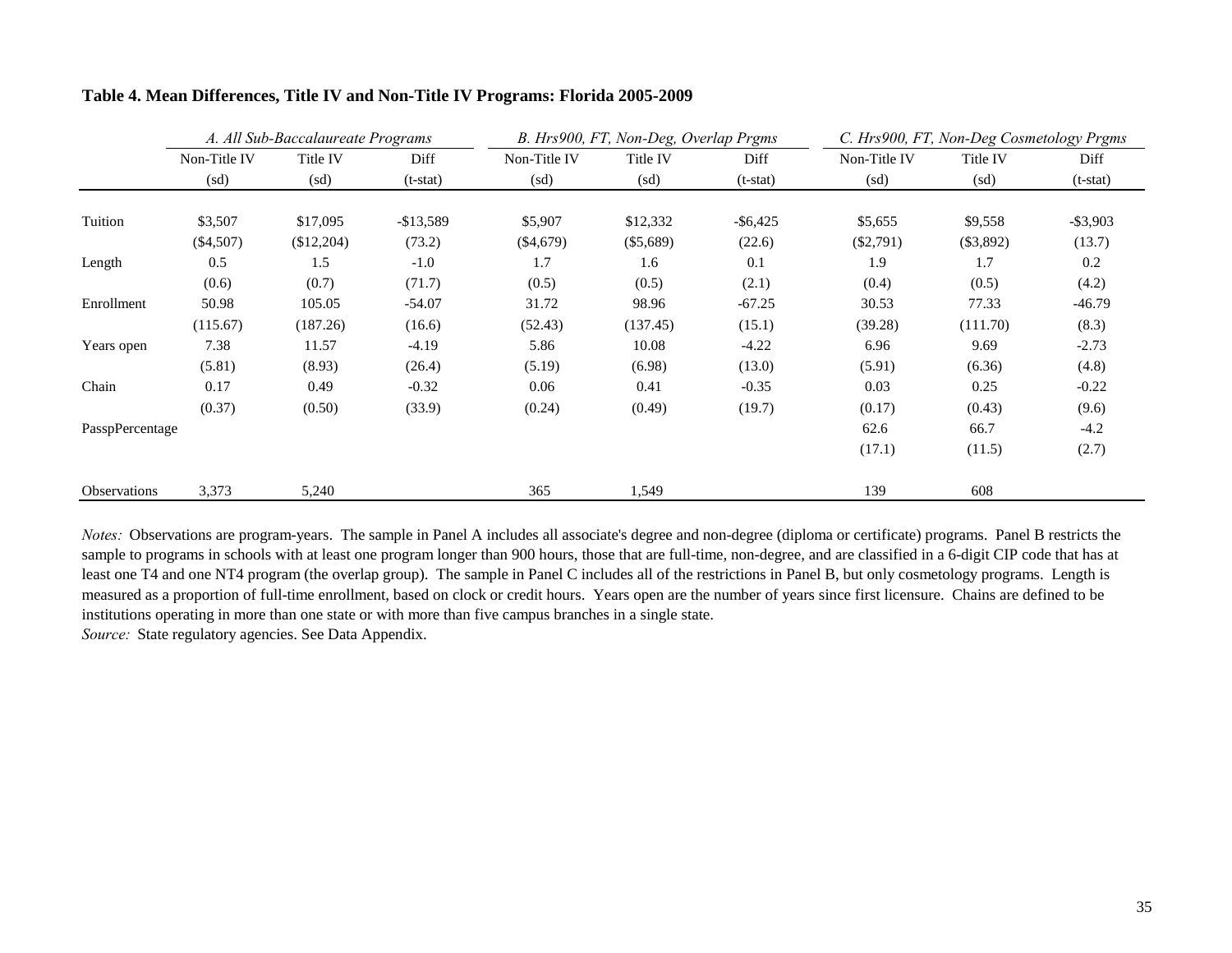|                     |              | A. All Non-Degree Programs, MI |            |              | B. All Sub-Baccalaureate Programs, WI |              |  |
|---------------------|--------------|--------------------------------|------------|--------------|---------------------------------------|--------------|--|
|                     | Non-Title IV | Title IV                       | Diff       | Non-Title IV | Title IV                              | Diff         |  |
|                     | (sd)         | (sd)                           | $(t-stat)$ | (sd)         | (sd)                                  | $(t-stat)$   |  |
| Tuition             | \$2,820      | \$14,439                       | $-$11,618$ | \$4,552      | \$25,203                              | $-$ \$20,651 |  |
|                     | $(\$3,553)$  | $(\$4,712)$                    | (27.8)     | $(\$4,327)$  | (\$10,653)                            | (41.7)       |  |
| Length              | 0.5          | 1.4                            | $-0.9$     | 0.5          | 1.8                                   | $-1.3$       |  |
|                     | (0.6)        | (0.5)                          | (17.2)     | (0.7)        | (0.9)                                 | (25.5)       |  |
| Enrollment          | 69.50        | 101.79                         | $-32.29$   | 99.83        | 97.71                                 | 2.12         |  |
|                     | (185.07)     | (125.96)                       | (2.4)      | (309.10)     | (201.97)                              | (0.1)        |  |
| <b>Years Open</b>   | 10.68        | 27.75                          | $-17.07$   |              |                                       |              |  |
|                     | (10.20)      | (22.02)                        | (9.2)      |              |                                       |              |  |
| Chain               | 0.08         | 0.72                           | $-0.65$    | 0.50         | 0.92                                  | $-0.42$      |  |
|                     | (0.27)       | (0.45)                         | (16.7)     | (0.50)       | (0.27)                                | (15.1)       |  |
| <b>Observations</b> | 456          | 151                            |            | 384          | 577                                   |              |  |

# **Table 5. Mean Differences, Title IV and Non-Title IV Programs: Michigan and Wisconsin**

*Notes:* Observations are program-years. Panel A includes all non-degree (diploma/certificate) programs in Michigan in 2010. Panel B includes all associate's degree and non-degree programs in Wisconsin during 2008 to 2010. Length is measured as a proportion of full-time enrollment, based on clock or credit hours. Years open are the number of years since first licensure. Chains are defined to be institutions operating in more than one state or with more than five campus branches in a single state.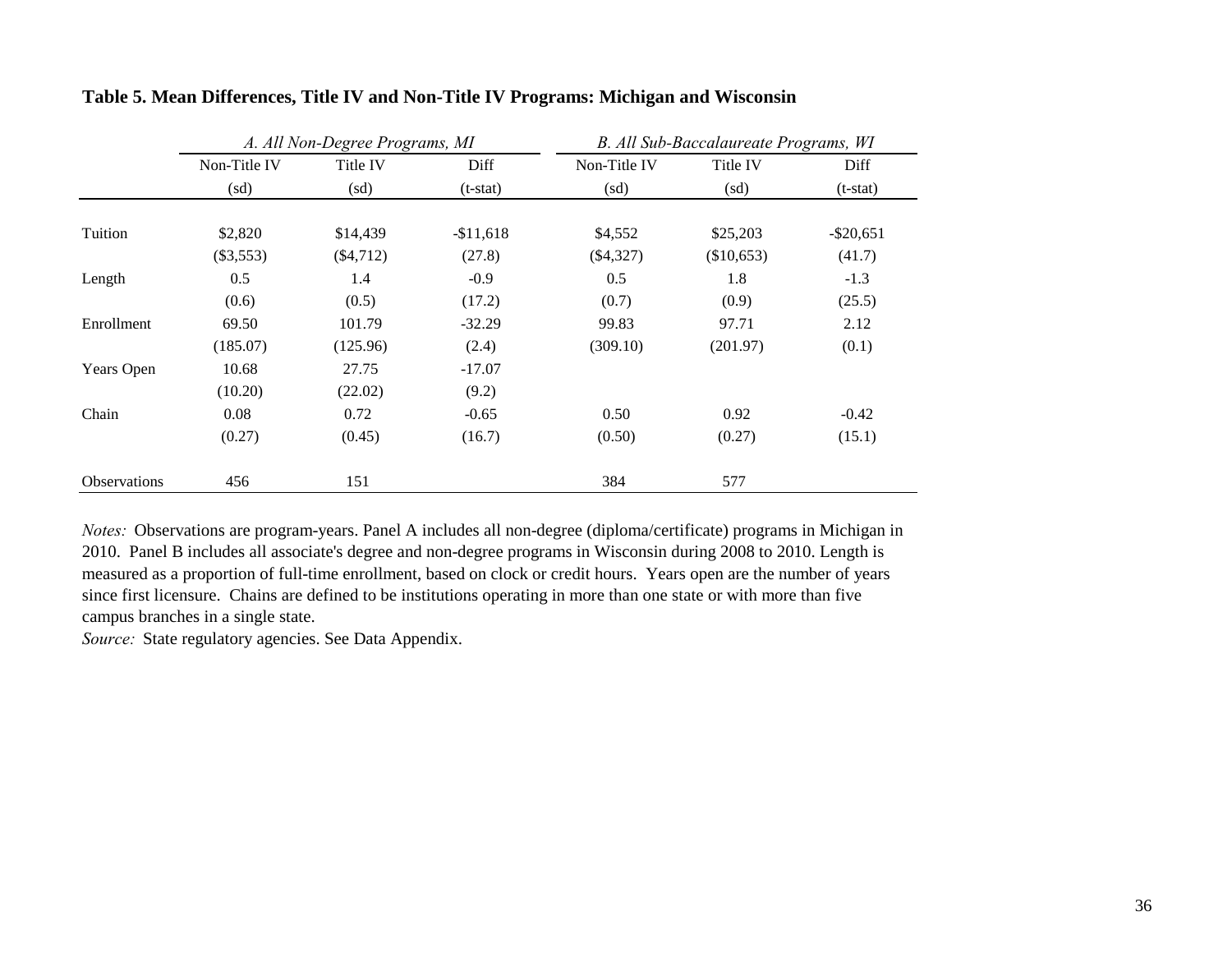|  |  |  |  |  | Table 6. Distribution of Title IV and Non-Title IV Institutions: Florida 2005-2009 |
|--|--|--|--|--|------------------------------------------------------------------------------------|
|--|--|--|--|--|------------------------------------------------------------------------------------|

|                                      |              |          | Fraction                      |          |  |  |
|--------------------------------------|--------------|----------|-------------------------------|----------|--|--|
|                                      | Frequency    |          | (Sums to 1 within categories) |          |  |  |
|                                      | Non-Title IV | Title IV | Non-Title IV                  | Title IV |  |  |
| Offer AA degrees                     | 10           | 107      | 0.03                          | 0.40     |  |  |
| Offer non-degree programs only       | 297          | 160      | 0.97                          | 0.60     |  |  |
| Schools with all AA and non-degree   |              |          |                               |          |  |  |
| programs $< 900$ hours               | 220          | 70       | 0.72                          | 0.26     |  |  |
| Schools with at least one AA or non- |              |          |                               |          |  |  |
| degree program $\geq 900$ hours      | 87           | 197      | 0.28                          | 0.74     |  |  |
| Schools with all AA and non-degree   |              |          |                               |          |  |  |
| programs $\geq 300$ hours            | 54           | 195      | 0.18                          | 0.73     |  |  |
| Schools with at least one AA or non- |              |          |                               |          |  |  |
| degree $program < 300 hours$         | 253          | 72       | 0.82                          | 0.27     |  |  |
| Enrollment $<$ 25                    | 88           | 20       | 0.29                          | 0.07     |  |  |
| Enrollment 26-50                     | 63           | 21       | 0.21                          | 0.08     |  |  |
| Enrollment 51-100                    | 57           | 40       | 0.19                          | 0.15     |  |  |
| Enrollment 101-200                   | 40           | 55       | 0.13                          | 0.21     |  |  |
| Enrollment 201-500                   | 45           | 64       | 0.15                          | 0.24     |  |  |
| Enrollment > 500                     | 14           | 67       | 0.05                          | 0.25     |  |  |
| Open $<$ 2 years                     | 50           | 25       | 0.16                          | 0.09     |  |  |
| Open 2-5 years                       | 96           | 58       | 0.31                          | 0.22     |  |  |
| Open 6-10 years                      | 89           | 85       | 0.29                          | 0.32     |  |  |
| Open $> 10$ years                    | 72           | 99       | 0.23                          | 0.37     |  |  |
| Chain                                | 50           | 136      | 0.16                          | 0.51     |  |  |
| Non-Chain                            | 257          | 131      | 0.84                          | 0.49     |  |  |
| Observations                         | 307          | 267      |                               |          |  |  |

*Source:* State regulatory agencies. See Data Appendix. *Notes:* Observations are institutions. The sample includes all institutions that granted associate's degree and/or had non-degree (diploma and certificate) programs that were ever open from 2005 to 2009. Enrollment is the average enrollment across all programs in the time period we observe. Years open are those since first licensure. Chains are defined to be institutions operating in more than one state or with more than five campus branches in a single state.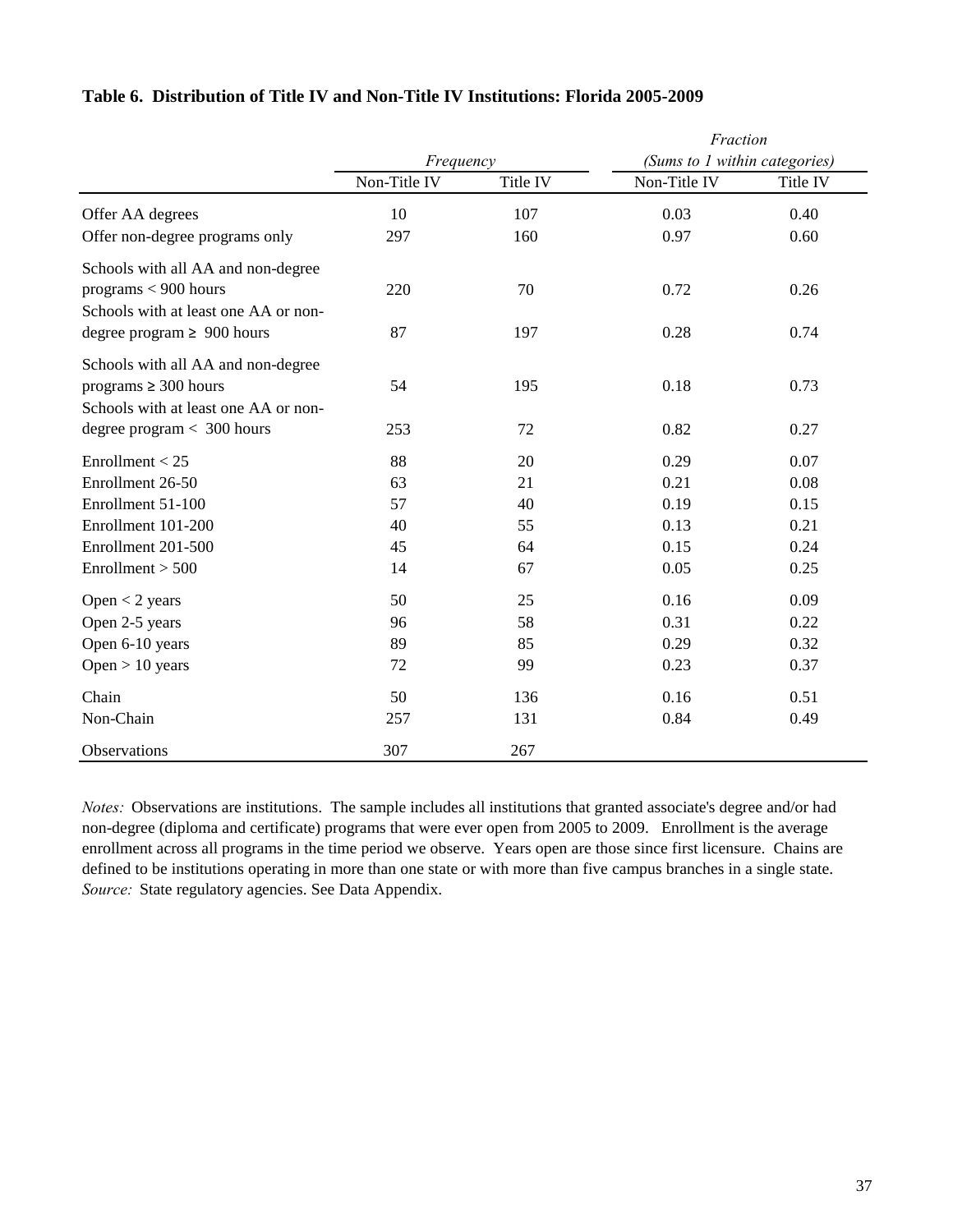|                          | All Sub-Baccalaureate Institutions and Programs |            |            |            |
|--------------------------|-------------------------------------------------|------------|------------|------------|
|                          | (1)                                             | (2)        | (3)        | (4)        |
| Title IV                 | $0.376***$                                      | $0.372***$ | $0.346***$ | $0.303***$ |
|                          | [0.065]                                         | [0.064]    | [0.067]    | [0.070]    |
| Ln (program length)      | $0.824***$                                      | $0.823***$ | $0.822***$ | $0.817***$ |
|                          | [0.028]                                         | [0.028]    | [0.028]    | [0.028]    |
| Ln (enrollment)          |                                                 | 0.005      | $-0.000$   | $-0.005$   |
|                          |                                                 | [0.012]    | [0.013]    | [0.013]    |
| Years open               |                                                 |            | $0.006**$  | $0.005*$   |
|                          |                                                 |            | [0.003]    | [0.003]    |
| Chain                    |                                                 |            |            | $0.201***$ |
|                          |                                                 |            |            | [0.068]    |
| Six-digit CIP code FE    | Yes                                             | Yes        | Yes        | Yes        |
| <b>County FE</b>         | Yes                                             | Yes        | Yes        | Yes        |
| Year FE                  | Yes                                             | Yes        | Yes        | Yes        |
| Year $\times$ TitleIV FE | Yes                                             | Yes        | Yes        | Yes        |
| No. observations         | 8,613                                           | 8,613      | 8,613      | 8,613      |
| R-squared                | 0.872                                           | 0.872      | 0.873      | 0.875      |

# **Table 7. Log Tuition Differences between Title IV and non-Title IV Institutions: Florida, 2005-2009**

*Notes:* Standard errors in brackets, clustered by institution. \*\*\* p<0.01, \*\* p<0.05, \* p<0.1

Sample includes all associate's degree and non-degree (diploma or certificate) programs in Florida for-profit institutions. Dependent variable is the natural log of tuition. Length is measured as a proportion of full-time enrollment, based on clock or credit hours. Years open are the number of years since the institution was first licensed. Chains are defined to be institutions operating in more than one state or with more than five campus branches in a single state. Programs with zero enrollment, tuition, or length are dropped. Omitted year is 2008/09.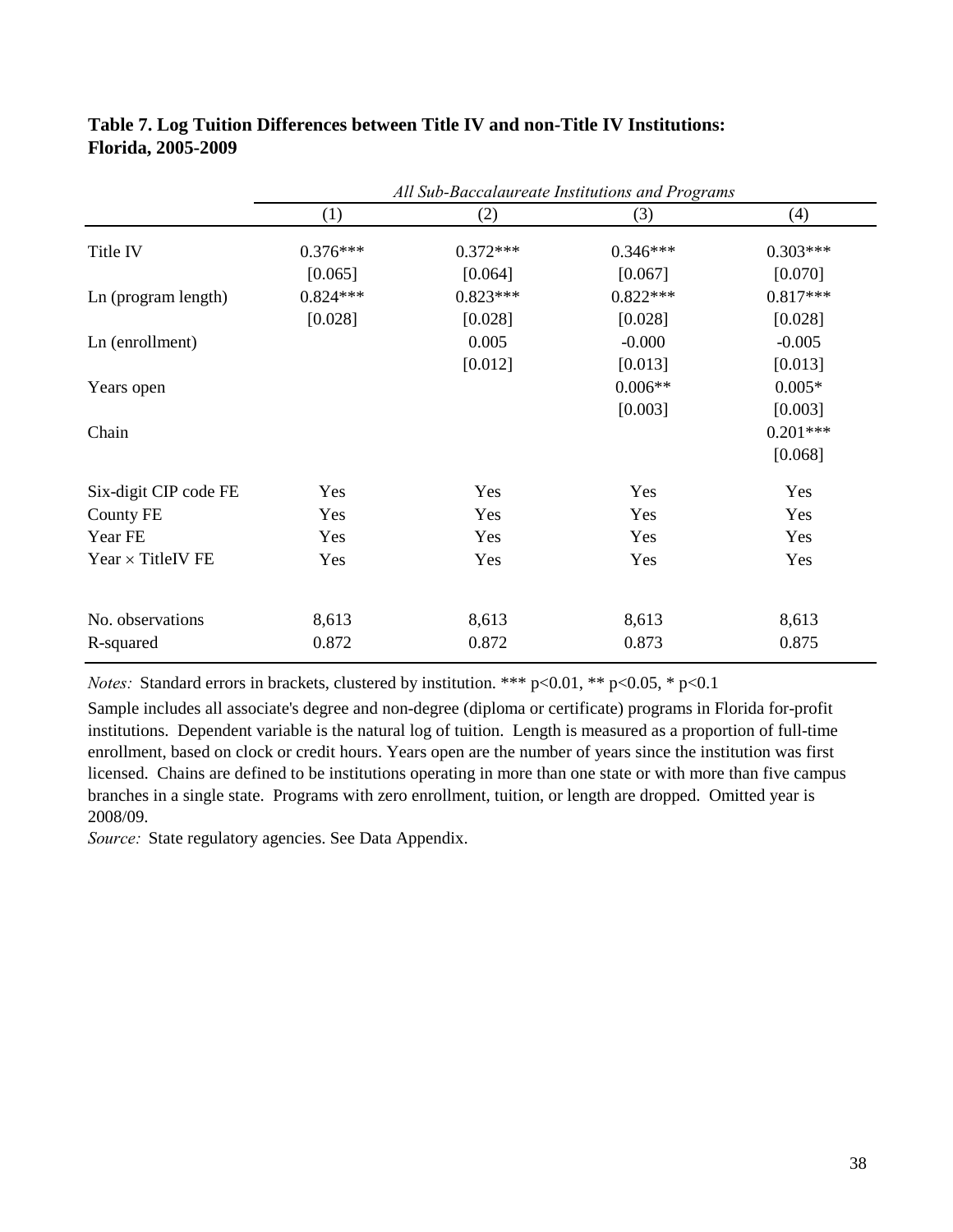|                       |            | School has at least one 900+ clock-hour program |                   | Program clock-hours |                |  |
|-----------------------|------------|-------------------------------------------------|-------------------|---------------------|----------------|--|
|                       |            |                                                 | Full-time program |                     | Falsification: |  |
|                       |            |                                                 | Non-degree        | $\geq$ 300 hours    | $<$ 300 hours  |  |
|                       | (1)        | (2)                                             | (3)               | (4)                 | (5)            |  |
| Title IV              | $0.413***$ | $0.650***$                                      | $0.646***$        | $0.519***$          | $-0.143$       |  |
|                       | [0.100]    | [0.082]                                         | [0.066]           | [0.070]             | [0.101]        |  |
| Ln (program length)   | $0.863***$ | $0.987***$                                      | $0.952***$        | $0.875***$          | $0.756***$     |  |
|                       | [0.058]    | [0.073]                                         | [0.046]           | [0.041]             | [0.082]        |  |
| Ln (enrollment)       | 0.009      | $0.024*$                                        | $0.038***$        | 0.007               | $-0.061***$    |  |
|                       | [0.013]    | [0.012]                                         | [0.012]           | [0.016]             | [0.017]        |  |
| Years open            | 0.004      | 0.005                                           | 0.002             | $0.006*$            | $-0.009**$     |  |
|                       | [0.004]    | [0.004]                                         | [0.002]           | [0.003]             | [0.005]        |  |
| Chain                 | 0.137      | 0.068                                           | 0.045             | $0.118*$            | $0.261**$      |  |
|                       | [0.084]    | [0.065]                                         | [0.051]           | [0.067]             | [0.105]        |  |
| Six-digit CIP code FE | Yes        | Yes                                             | Yes               | Yes                 | Yes            |  |
| <b>County FE</b>      | Yes        | Yes                                             | Yes               | Yes                 | Yes            |  |
| Year FE               | Yes        | Yes                                             | Yes               | Yes                 | Yes            |  |
| Year × TitleIV FE     | Yes        | Yes                                             | Yes               | Yes                 | Yes            |  |
| No. observations      | 5,195      | 3,577                                           | 2,664             | 5,870               | 2,743          |  |
| R-squared             | 0.855      | 0.702                                           | 0.773             | 0.736               | 0.787          |  |

# **Table 8. Log Tuition Differences between Title IV and non-Title IV Institutions, Restricted Samples: Florida, 2005-2009**

*Notes:* Standard errors in brackets, clustered by institution. \*\*\* p<0.01, \*\* p<0.05, \* p<0.1

Observations are program-years. In col. (1) the sample is restricted to programs (part- or full-time) in schools with at least one program longer than 900 hours. In col. (2) the sample further restricted to only full-time programs (in addition to the school-level 900+ clock-hour restriction). The sample in col. (3) is further restricted to non-degree programs. In col. (4) the sample includes only non-degree programs that are less than 300 clock-hours and are therefore ineligible for Title IV student aid, even if the institution is eligible. The dependent variable in all estimations is the natural log of tuition. Length is measured as a proportion of full-time enrollment, based on clock hours or credit hours. Years open are the number of years since the institution was first licensed. Chains are defined to be institutions operating in more than one state or with more than five campus branches in a single state. Programs with zero enrollment, tuition, or length are dropped. Omitted year is 2008/09.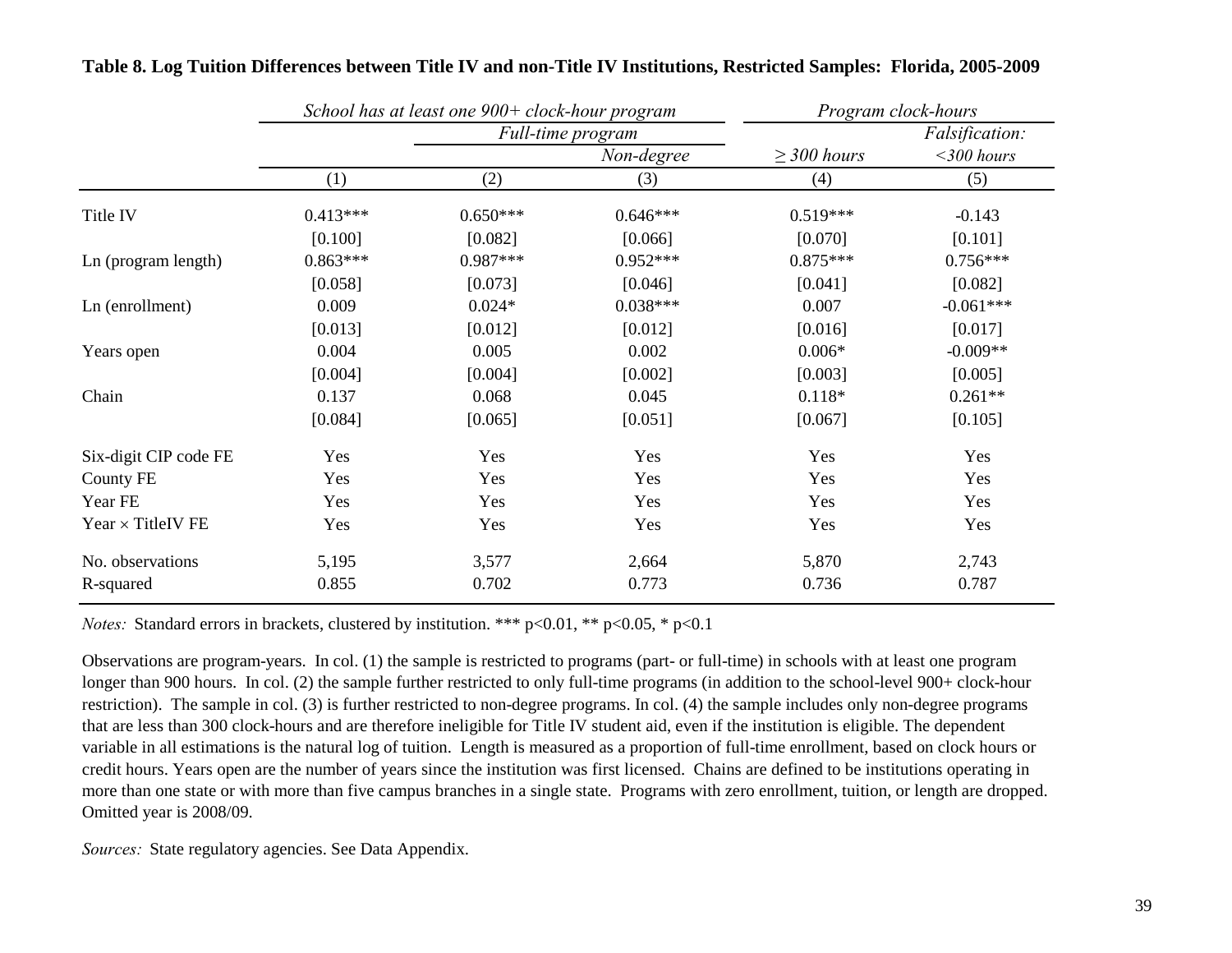|                            | T4 Schools Only | Falsification:<br>NT4 Schools Only |
|----------------------------|-----------------|------------------------------------|
|                            | (1)             | (2)                                |
| Eligible ( $\geq 300$ hrs) | $0.411***$      | 0.051                              |
|                            | [0.072]         | [0.128]                            |
| Ln (program length)        | $0.925***$      | $0.768***$                         |
|                            | [0.057]         | [0.090]                            |
| Ln (enrollment)            | 0.003           | $-0.025$                           |
|                            | [0.008]         | [0.017]                            |
| School FE                  | Yes             | Yes                                |
| Six-digit CIP code FE      | Yes             | Yes                                |
| Year FE                    | Yes             | Yes                                |
| No. obs./institutions      | 5,240/267       | 3,373/307                          |
| R-squared                  | 0.944           | 0.935                              |

# **Institutions: Florida, 2005-2009 Table 9. Within-School Log Tuition Differences between Title IV and non-Title IV**

*Notes:* Standard errors in brackets, clustered by institution. \*\*\* p<0.01, \*\* p<0.05, \* p<0.1

The sample in col. (1) is restricted to sub-baccalaureate programs in Title IV institutions and the sample in col. (2) is restricted to those programs in non-TitleIV institutions. The main variable of interest, "Eligible," equals one for programs that are 300 clock-hours or longer and therefore may be eligible for Title IV aid. The dependent variable in all estimations is the natural log of tuition. Length is measured as a proportion of full-time enrollment, based on clock hours or credit hours. Years open are the number of years since the institution was first licensed. Chains are defined to be institutions operating in more than one state or with more than five campus branches in a single state. Programs with zero enrollment, tuition, or length are dropped.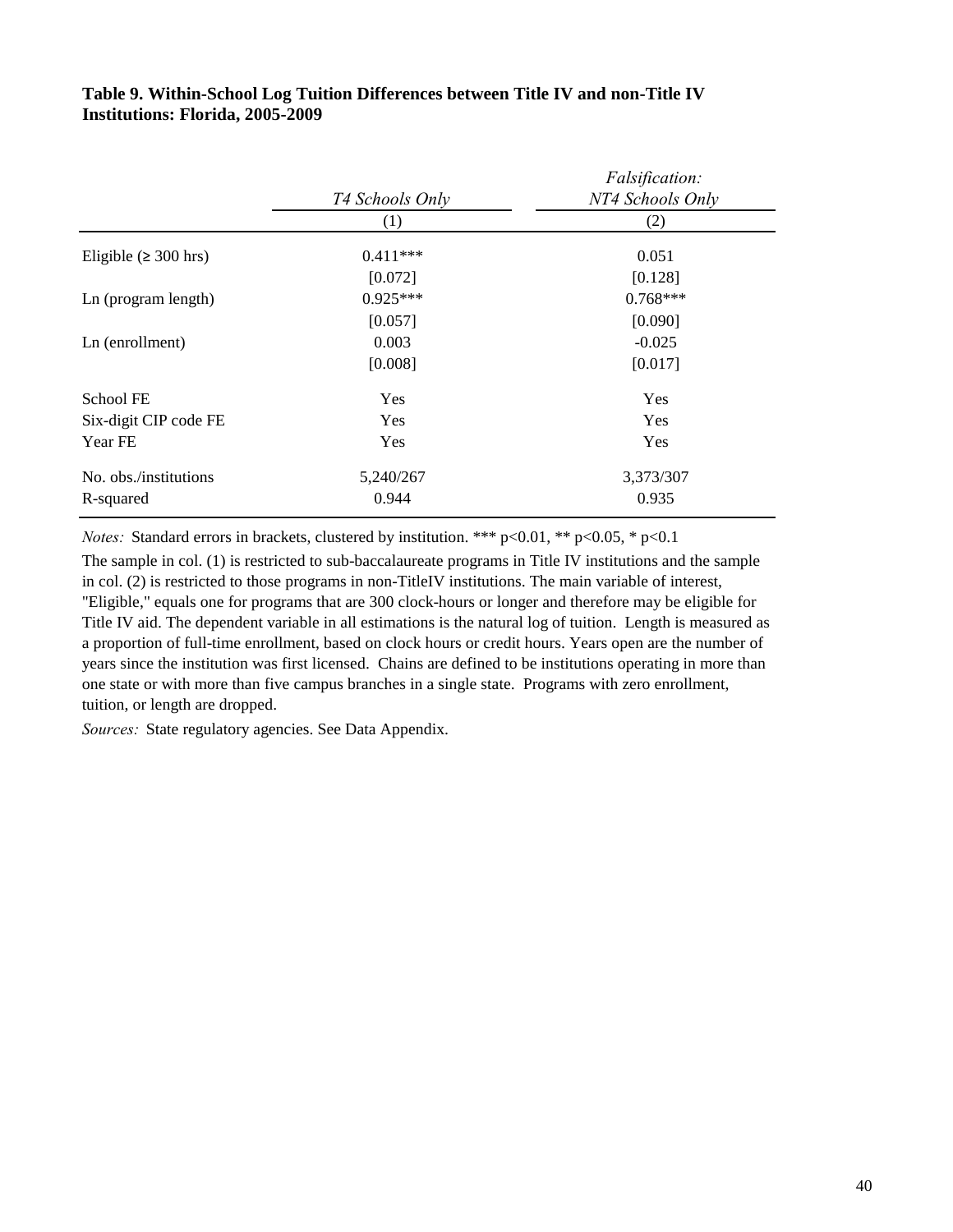|                                           |            |            | Cosmetology programs, full-time, non-degree, in 900+ hr. schools |                                   |            |
|-------------------------------------------|------------|------------|------------------------------------------------------------------|-----------------------------------|------------|
|                                           |            |            |                                                                  | With non-missing pass percentages |            |
|                                           | (1)        | (2)        | (3)                                                              | (4)                               | (5)        |
| Title IV                                  | $0.571***$ | $0.592***$ | $0.583***$                                                       | $1.447***$                        | $0.606***$ |
|                                           | [0.095]    | [0.097]    | [0.096]                                                          | [0.294]                           | [0.120]    |
| Ln (program length)                       | $1.018***$ | $1.009***$ | $1.016***$                                                       | $1.006***$                        | $1.010***$ |
|                                           | [0.070]    | [0.068]    | [0.067]                                                          | [0.066]                           | [0.068]    |
| Ln (enrollment)                           | 0.020      | $0.027*$   | $0.025*$                                                         | $0.029**$                         | $0.027*$   |
|                                           | [0.015]    | [0.015]    | [0.015]                                                          | [0.015]                           | [0.015]    |
| Years open                                | 0.001      | 0.000      | 0.000                                                            | $-0.000$                          | 0.000      |
|                                           | [0.004]    | [0.004]    | [0.004]                                                          | [0.004]                           | [0.004]    |
| Chain                                     | $0.190***$ | $0.174***$ | $0.171***$                                                       | $0.191***$                        | $0.174***$ |
|                                           | [0.053]    | [0.060]    | [0.062]                                                          | [0.061]                           | [0.060]    |
| Pass percentage                           |            |            | 0.002                                                            | $0.011***$                        |            |
|                                           |            |            | [0.002]                                                          | [0.004]                           |            |
| Pass percentage x Title IV                |            |            |                                                                  | $-0.014***$                       |            |
|                                           |            |            |                                                                  | [0.004]                           |            |
| Number of schools in county/10            |            |            |                                                                  |                                   | $-0.011$   |
|                                           |            |            |                                                                  |                                   | [0.025]    |
| Number of schools in county/10 x Title IV |            |            |                                                                  |                                   | $-0.003$   |
|                                           |            |            |                                                                  |                                   | [0.026]    |
| <b>County FE</b>                          | Yes        | Yes        | Yes                                                              | Yes                               | Yes        |
| Year FE                                   | Yes        | Yes        | Yes                                                              | Yes                               | Yes        |
| Year $\times$ TitleIV FE                  | Yes        | Yes        | Yes                                                              | Yes                               | Yes        |
| No. observations                          | 747        | 699        | 699                                                              | 699                               | 699        |
| R-squared                                 | 0.791      | 0.805      | 0.806                                                            | 0.826                             | 0.805      |

#### **Table 10. Log Tuition Differences between Title IV and non-Title IV Institutions, Cosmetology Programs: Florida, 2005-2009**

*Notes:* Standard errors in brackets, clustered by institution. \*\*\* p<0.01, \*\* p<0.05, \* p<0.1

In col. (1), the sample includes only non-degree cosmetology programs that are full-time and are in schools with at least one 900+ clock-hour program. Cols. (2) and (3) restrict the cosmetology sample to include only those schools with valid pass rates on the state licensing exam. The dependent variable in all estimates is the natural log of tuition. Length is measured as a proportion of full-time enrollment, based on clock hours or credit hours. Years open are the number of years since the institution was first licensed. Chains are defined to be institutions operating in more than one state or with more than five campus branches in a single state. "Number of Schools in County/10 × Title IV" is the number of cosmetology schools in the county divided by 10 interacted with an indicator for Title IV to measure the degree of competition in the county. Pass percentage is the average percentage passing the state licensure exam across all available years. Programs with zero enrollment, tuition, or length are dropped. The omitted year is 2008/09.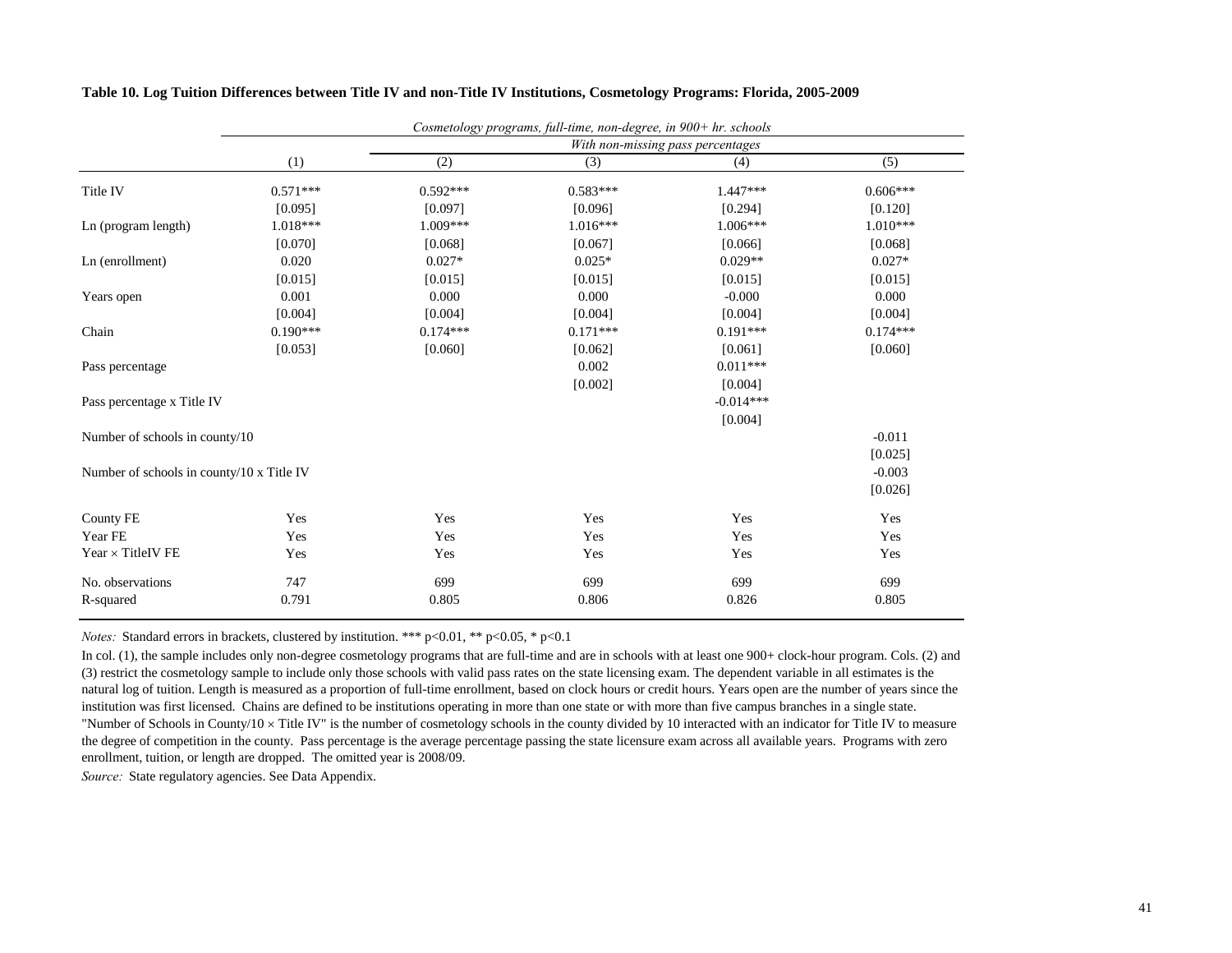|                       | Non-degree programs and institutions |            |            |                                                 |           |          |                    |           |  |  |
|-----------------------|--------------------------------------|------------|------------|-------------------------------------------------|-----------|----------|--------------------|-----------|--|--|
|                       |                                      |            |            | School has at least one 900+ clock-hour program |           |          |                    |           |  |  |
|                       |                                      |            |            |                                                 |           |          | Full-time programs |           |  |  |
|                       |                                      |            |            |                                                 |           |          | Health programs    |           |  |  |
|                       | (1)                                  | (2)        | (3)        | (4)                                             | (5)       | (6)      | (7)                | (8)       |  |  |
| Title IV              | $0.520***$                           | $0.466***$ | $0.609***$ | 0.329                                           | $0.512**$ | 0.403    | $0.443***$         | $0.363**$ |  |  |
|                       | [0.095]                              | [0.107]    | [0.182]    | [0.225]                                         | [0.207]   | [0.247]  | [0.112]            | [0.144]   |  |  |
| Ln (program length)   | $0.805***$                           | $0.804***$ | $0.808***$ | $0.808***$                                      | $-0.218$  | $-0.138$ | 0.19               | 0.275     |  |  |
|                       | [0.037]                              | [0.037]    | [0.062]    | [0.061]                                         | [0.537]   | [0.557]  | [0.286]            | [0.191]   |  |  |
| Ln (enrollment)       | $-0.019$                             | $-0.022$   | $-0.023$   | $-0.034$                                        | 0.021     | 0.015    | $-0.002$           | $-0.006$  |  |  |
|                       | [0.033]                              | [0.034]    | [0.042]    | [0.040]                                         | [0.026]   | [0.026]  | [0.022]            | [0.023]   |  |  |
| Years open            | 0.001                                | 0.001      | $-0.002$   | $-0.002$                                        | $-0.001$  | $-0.001$ | $-0.001$           | $-0.001$  |  |  |
|                       | [0.003]                              | [0.003]    | [0.004]    | [0.003]                                         | [0.003]   | [0.003]  | [0.003]            | [0.002]   |  |  |
| Chain                 |                                      | 0.091      |            | $0.352**$                                       |           | 0.131    |                    | 0.083     |  |  |
|                       |                                      | [0.111]    |            | [0.134]                                         |           | [0.173]  |                    | [0.129]   |  |  |
| Six-digit CIP code FE | Yes                                  | Yes        | Yes        | Yes                                             | Yes       | Yes      | Yes                | Yes       |  |  |
| <b>County FE</b>      | Yes                                  | Yes        | Yes        | Yes                                             | Yes       | Yes      | Yes                | Yes       |  |  |
| No. observations      | 607                                  | 607        | 198        | 198                                             | 123       | 123      | 67                 | 67        |  |  |
| R-squared             | 0.904                                | 0.904      | 0.946      | 0.949                                           | 0.922     | 0.923    | 0.961              | 0.962     |  |  |

# **Table 11. Log Tuition Differences between Title IV and non-Title IV Institutions: Michigan, 2010**

*Notes:* Standard errors in brackets, clustered by institution. \*\*\* p<0.01, \*\* p<0.05, \* p<0.1

The sample in cols. (1) and (2) includes all non-degree programs (the Michigan data do not include degree programs). Cols. (3) and (4) include only programs in schools with at least one program 900+ clock-hours. Cols. (5) and (6) further restricts to full-time programs. Cols. (7) and (8) restrict to health or medical programs that are full-time and in schools wiht 900+hours (two-digit CIP code = 51). Length is measured as a proportion of full-time enrollment, based on clock hours or credit hours. Years open are the number of years since an institution was first licensed. Chains are defined to be institutions operating in more than one state or with more than five campus branches in a single state. Programs with zero enrollment, tuition, or length are dropped.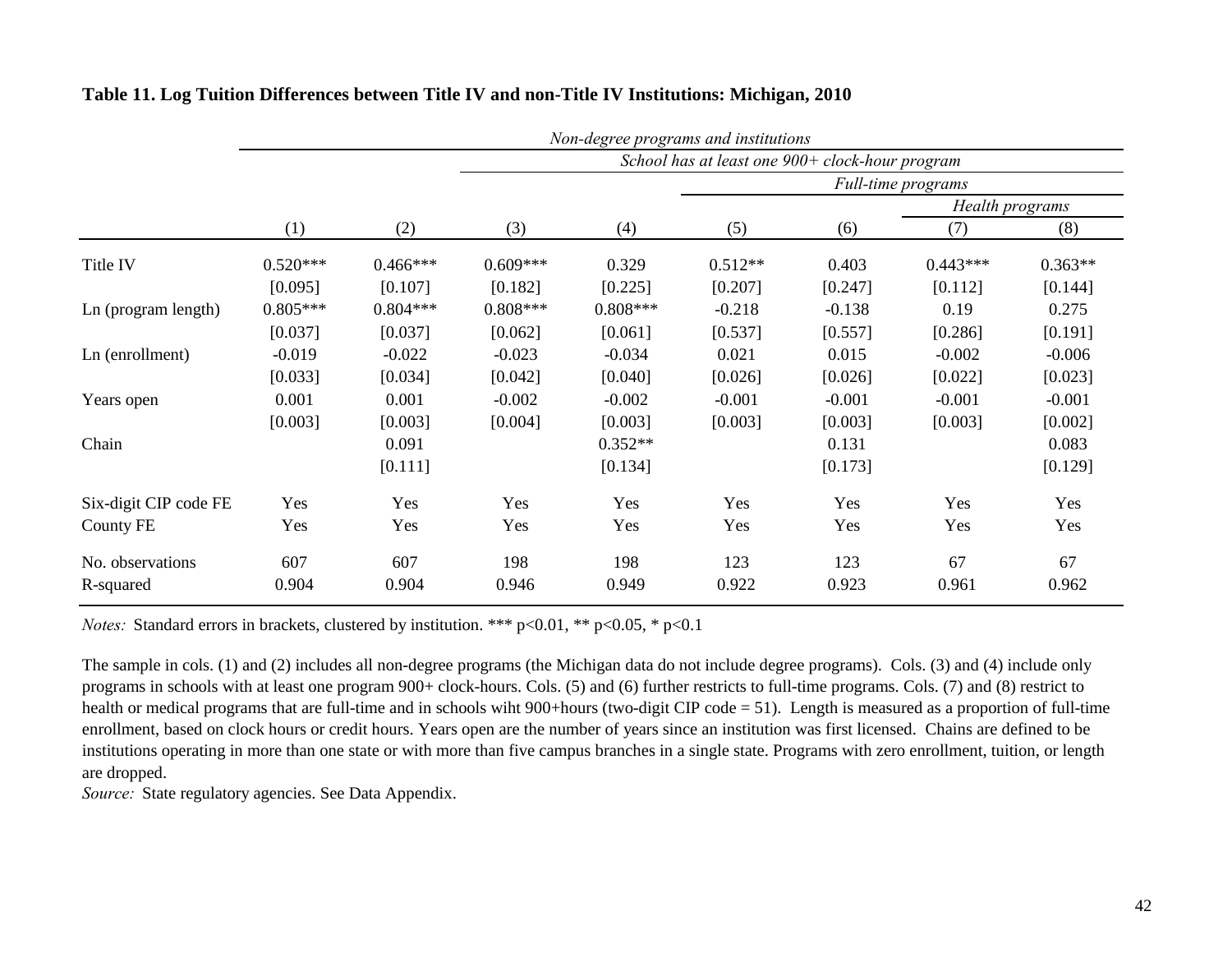|                       | All sub-baccalaureate institutions and programs |            |            |                     |  |  |
|-----------------------|-------------------------------------------------|------------|------------|---------------------|--|--|
|                       | Full-time programs                              |            |            |                     |  |  |
|                       |                                                 |            |            | Non-degree programs |  |  |
|                       |                                                 |            |            | Health programs     |  |  |
|                       | (1)                                             | (2)        | (3)        | (4)                 |  |  |
| Title IV              | 1.339***                                        | $0.842***$ | $0.610***$ | $0.736***$          |  |  |
|                       | [0.316]                                         | [0.136]    | [0.160]    | [0.182]             |  |  |
| Ln (program length)   | $0.460***$                                      | $0.698***$ | $0.582***$ | $0.669***$          |  |  |
|                       | [0.129]                                         | [0.111]    | [0.133]    | [0.220]             |  |  |
| Ln (enrollment)       | 0.0549                                          | 0.0411     | 0.0139     | 0.0242              |  |  |
|                       | [0.0383]                                        | [0.0248]   | [0.0536]   | [0.0826]            |  |  |
| Chain                 | 0.201                                           | 0.0556     | $-0.0329$  | $-0.197$            |  |  |
|                       | [0.194]                                         | [0.127]    | [0.269]    | [0.343]             |  |  |
| Two-digit CIP code FE | Yes                                             | Yes        | Yes        | Yes                 |  |  |
| Year FE               | Yes                                             | Yes        | Yes        | Yes                 |  |  |
| County FE             | Yes                                             | Yes        | Yes        | Yes                 |  |  |
| No. observations      | 961                                             | 575        | 232        | 126                 |  |  |
| R-squared             | 0.783                                           | 0.662      | 0.742      | 0.608               |  |  |

# **Table 12. Log Tuition Differences between Title IV and non-Title IV Institutions: Wisconsin, 2008-2010**

*Notes:* Standard errors in brackets, clustered by institution. \*\*\* p<0.01, \*\* p<0.05, \* p<0.1

*Source:* State regulatory agencies. See Data Appendix. The sample in col. (1) includes all sub-baccalaureate programs (associate's degree and non-degree). Col. (2) restricts further to full-time programs. Col. (3) restrict further to non-degree programs. Col. (4) restricts only to health/medical professions that are full-time and non-degree (2-digit cip code = 51). Length is measured as a proportion of full-time enrollment, based on clock hours, credit hours, or "lessons," which are assumed to be 15 clock hours per lesson. Chains are defined to be institutions operating in more than one state or with more than five campus branches in a single state. Programs with zero enrollment, tuition, or length are dropped.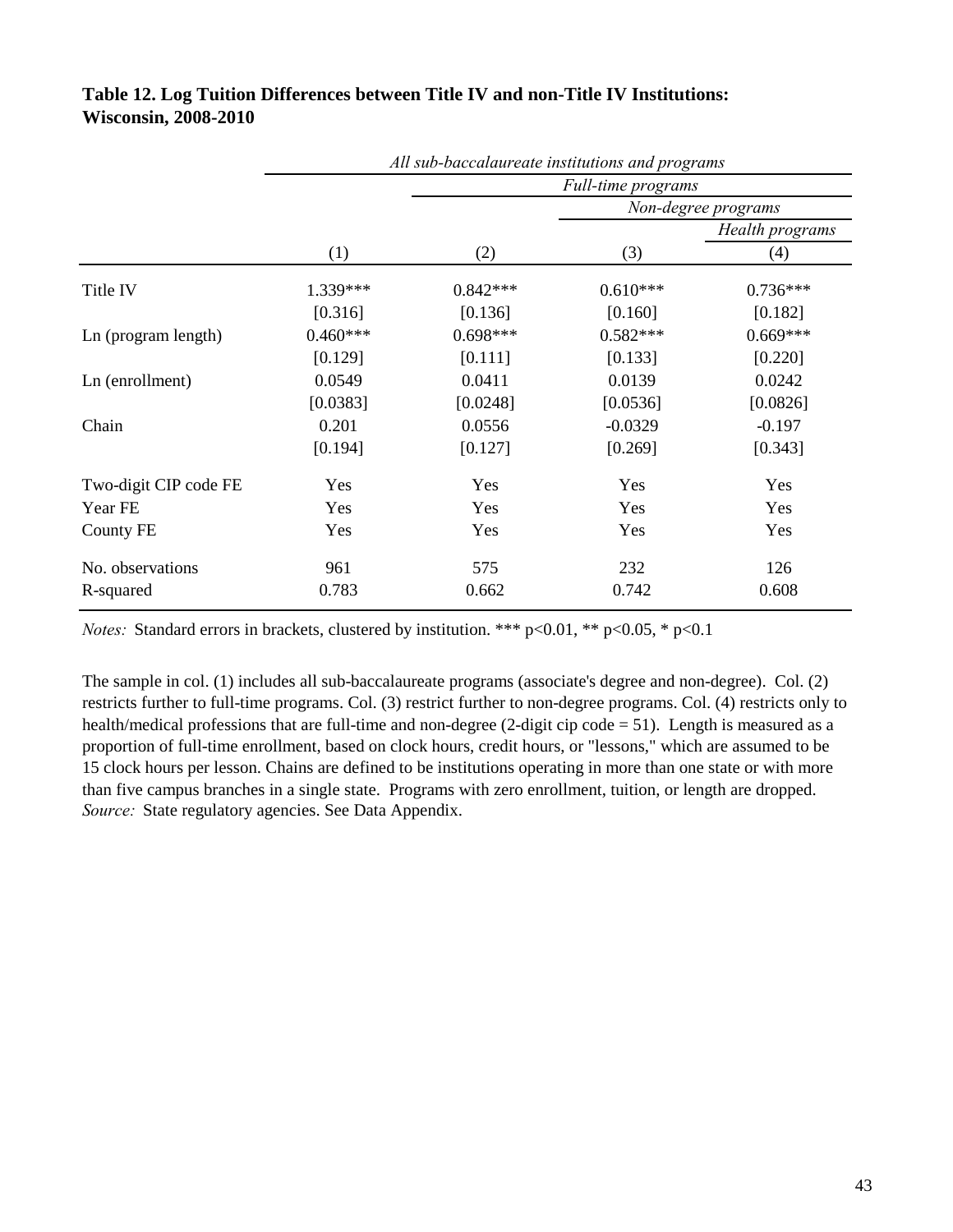#### **Data Appendix**

### *Postsecondary school data sets by state*

As described in the text, each state postsecondary school data set contains somewhat different information. The information we have used is summarized in Table 1. The states with readily accessible and reasonably complete data are FL, MI, MO, TN, and WI.

The FL data are the most complete and list all postsecondary institutions operating in the state, including cosmetology schools. The other states did not include cosmetology schools because the state board of examiners takes responsibility for them but does not have detailed information on them. We used a combination of methods to locate all of the cosmetology school including lists from the state board of examiners and web searches (e.g., Google maps). In most cases we had to estimate the numbers of enrollments and completions and our methods are listed below.

We generally inferred Title IV status from the variables listing accrediting agencies, although WI provided information on whether students in the institution were eligible for federal funds. In many cases we checked the most recent IPEDS listing to see if institutions were listed and, thus, were Title IV eligible.

Many of our calculations are straightforward. Enrollments are measured on a 12 month standard for most of the states. The only exception is Michigan, which reports "starts." We compared the Michigan data to the IPEDS data for some of these institutions and found that, on average, "starts" was similar to the 12-month enrollment figure. In the IPEDS, the "12-month, unduplicated headcount" is used.

Our calculation of full-time equivalents (FTE) is less straightforward. We are only able to compute FTE enrollments and completions in those states that had program-level data available because we scaled by clock hours or credit hours and these vary by program. We created a program length variable that is the proportion of each program's credit or clock hours relative to a full-time, 12-month instructional standard, depending on the information provided. The calculation follows federal classifications by assuming that a full-time degree-granting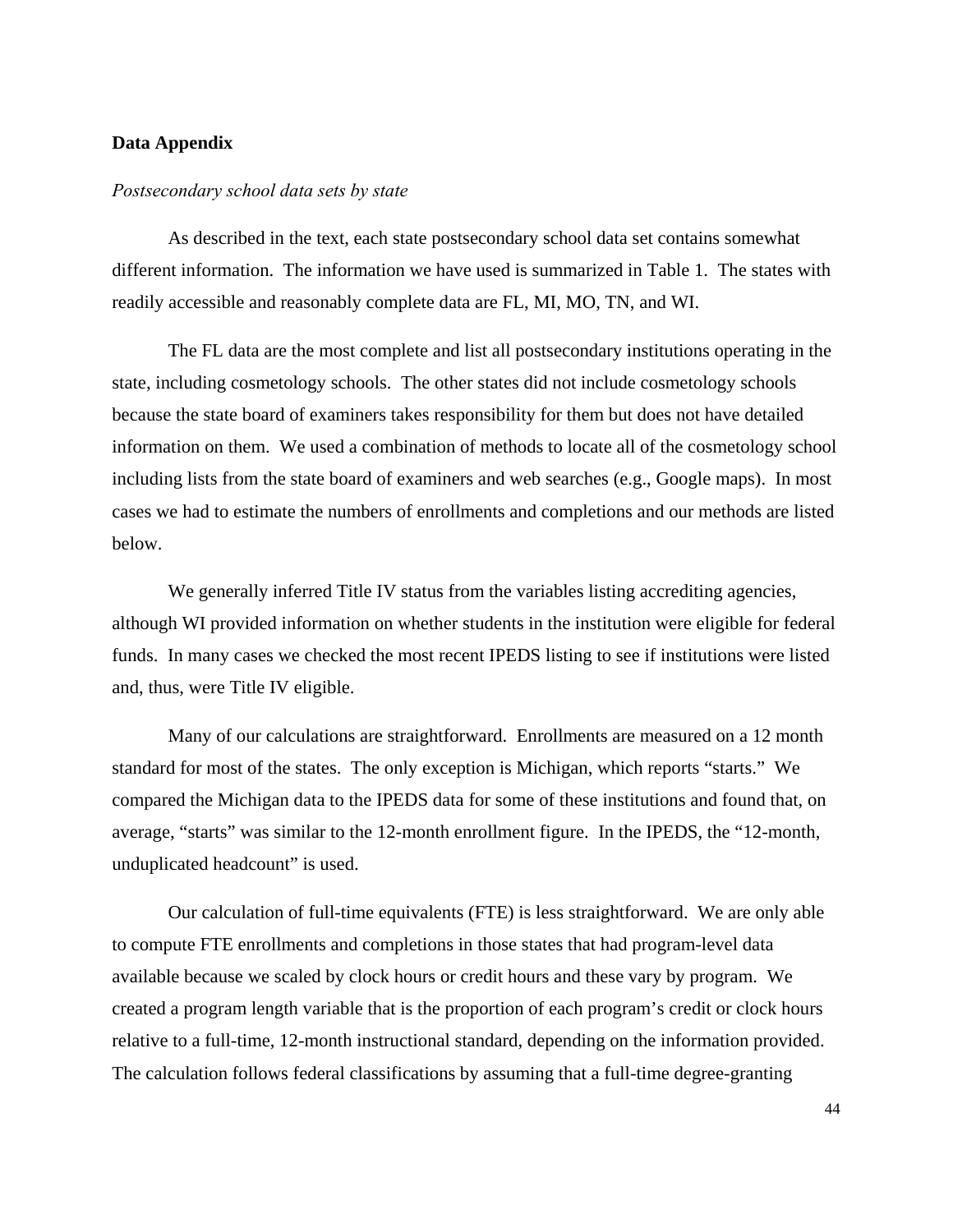program is 900 contact hours per year (or 45 credit hours for undergraduates on quarter system calendars or 30 credit hours for undergraduates on semester system calendars) and that a fulltime non-degree granting program is 600 hours (or 24 credit hours for students on quarter system calendars or 16 credit hours for students on semester system calendars). For the few programs in Wisconsin reporting only "lessons," we used the conversion that a lesson equals a credit hour or 15 clock hours.

The FTE calculation affects only the non-degree (less than one-year or short) programs. The degree programs are generally meant to be more than one year in duration and the application of the 900 hour standard (or that concerning credit hours) would result in a figure greater than one. In those cases, we use the actual enrollment figure. We also did a robustness check using 900 hours (or its equivalent) for all programs. The results change only for the nondegree programs (for which we used the 600 hour figure) and the change is minimal. When we employ the IPEDS data, we use the IPEDS FTE data, although the IPEDS appears to add parttime student status in their calculation.

 We used the U.S. Department of Education, NCES CIP (Classification of Instructional Programs) codes (see http://nces.ed.gov/pubs2002/cip2000/ciplist.asp) to classify the programs for FL and MI; for TN and WI we classified them ourselves using program descriptions since CIP codes were not given. MO did not have electronic data on programs.

Most of the states list only non-degree granting programs. Because most degree granting programs are Title IV eligible we used the IPEDS (2008) to obtain data on all Title IV institutions and exclude the overlap group when the state data includes some that are Title IV eligible. For some states, the state data are more recent than are the IPEDS data.

When cosmetology (and barbering) schools are excluded we obtained a count of these schools using various sources and subtract those that were already in the IPEDS data. Because the FL data contain all cosmetology schools, we used those data to get estimates of enrollments and completions, also as FTEs, for the non-Title IV group. Because we had data for the Title IV cosmetology schools in each state from the IPEDS, we used the ratio of the FL non-Title IV enrollments or completions to that for the Title IV schools and then scaled by the Title IV data in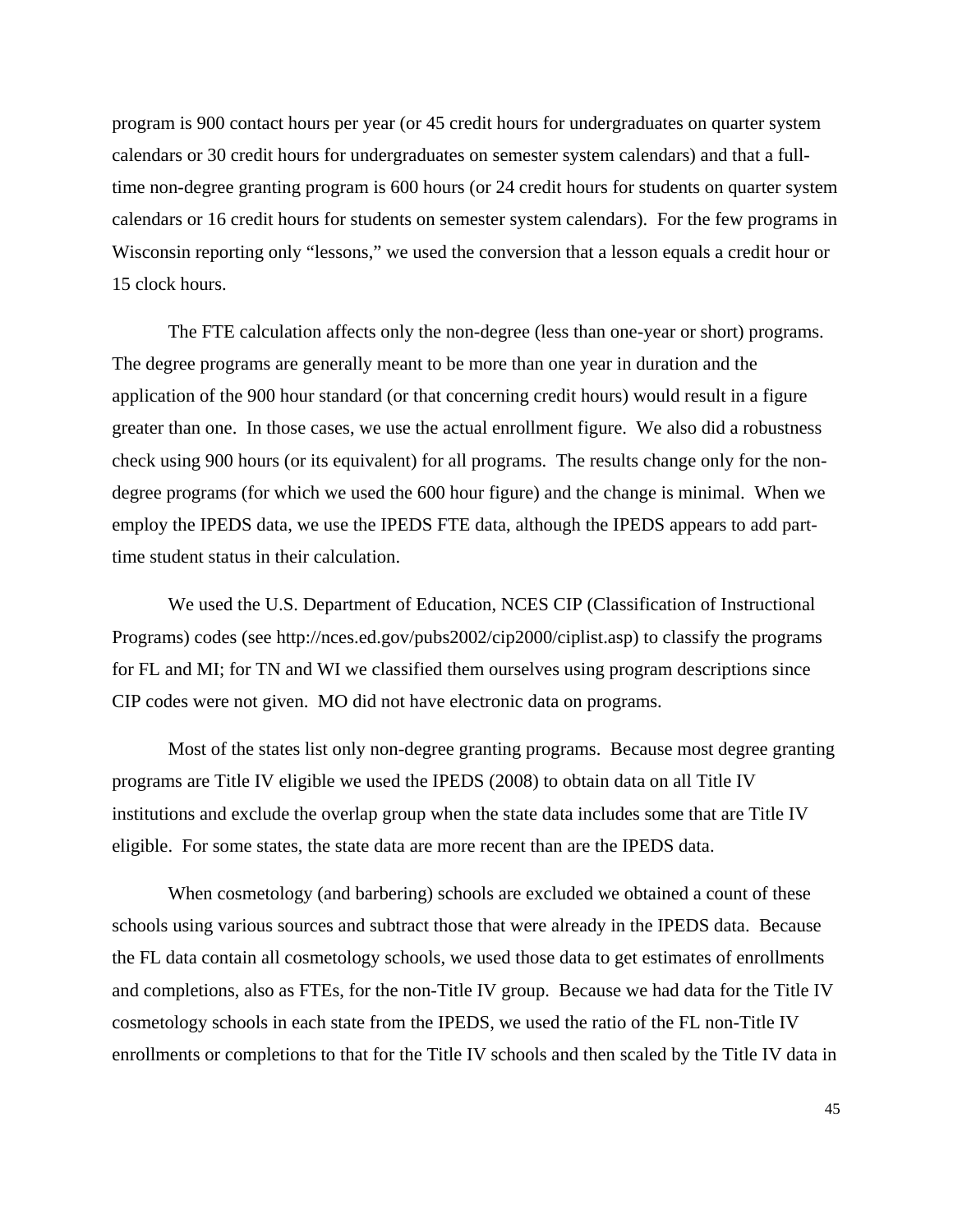the states for which we did not have non-Title IV data. Similarly, we estimated FTEs in a similar manner.

To determine whether institutions were part of chains, we used the definition given in Deming, Goldin, and Katz (forthcoming), coding as chains institutions with branches in more than one state or more than five branches in one state as chains. For T4 institutions, we began with institutions identified by Deming, Goldin, and Katz as chains. We coded all NT4 institutions and some missing T4 institutions by hand. Our Wisconsin regulatory agency data provided information on each school's additional locations. In Michigan and Florida, we used the Internet to look up each school and its "campus locations" and/or address(es) to determine chain status according to our definition. For this reason, our chain determination for these states is based on the number of branches and states in 2012, rather than in each year in our data.

# *State licensing cosmetology exam pass percentages for Florida*

We obtained XLS spreadsheets by fiscal year from 2007/08 to 2010/11 for all test takers by school from the Florida Department of Business and Professional Regulation, Division of Technology. (We purchased the data under the public records law of the state.) The data include all test takers and passes. Those taking the exam more than once after a failure are included, that is we do not have only first-time test takers. We matched schools by name and zip code. The existing records for the exams before 2007 were not collected by unique school name and are difficult to use. No identification numbers were given and the two agencies in Florida do not apparently coordinate on data collection. We averaged pass percentages by school for all years in the data set.

## *Sources*

*Florida*: Florida Commission for Independent Education http://www.fldoe.org/cie/ The Commission provided us with four XLS files of their data.

*Michigan*: Michigan Proprietary Schools Unit http://www.michiganps.net/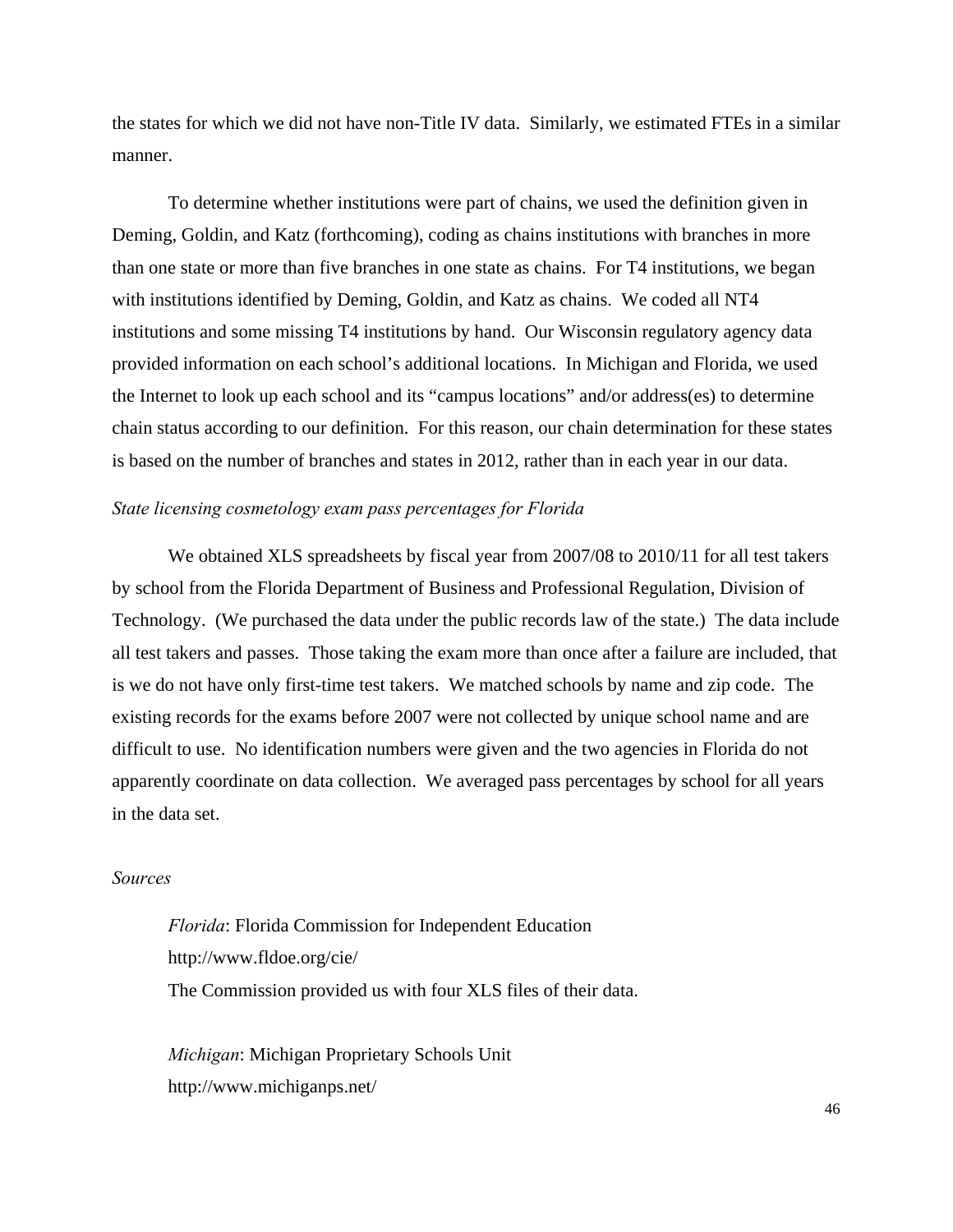Michigan has a website listing its schools and the separate programs in each school, but they could not provide electronic data. Instead, we captured the website information on institutions and programs within each institution.

*Missouri*: Missouri Department of Higher Education http://www.dhe.mo.gov/data/propstatsum.php The website contains XLS files that provided our data.

*Tennessee*: Tennessee Higher Education Commission http://www.state.tn.us/thec/Divisions/LRA/PostsecondaryAuth/psa.html The TN Commission provided four XLS files with the data for all but the exempt (e.g., cosmetology) schools. State colleges and universities, small liberal arts universities, nonprofit organizations (e.g., Red Cross and United Way), and theological schools were removed for this project.

*Wisconsin*: Wisconsin Educational Approval Board

http://eab.state.wi.us/default.asp

The website contained a PDF file of schools and programs and the Board provided us with the electronic version of the file.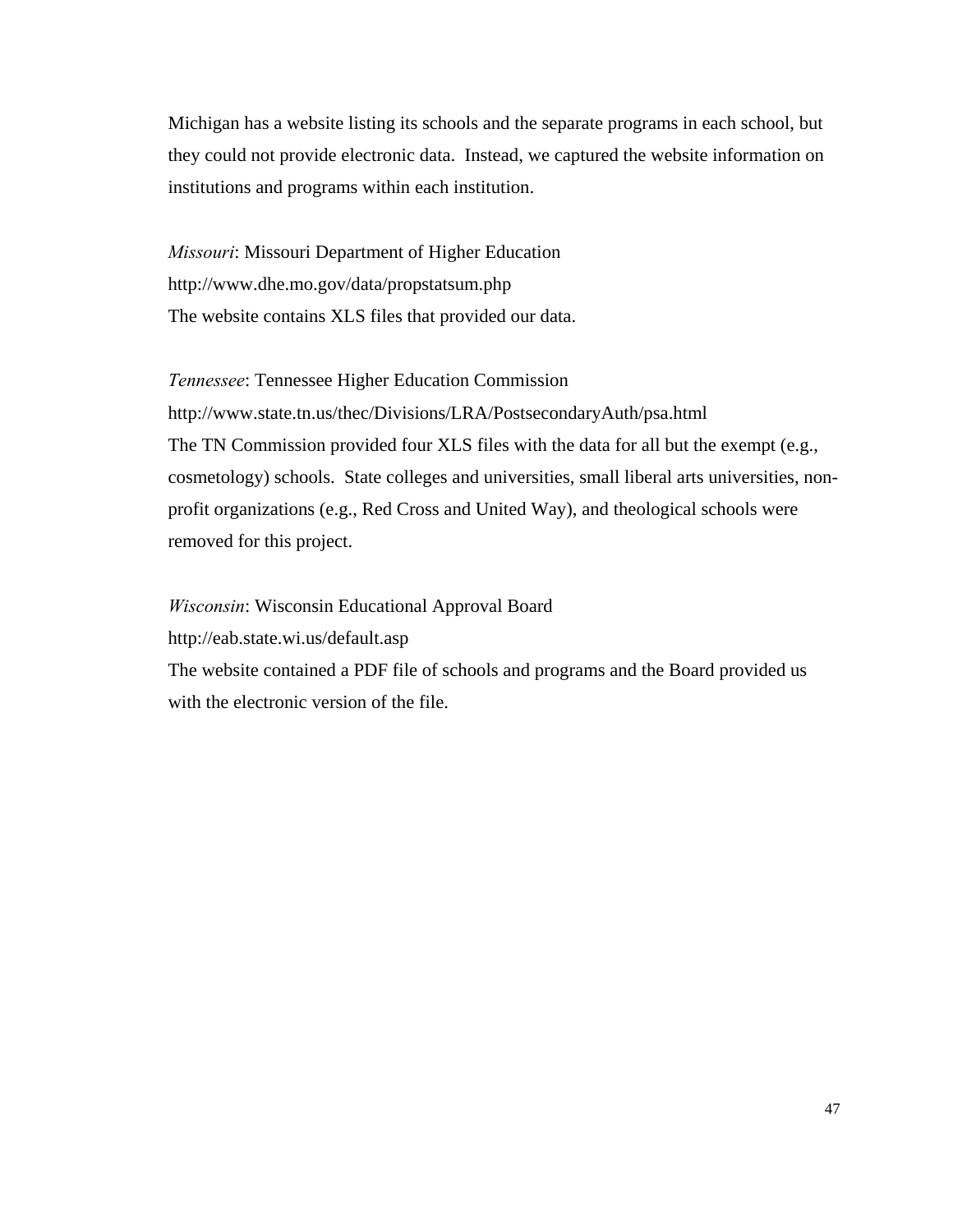# **Appendix Table A1. Share of For-Profit Enrollments and Completions in Non-Title IV Institutions, by Program and State**

| A. Share of For-Profit Enrouments in Non-Tute IV Institutions, by Program and State<br>Program (CIP codes) | FL   | MI   | TN   | WI   |
|------------------------------------------------------------------------------------------------------------|------|------|------|------|
| Agriculture $(01)$                                                                                         | 0.66 | 1.00 | 1.00 | 1.00 |
| Business (52)                                                                                              | 0.02 | 0.88 | 0.18 | 0.36 |
| Communications (09, 10)                                                                                    | 0.05 | 0.05 | 0.03 | 0.03 |
| Computer Science (11)                                                                                      | 0.12 | 0.79 | 0.17 | 0.07 |
| Construction (46, 48)                                                                                      | 0.08 | 0.84 | 0.03 | 0.78 |
| Engineering $(14, 15)$                                                                                     | 0.08 | 0.97 | 0.00 | 0.00 |
| Health $(51)$                                                                                              | 0.13 | 0.47 | 0.25 | 0.43 |
| Security & Law Enforcement (43)                                                                            | 0.01 | 0.96 | 0.02 | 0.00 |
| Mechanics (47)                                                                                             | 0.05 | 0.53 | 0.04 | 0.88 |
| Personal & Culinary (12)                                                                                   | 0.31 | 0.54 | 0.89 | 0.48 |
| Religion (39)                                                                                              | 0.00 | 1.00 | 0.84 | 0.00 |
| Transportation (49)                                                                                        | 0.80 | 1.00 | 0.90 | 0.00 |
| Arts $(50)$                                                                                                | 0.04 | 0.30 | 0.02 | 0.65 |
| Other                                                                                                      | 0.04 | 0.30 | 0.75 | 0.08 |

*A. Share of For-Profit Enrollments in Non-Title IV Institutions, by Program and State* 

*B. Share of For-Profit Completions in Non-Title IV Institutions, by Program and State* 

| Program (CIP codes)               | FL   | MI   | <b>TN</b> | WI   |
|-----------------------------------|------|------|-----------|------|
| Agriculture $(01)$                | 0.67 | 1.00 | 1.00      | 1.00 |
| Business (52)                     | 0.11 | 0.98 | 0.34      | 0.76 |
| Communications (09, 10)           | 0.08 | 0.14 | 0.04      | 0.13 |
| Computer Science (11)             | 0.45 | 0.96 | 0.46      | 0.21 |
| Construction (46, 48)             | 0.20 | 0.98 | 0.14      | 0.98 |
| Engineering $(14, 15)$            | 0.32 | 1.00 | 0.00      | 0.00 |
| Health $(51)$                     | 0.37 | 0.65 | 0.37      | 0.75 |
| Security & Law Enforcement $(43)$ | 0.11 | 1.00 | 0.13      | 0.00 |
| Mechanics (47)                    | 0.11 | 0.88 | 0.03      | 0.85 |
| Personal & Culinary $(12)$        | 0.50 | 0.69 | 0.98      | 0.37 |
| Religion (39)                     | 0.00 | 1.00 | 0.92      | 0.00 |
| Transportation (49)               | 0.83 | 1.00 | 0.91      | 0.00 |
| Arts $(50)$                       | 0.11 | 0.77 | 0.06      | 0.34 |
| Other                             | 0.18 | 0.59 | 0.58      | 0.37 |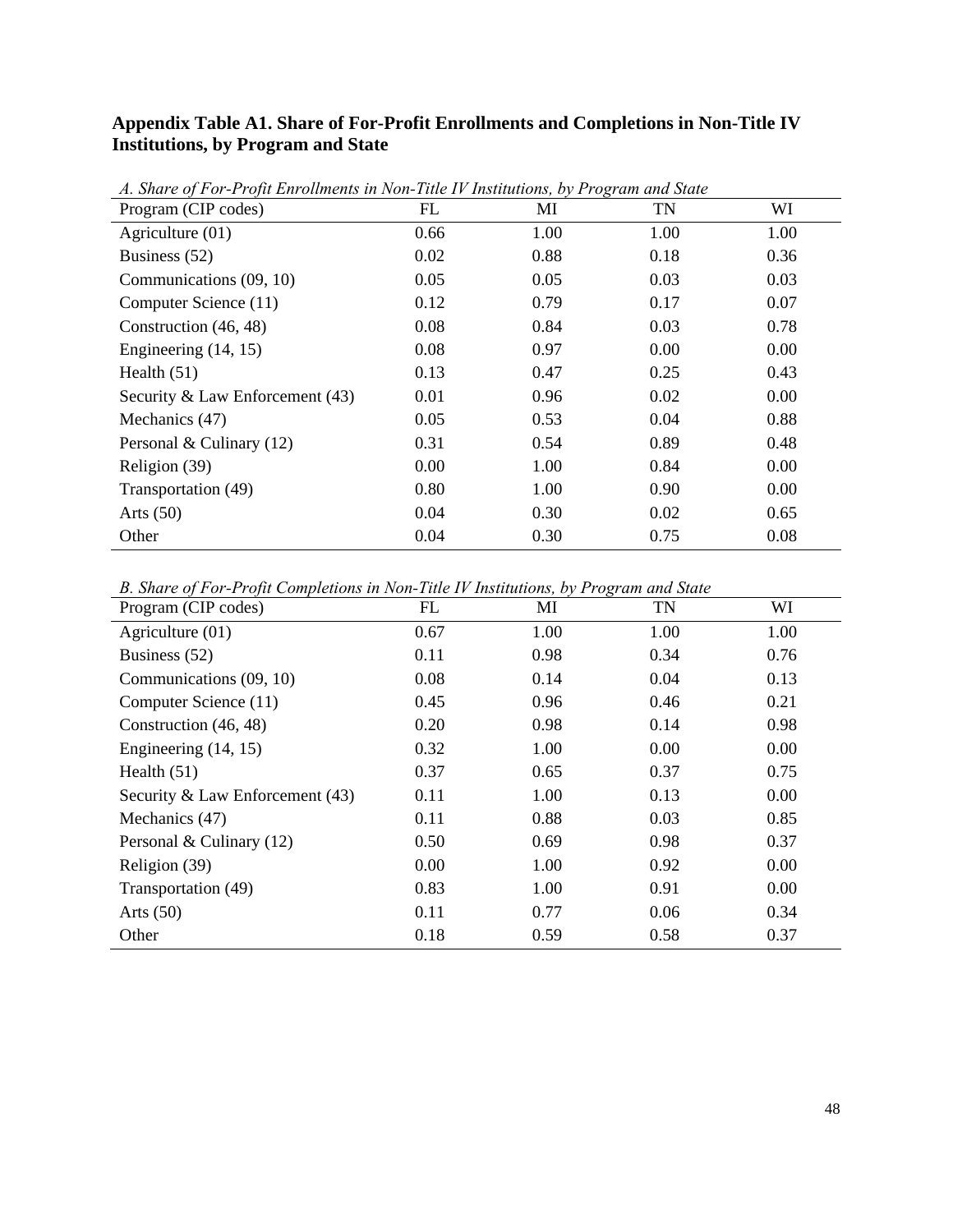| Program (CIP codes)               | FL   | MI   | WI   |
|-----------------------------------|------|------|------|
| Agriculture (01)                  | 0.59 | 1.00 | 1.00 |
| Business (52)                     | 0.01 | 0.88 | 0.05 |
| Communications (09, 10)           | 0.05 | 0.04 | 0.01 |
| Computer Science (11)             | 0.03 | 0.93 | 0.07 |
| Construction (46, 48)             | 0.02 | 0.74 | 0.63 |
| Engineering $(14, 15)$            | 0.00 | 0.96 | 0.00 |
| Health $(51)$                     | 0.05 | 0.23 | 0.19 |
| Security & Law Enforcement $(43)$ | 0.00 | 0.11 | 0.00 |
| Mechanics (47)                    | 0.01 | 0.70 | 0.86 |
| Personal & Culinary (12)          | 0.16 | 0.34 | 0.69 |
| Religion (39)                     | 0.00 | 1.00 | 0.00 |
| Transportation (49)               | 0.55 | 1.00 | 0.00 |
| Arts $(50)$                       | 0.02 | 0.48 | 0.82 |
| Other                             | 0.01 | 0.20 | 0.01 |

*C. Share of For-Profit FTE Enrollments in Non-Title IV Institutions, by Program and State* 

*D. Share of For-Profit FTE Completions in Non-Title IV Institutions, by Program and State* 

| Program (CIP codes)             | FL   | MI   | WI   |
|---------------------------------|------|------|------|
| Agriculture (01)                | 0.58 | 1.00 | 1.00 |
| Business (52)                   | 0.02 | 0.92 | 0.21 |
| Communications (09, 10)         | 0.07 | 0.05 | 0.06 |
| Computer Science (11)           | 0.13 | 0.97 | 0.22 |
| Construction (46, 48)           | 0.05 | 0.95 | 0.95 |
| Engineering $(14, 15)$          | 0.02 | 1.00 | 0.00 |
| Health $(51)$                   | 0.17 | 0.33 | 0.31 |
| Security & Law Enforcement (43) | 0.03 | 1.00 | 0.00 |
| Mechanics (47)                  | 0.03 | 0.84 | 0.87 |
| Personal & Culinary (12)        | 0.29 | 0.46 | 0.63 |
| Religion (39)                   | 0.00 | 1.00 | 0.00 |
| Transportation (49)             | 0.59 | 1.00 | 0.00 |
| Arts $(50)$                     | 0.05 | 0.64 | 0.67 |
| Other                           | 0.03 | 0.28 | 0.06 |

*Notes*: Years vary slightly for each state. See Table 1 for the precise years. Title IV institutions include only non-degree (diploma/certificate) programs.